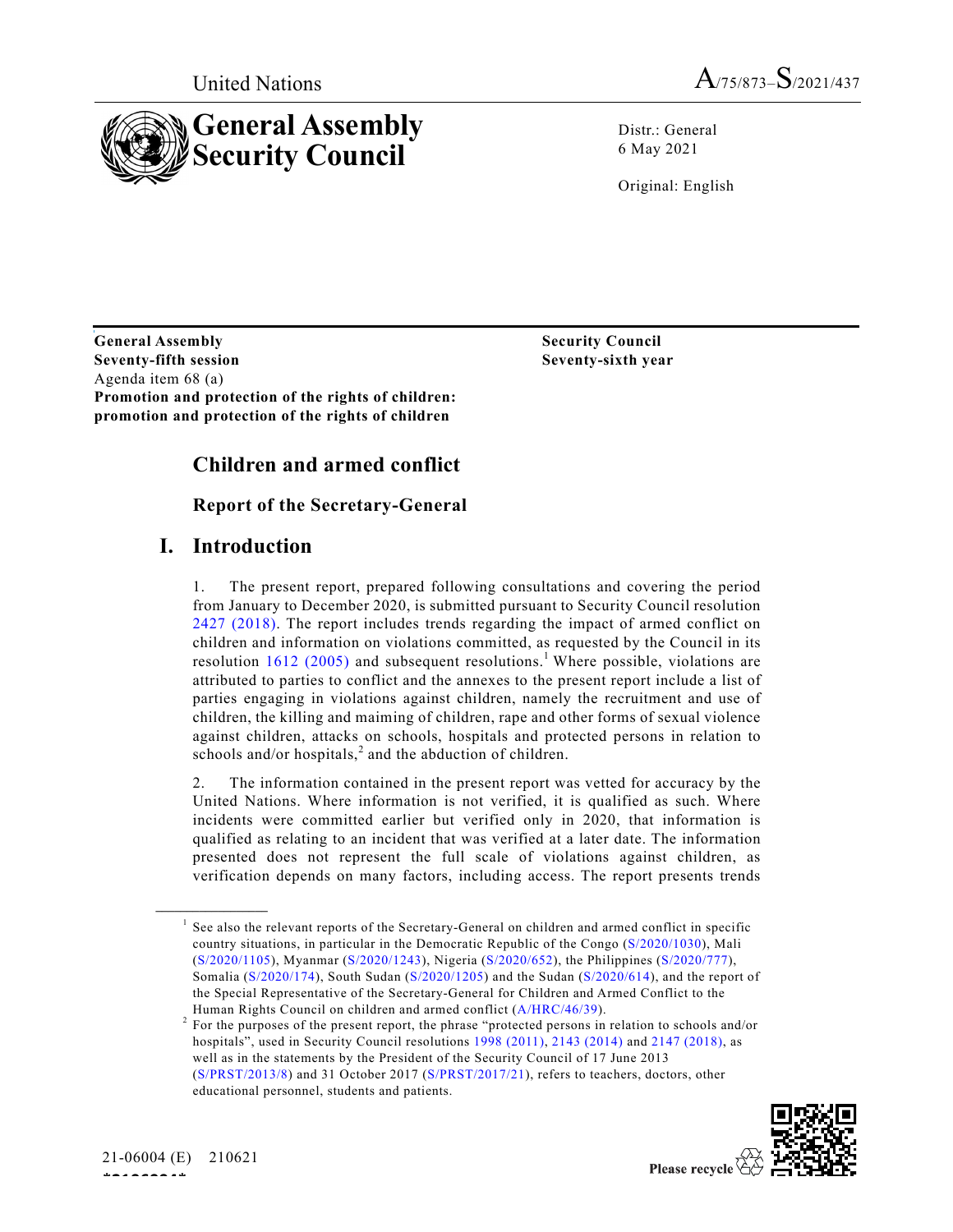and patterns of violations, and engagement with parties responsible for violations that might lead to behavioural change, including promotion of accountability and inclusion of child protection provisions in peace processes. In the report, it is noted that attacks or threats of attacks on community and civic leaders, on human rights defenders and on monitors of violations against children are a cause for concern and a strain on the monitoring capacity.

3. Pursuant to Security Council resolution 1612 (2005), my Special Representative for Children and Armed Conflict adopted a pragmatic approach to promote broad and effective protection for children. Reference to a situation is not a legal determination, and reference to a non-State actor does not affect its legal status. Accordingly, the report documents situations in which apparent violations of international norms and standards are of such gravity as to warrant international concern, given their impact on children. My Special Representative brings these situations to the attention of Governments, which bear the primary responsibility for protecting children, in order to encourage them to take remedial measures. Where measures undertaken by listed parties had a positive impact on children or where ongoing conduct is of concern, this is highlighted. On the basis of enhanced engagement with parties, the annexes distinguish between listed parties that have put in place measures aimed at improving the protection of children during the reporting period and those that have not.

# **II. Situation of children and armed conflict**

# **A. Overview of trends and patterns**

4. In 2020, the situation of children in armed conflict was marked by a sustained high number of grave violations. The United Nations verified 26,425 grave violations, of which 23,946 were committed in 2020 and 2,479 were committed earlier but verified only in 2020. Violations affected 19,379 children (14,097 boys, 4,993 girls, 289 sex unknown) in 21 situations. The highest numbers of violations were the recruitment and use of 8,521 children, followed by the killing (2,674) and maiming  $(5,748)$  of 8,422 children and 4,156 incidents of denial of humanitarian access. Children were detained for actual or alleged association with armed groups (3,243), including those designated as terrorist groups by the United Nations, or for national security reasons. Escalation of conflict, armed clashes and disregard for international humanitarian law and international human rights law had a severe impact on the protection of children. Cross-border spillover of conflicts and intercommunal violence affected children, in particular in the Sahel and Lake Chad basin regions.

5. The highest numbers of grave violations were verified in Afghanistan, the Democratic Republic of the Congo, Somalia, the Syrian Arab Republic and Yemen. Verified cases of abduction and sexual violence against children increased alarmingly by 90 and 70 per cent, respectively. Abduction is often combined with the recruitment and use of children and sexual violence. Continued high levels of denial of humanitarian access to children remained a concern. While attacks on hospitals decreased and attacks on schools increased, both continued to endanger children.

6. Grave violations affect boys and girls differently. Whereas 85 per cent of children recruited and used were boys, 98 per cent of sexual violence was perpetrated against girls. Sexual violence remained vastly underreported, owing to stigmatization,

**\_\_\_\_\_\_\_\_\_\_\_\_\_\_\_\_\_\_**

<sup>&</sup>lt;sup>3</sup> Information related to the denial of humanitarian access to children is presented pursuant to Security Council resolution 1612 (2005) and follows guidelines of the monitoring and reporting mechanism on children and armed conflict. The information presented herein does not necessarily give an exhaustive view of the full humanitarian access situation in the countries concerned.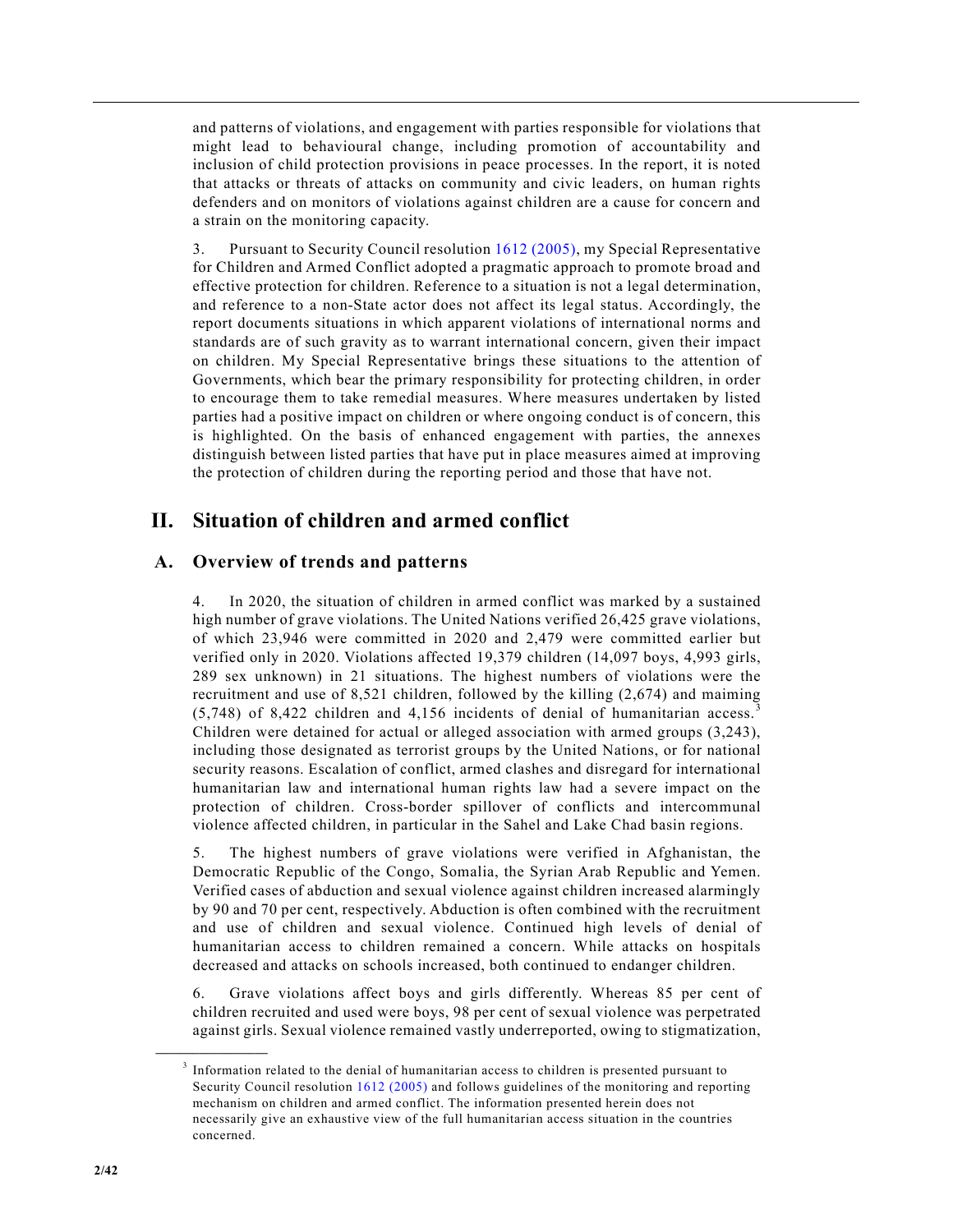cultural norms, absence of services and safety concerns (see also S/2021/312). Abduction and killing and maiming also affected boys more severely (76 and 70 per cent, respectively).

# **B. Challenges and the way forward**

7. The coronavirus disease (COVID-19) pandemic aggravated existing vulnerabilities of children, including by hampering their access to education, health and social services, limiting child protection activities and shrinking safe spaces. The socioeconomic impact of the pandemic exposed these children to grave violations, notably recruitment and use, abduction and sexual violence. Attacks on schools and hospitals, and the military use thereof, exacerbated the plight of children.<sup>4</sup> While engagement to end and prevent grave violations was challenging, my Special Representative and country task forces made progress in Afghanistan, the Central African Republic, Nigeria, the Philippines, South Sudan and the Syrian Arab Republic. Engagement with parties to conflict resulted in the release of 12,643 children from armed groups and armed forces.

8. As emphasized in Security Council resolution 2427 (2018) and by the Secretary-General, the protection of children affected by armed conflict is crucial to prevent conflict and sustain peace. National and regional stakeholders should develop and expand initiatives to prevent grave violations. Prioritization of data analysis is crucial for early identification and response to prevent the impact of armed conflict on children, through enhanced information collection and analysis, support for national capacities and inclusion of child protection concerns in mediation.<sup>5</sup> Strategies and mechanisms for information exchange, while respecting individual data protection, in particular on cross-border issues, need to be researched.

9. Access challenges and escalation of conflict challenged child protection capacity and the monitoring and reporting of violations. While child protection actors adapted their working methods, strengthened the use of technology and maximized partnerships, child protection remained overstretched. The response to survivors was hampered, which led to delays in the separation of children from parties to the conflict and in family reunification and reintegration. Child protection advisers mainstream child protection and lead monitoring and prevention efforts. It is therefore important that their number and roles be assessed, protected and increased to adequately protect children.

# **III. Information on grave violations**

# **A. Situations on the agenda of the Security Council**

# **Afghanistan**

**\_\_\_\_\_\_\_\_\_\_\_\_\_\_\_\_\_\_**

10. The United Nations verified 3,061 grave violations against 2,863 children (2,020 boys, 840 girls, 3 sex unknown).

11. The United Nations verified the recruitment and use of 196 boys, attributed to the Taliban (172), Afghan National Police (5), Afghan National Army Territorial

<sup>4</sup> United Nations, Office of the Special Representative of the Secretary-General for Children and Armed Conflict, "Impact of the COVID-19 pandemic on violations against children in situations of armed conflict", April, 2021.

<sup>5</sup> United Nations, Office of the Special Representative of the Secretary-General for Children and Armed Conflict, *Practical Guidance for Mediators to Protect Children in Situations of Armed Conflict* (New York, 2020).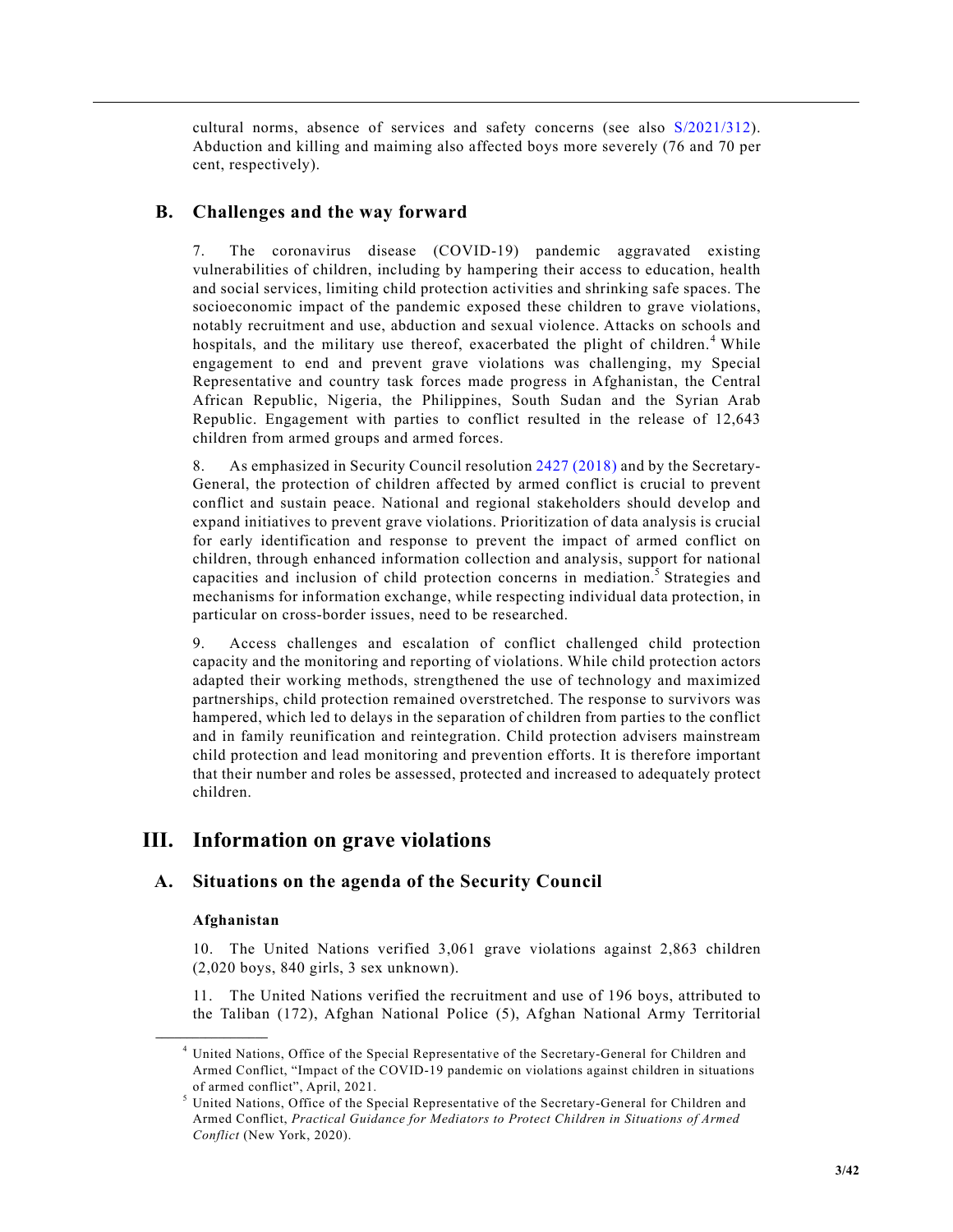Force (4), pro-government militia (7) and jointly by the Afghan Local Police and pro-government militias (8), mainly in the northern (124) and north-eastern (51) regions. Children were used in combat, including in attacks with improvised explosive devices, intelligence gathering, staffing checkpoints and subjected to sexual violence. Nine boys were killed and injured in combat.

12. As at 31 December 2020, 165 children (164 boys, 1 girl) were detained on national security-related charges in juvenile rehabilitation centres for periods up to 3.5 years. In addition, 318 children, predominantly of non-Afghan nationality, were in prison with their mothers who were detained for alleged or actual association with the Taliban and Islamic State in Iraq and the Levant-Khorasan Province (ISIL-KP).

13. The United Nations verified the killing (760) and maiming (1,859) of 2,619 children (1,789 boys, 827 girls, 3 sex unknown) attributed to armed groups (1,098) (including the Taliban (940), unidentified armed groups (115) (including from crossfire between the Taliban and ISIL-KP  $(3)$ ) and ISIL-KP  $(43)$ ); and government and pro-government forces (962) (including the Afghan National Army (708), unidentified government and pro-government forces (111), international forces (46), pro-government militia (23), the Afghan National Police (22), unidentified components of the Afghan National Defence and Security Forces (16), the National Directorate of Security (14), the Afghan National Civil Order Force (10), the Afghan National Border Force (9) and the Afghan Local Police (3)). Remaining casualties were attributed to unidentified perpetrators (512) (including from crossfire between pro-government forces and armed groups (404)) and cross-border shelling from Pakistan (47). Child casualties resulted from ground engagement (1,195), non-suicide improvised explosive devices (517), explosive remnants of war (315) and air strikes (299). Other causes of casualties included targeted killings, suicide and complex attacks,<sup>6</sup> threats, search operations and abduction.

14. Sexual violence affecting 13 children (9 boys, 4 girls) was attributed to the Afghan National Police (6), including 5 boys used as *bacha bazi*, <sup>7</sup> Taliban (3), Afghan National Army (1), Afghan Local Police (1), pro-government militia (1) and Afghan National Army Territorial Force (1).

15 A total of 152 attacks on schools (62), hospitals (90) and protected persons in relation to schools and/or hospitals were verified. Armed groups were responsible for 110 attacks, attributed to the Taliban (101), ISIL-KP (3) and unidentified armed groups (6). A total of 30 attacks were attributed to government and pro-government forces, including the Afghan National Army (16), Afghan National Border Force (1), pro-government militia (2), international forces (1) and unidentified government and pro-government forces (10). In addition, 12 attacks were attributed to unidentified perpetrators in crossfire between armed groups and government and pro-government forces.

16. The military use of schools (5) and hospitals (2) by elements of the Afghan National Defence and Security Forces (2), pro-government militias (2), the Taliban (1), the Afghan National Army (1) and the Afghan National Police (1) was verified.

**\_\_\_\_\_\_\_\_\_\_\_\_\_\_\_\_\_\_**

<sup>6</sup> A deliberate and coordinated attack that includes all of the three following elements: a suicide device, more than one attacker and more than one type of device, as defined in the annual report of the United Nations Assistance Mission in Afghanistan (UNAMA) and the Office of the United Nations High Commissioner for Human Rights (OHCHR) on the protection of civilians in armed conflict.

<sup>7</sup> *Bacha bazi* is a harmful practice whereby boys are used by men for entertainment. The boys are made to dance at parties and are often dressed in female clothes and subjected to sexual violence, as reported by UNAMA and OHCHR in their annual report on the protection of civilians in armed conflict.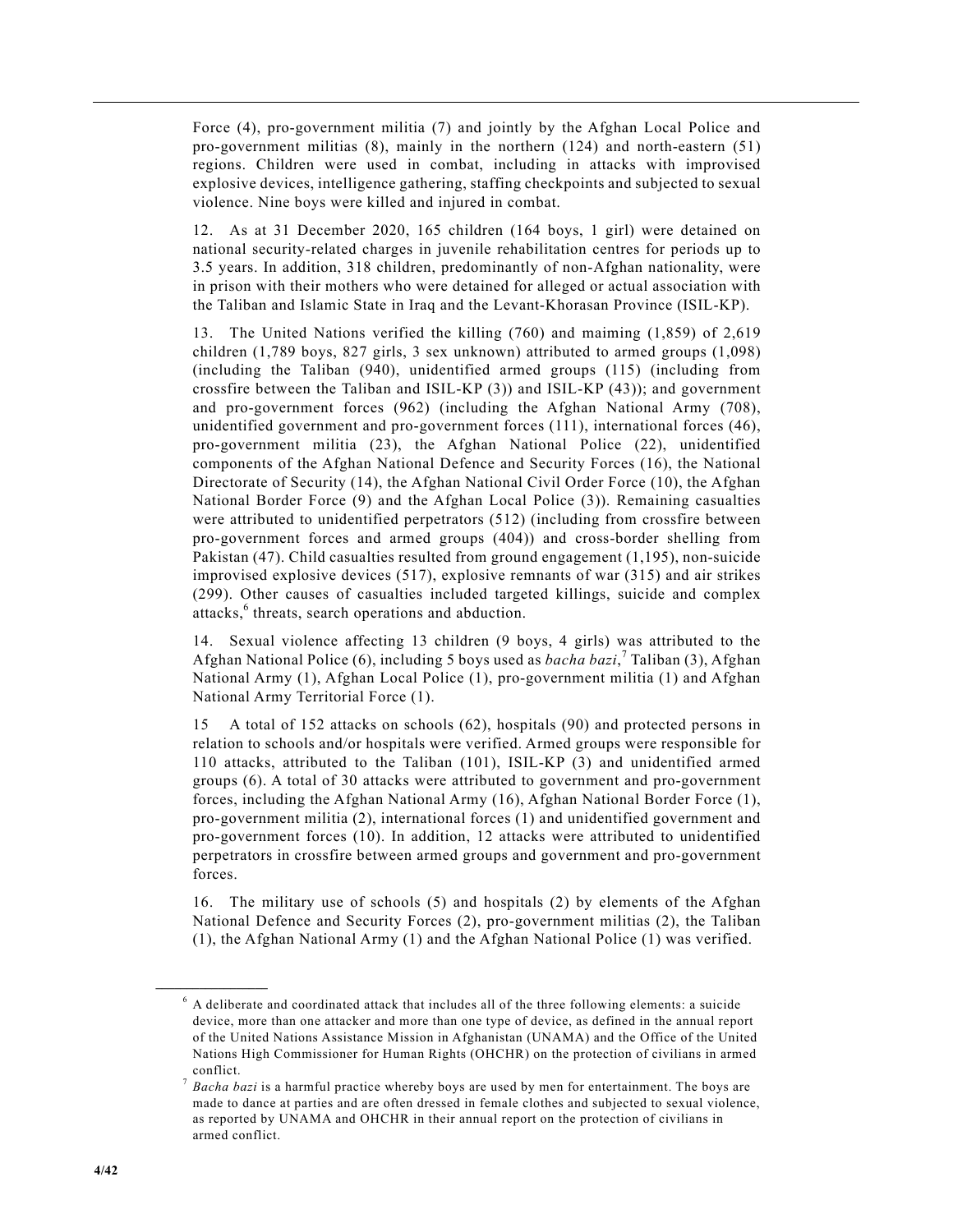17. The abduction of 55 children (46 boys, 9 girls) by the Taliban (54) and a pro-government militia (1) was verified. Of those, 42 children were released, 4 were killed, 1 remained with the pro-government militia and the whereabouts of 8 children remain unknown.

18. A total of 26 incidents of denial of humanitarian access by the Taliban (24), Afghan National Police (1) and government forces (1) were verified.

## *Developments and concerns*

**\_\_\_\_\_\_\_\_\_\_\_\_\_\_\_\_\_\_**

19. I commend the Government for the continued progress in implementing the 2011 action plan and the 2014 road map to end and prevent child recruitment and use, including through the launch of the child protection policy by the Ministry of the Interior in November 2020, which includes provisions on the recruitment and use of children, *bacha bazi*, and the screening of children in Afghan National Police recruitment centres, with 187 child applicants prevented from enrolling in 2020. I call upon the Government to sustain the gains made in the implementation of the action plan since 2011 and to continue to prioritize the implementation of the road map, notably in terms of legal and policy reforms related to children detained on national security-related charges for actual or alleged association with armed groups and whose age assessment must be accelerated and subject to standard operating procedures, and in addressing reintegration policy gaps by adopting a referral system for the reintegration of children who have been separated from parties to conflict, released from detention and/or rejected from recruitment centres, as they remain at risk of recruitment and use. I also urge the Government to prioritize accountability for perpetrators and assistance for survivors and their families, and I urge the parliament to adopt the Child Rights Protection Law.

20. I continue to be concerned by the high number of children killed and maimed by all parties, as well as by landmines and explosive remnants of war, and at the high number of attacks on schools and hospitals. I urge the Government and the international community to invest in mine clearance and education. I am seriously concerned over the continuing increase in casualties caused by air strikes carried out by the Afghan National Defence and Security Forces and urge the Government to strengthen and implement protocols to prevent child casualties. I note the reduction in aerial operations by the international forces that has resulted, inter alia, in a sharp decrease in the number of child casualties attributed to these forces. I request my Special Representative to engage proactively on the implementation of measures taken by the Government to mitigate grave violations and to support the development of an action plan between the Afghan National Army and the United Nations on the killing and maiming of children.

21. I condemn all grave violations committed by parties to the conflict and am particularly concerned about the increase in the recruitment and use and the abduction of children by the Taliban. I appeal to all parties to the conflict to end and prevent grave violations against children, and I urge the Taliban to cease violations and engage with the United Nations to sign an action plan to end and prevent violations against children.

22. I welcome efforts to achieve a lasting political settlement to the conflict in Afghanistan and urge the Government and the Taliban to include child protection concerns in these negotiations.<sup>8</sup>

<sup>8</sup> United Nations, Office of the Special Representative for Children and Armed Conflict, *Practical Guidance for Mediators*.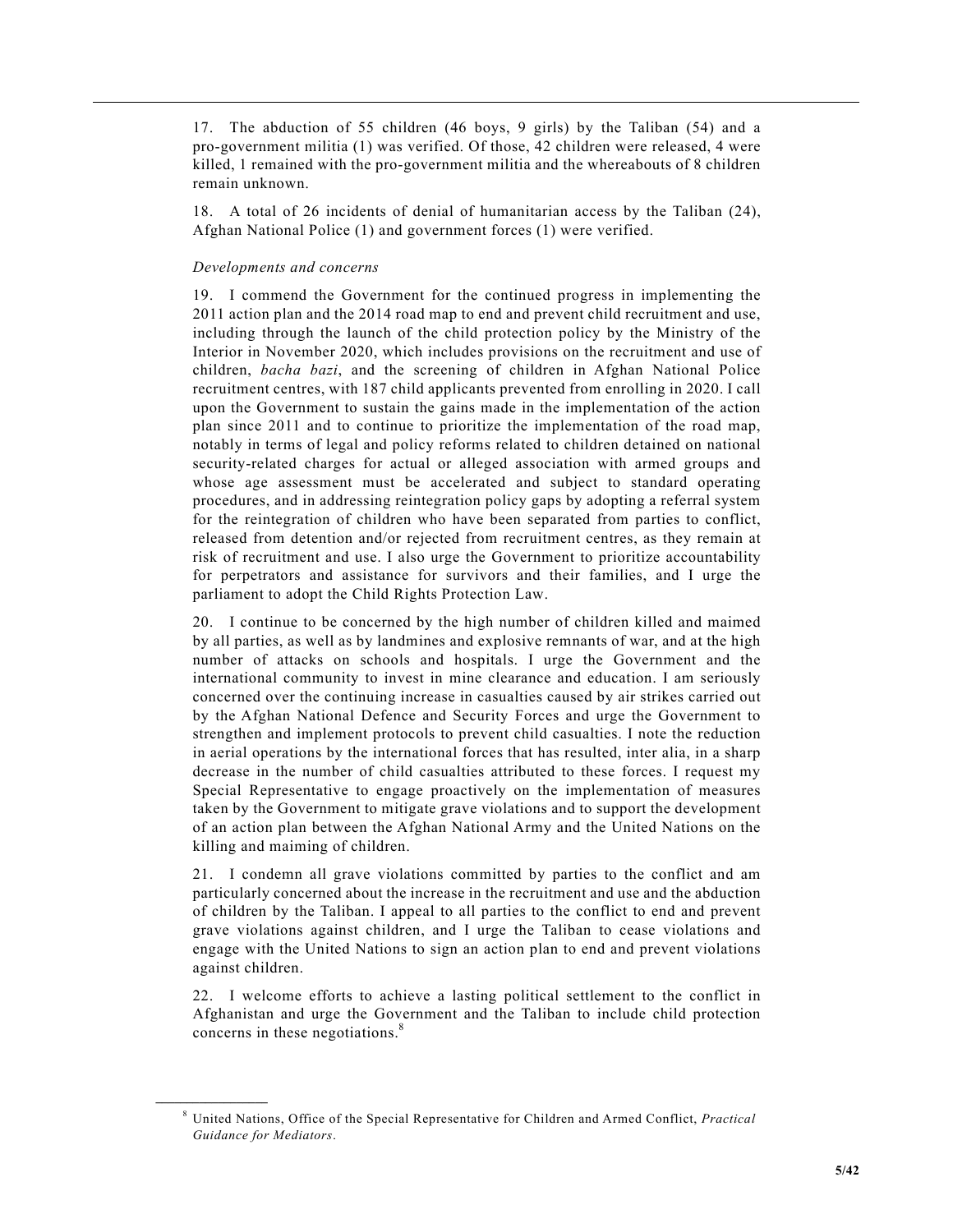#### **Central African Republic**

23. The United Nations verified 899 grave violations against 731 children (440 boys, 291 girls) which occurred during the reporting period. In additionally, 201 grave violations against 201 children (130 boys, 71 girls) which occurred in previous years were verified at a later date.

24. A total of 584 children (400 boys, 184 girls) were verified as recruited and used by ex-Séléka factions (412), including Front populaire pour la renaissance de la Centrafrique (FPRC) (374), Mouvement patriotique pour la Centrafrique (MPC) (19), Union pour la paix en Centrafrique (UPC) (15), joint UPC/MPC (2) and Rassemblement patriotique pour le renouveau de la Centrafrique (RPRC) (2); Mouvement des libérateurs centrafricains pour la justice (MLCJ) (46); Retour, réclamation et réhabilitation (3R) (45); anti-balaka (42); the Lord's Resistance Army (LRA) (31); internal security forces (4); joint Armed Forces of the Central African Republic/internal security forces (3); and unidentified perpetrators (1). Children were used as combatants (111) and in support roles (464) and subjected to sexual violence (9). In addition, the recruitment and use of 190 children (124 boys, 66 girls) by anti-balaka in previous years was verified at a later date by the United Nations.

25. Four boys were arrested by the internal security forces for alleged association with armed groups; two were released. The United Nations advocated the release of the remaining 2 boys, as well as 10 children arrested in previous years. Four boys arrested in previous years were released in 2020.

26. The United Nations verified the killing (21) and maiming of (21) of 42 children (23 boys, 19 girls), mostly from gunshots. Violations were attributed to unidentified perpetrators (20) (including from crossfire between anti-balaka and UPC (2) and between the Armed Forces of the Central African Republic and UPC (1) and explosive remnants of war (5)), ex-Séléka factions (9) (FPRC (8), UPC (1)), anti-balaka (7), 3R (5) and Front démocratique du peuple centrafricain (FDPC) (1). In addition, the killing (5) and maiming (3) of 8 children (6 boys, 2 girls) in previous years by UPC (4) and unidentified perpetrators during crossfire (4) (between anti-balaka and FPRC (2) and between traders and the PK-5 group "YOU" (2)) was verified at a later date by the United Nations.

27. Rape and other forms of sexual violence against 82 girls were verified and attributed to ex-Séléka factions (27) (FPRC (12), unidentified ex-Séléka, MPC and UPC (4 each), Séléka Rénovée (2) and joint FPRC/MPC (1)), 3R (14), unidentified perpetrators (15), anti-balaka (13), LRA (7), the Armed Forces of the Central African Republic (4) and internal security forces (2). Perpetrators were arrested in two cases (1 each from the Armed Forces of the Central African Republic and internal security forces). In addition, sexual violence against three girls in 2019 by anti-balaka, unidentified ex-Séléka and 3R (1 each) was verified at a later date by the United Nations.

28. A total of 30 attacks on schools (23) and hospitals (7) were verified and attributed to Coalition des patriotes pour le changement (CPC) (14), unidentified perpetrators (6), ex-Séléka factions (5) (MPC (2) and FPRC, UPC and unidentified ex-Séléka (1 each)), anti-balaka (3) and 3R (2).

29. A total of 11 schools (10) and hospitals (1) were used for military purposes by the Armed Forces of the Central African Republic (4), UPC (2), joint FPRC/MPC (1 school/1 hospital) and unidentified ex-Séléka, Révolution et justice-Sayo Branch (RJ-Sayo) and unidentified perpetrators (1 each). As at December 2020, three schools were still in use for military purposes.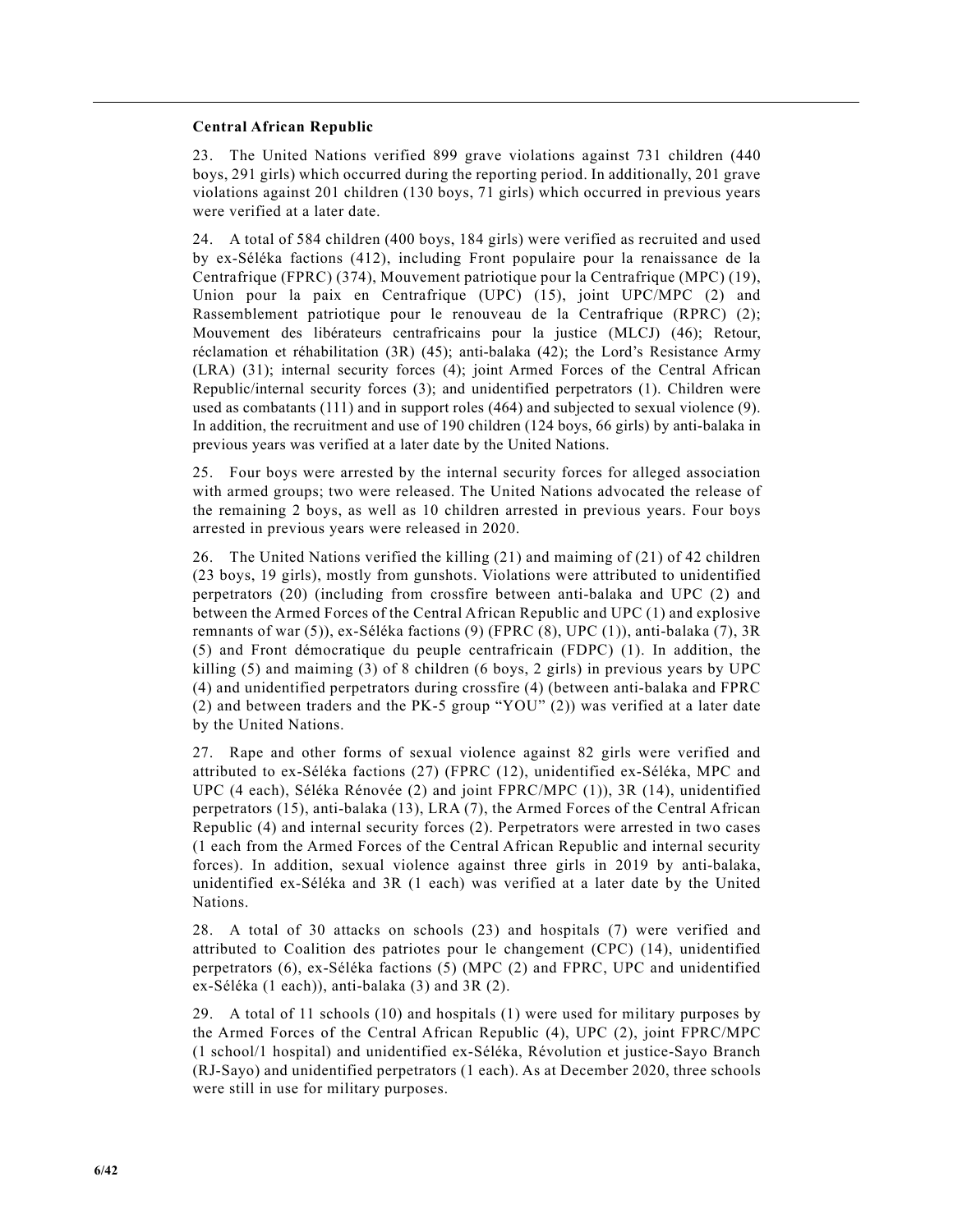30. Some 58 children (33 boys, 25 girls) were abducted by LRA (35), 3R (12), anti-balaka (6), FPRC (3) and unidentified perpetrators (2), including for recruitment purposes (29), sexual violence (10) and ransom (5).

31. The United Nations verified 103 incidents of denial of humanitarian access attributed to unidentified perpetrators (46), anti-balaka (21), ex-Séléka factions (20) (joint FPRC/MPC (8), FPRC (6), UPC (3), unidentified ex-Séléka (2) and MPC (1)), CPC (11) and 3R (5).

#### *Developments and concerns*

32. I welcome the appointment of a Minister Counsellor to the President on child protection and the promulgation of the Child Protection Code criminalizing child recruitment and use, and I encourage the Government to prevent the recruitment and use of children into armed and security forces. I welcome the conviction of 110 perpetrators of violations against children and urge the authorities to continue to pursue accountability for violations against children. I call upon the Government to submit its initial report on the Optional Protocol to the Convention on the Rights of the Child on the involvement of children in armed conflict, and I continue to urge the adoption of the protocol for the handover of children associated with armed groups to civilian protection actors.

33. I welcome the release of 497 children following United Nations engagement with armed groups, including 255 children from FPRC. In addition, 190 selfdemobilized children from anti-balaka were identified. The United Nations initiated dialogue with an LRA splinter group.

34. I am alarmed at the elevated numbers of grave violations, including the sharp increase in recruitment and use, sexual violence, abduction and attacks on schools, including by parties that have signed action plans with the United Nations. I call upon all parties to immediately cease all grave violations and to release children from their ranks.

35. I am concerned over the impact of electoral violence, leading to an increase in incidents of sexual violence and recruitment and use, and I call upon the signatories of the Political Agreement for Peace and Reconciliation in the Central African Republic to continue to implement it, including its child protection provisions.

#### **Colombia**

36. The United Nations verified 210 grave violations against 184 children (123 boys, 61 girls).

37. The United Nations verified the recruitment and use of 116 children (77 boys, 39 girls). Perpetrators were dissident groups of the former Fuerzas Armadas Revolucionarias de Colombia-Ejército del Pueblo (FARC-EP) (66), the Ejército de Liberación Nacional (ELN) (22), unidentified perpetrators (12), the Autodefensas Gaitanistas de Colombia (AGC) (9) and Los Caparrapos (7). According to the Government, 144 children (105 boys, 39 girls) were separated from armed groups and entered the protection programme of the Colombian Family Welfare Institute.

38. A total of 69 children (48 boys, 21 girls) were killed (48) and maimed (21) by unidentified perpetrators (36), dissident FARC-EP groups (18), AGC (7), the Colombian armed forces (4), Los Caparrapos (3) and ELN (1). Children were killed and maimed by gunshots (49), landmines (12) and improvised explosive devices (8).

39. Rape and other forms of sexual violence affected nine children (2 boys, 7 girls). Violations were attributed to unidentified perpetrators (4), the Colombian armed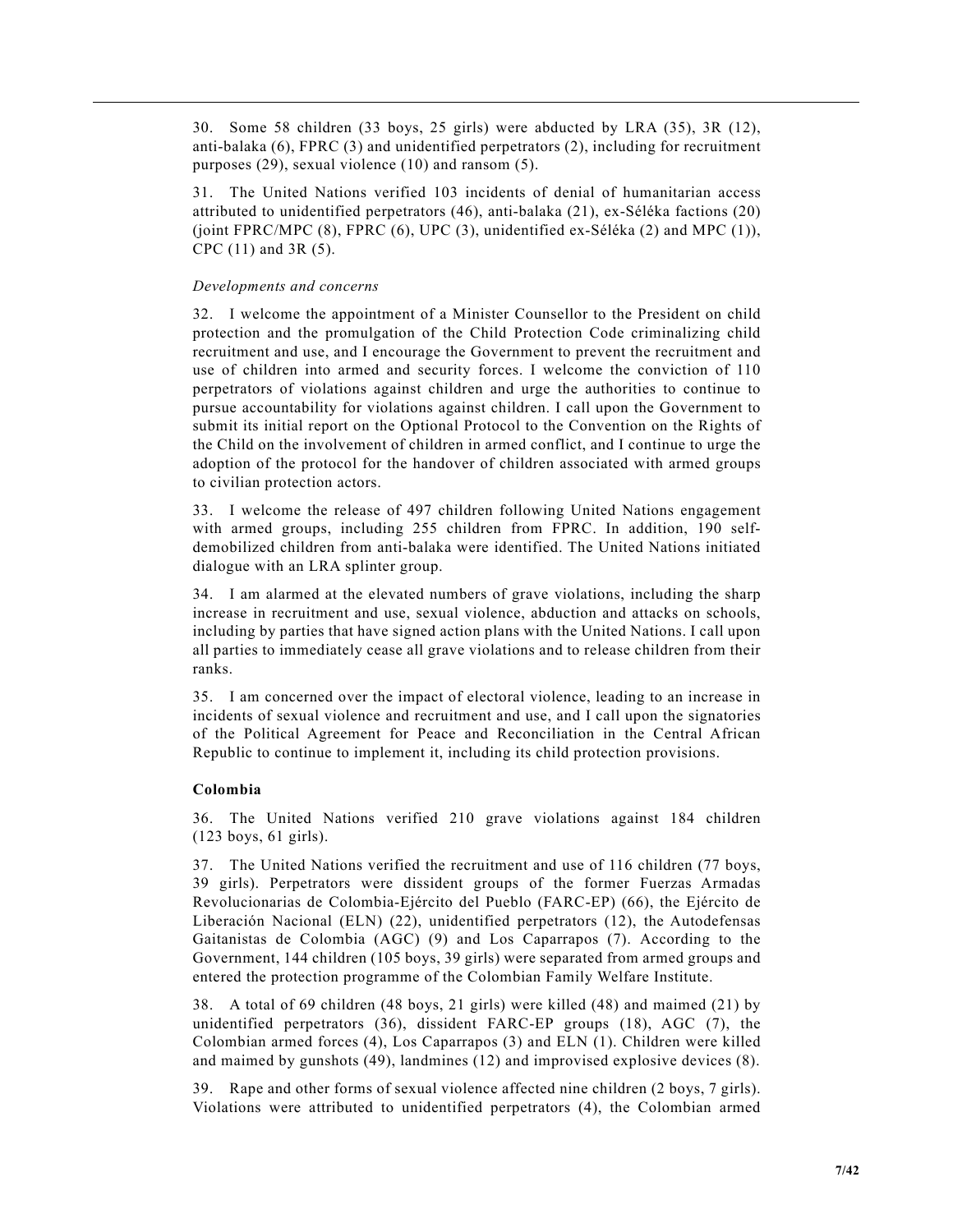forces (3) and dissident FARC-EP groups (2). The perpetrators were arrested in the three cases attributed to the Colombian armed forces, and investigations are ongoing.

40. Six attacks on schools (4) and hospitals (2) were verified and attributed to unidentified perpetrators (4) and AGC and ELN (1 each).

41. One school was used for military purposes by a dissident FARC-EP group in March.

42. Two children (1 boy, 1 girl) were abducted by dissident FARC-EP groups, including one for recruitment. Their whereabouts are unknown.

43. Eight incidents of denial of humanitarian access were verified and attributed to dissident FARC-EP groups (3), AGC and unidentified armed groups (2 each) and ELN (1).

#### *Developments and concerns*

44. In July, the Government approved a national action plan to implement the 2019 policy to prevent the recruitment and use of children and sexual violence against children and launched the programme "Súmate por mí" to prevent child recruitment and use by armed groups. I encourage the Government to allocate adequate financial and human resources for their implementation, in particular in vulnerable areas, including in indigenous and Afro-Colombian communities.

45. I welcome advances in accountability, including through Case No. 07 of the Special Jurisdiction for Peace, concerning the recruitment and use of children, and I also welcome that the Truth Commission is addressing the disproportionate impact of armed conflict on children.

46. I am concerned about the continuing recruitment and use of children by armed groups, in particular by FARC-EP dissident groups and ELN, and by the increase in killing and maiming of children. I urge all armed groups to immediately release all children and to adopt and implement commitments to end and prevent all grave violations. I encourage the Government to continue its demining and mine risk education activities. As of February 2021, the crime of sexual violence against children is imprescriptible in Colombia. I urge the authorities to implement a zerotolerance policy on sexual violence by the armed and security forces and to strengthen prevention and response for survivors.

#### **Democratic Republic of the Congo**

47. The United Nations verified 3,470 grave violations against 2,912 children (2,113 boys, 799 girls). In addition, 1,786 grave violations against 1,294 children (787 boys, 507 girls) which occurred in previous years were verified at a later date.

48. The United Nations verified the recruitment and use of 788 children (687 boys, 101 girls), all of whom were recruited, used and separated in 2020. Perpetrators were Mai-Mai Mazembe (209), Nyatura (109), Alliance des forces de résistance congolaises (101), Nduma défense du Congo-Rénové (NDC-Rénové) (66), Mai-Mai Apa Na Pale (62), Coopérative pour le développement du Congo (CODECO) (34), Raia Mutomboki (34), Forces démocratiques de libération du Rwanda-Forces combattantes abacunguzi (FDLR-FOCA) (29) and other armed groups (143). One boy was recruited by the Armed Forces of the Democratic Republic of the Congo to spy on Mai-Mai elements. The incidents occurred in North Kivu (544), South Kivu (117), Ituri (65) and Tanganyika (62). Fifty girls were subjected to sexual violence, and 240 children were used as combatants and 456 in support roles. In addition, the recruitment and use of 1,164 children (747 boys, 417 girls) by armed groups (1,162) (including Kamuina Nsapu (1,047) and Mai-Mai Mazembe (30)) and the armed forces (2) were verified at a later date.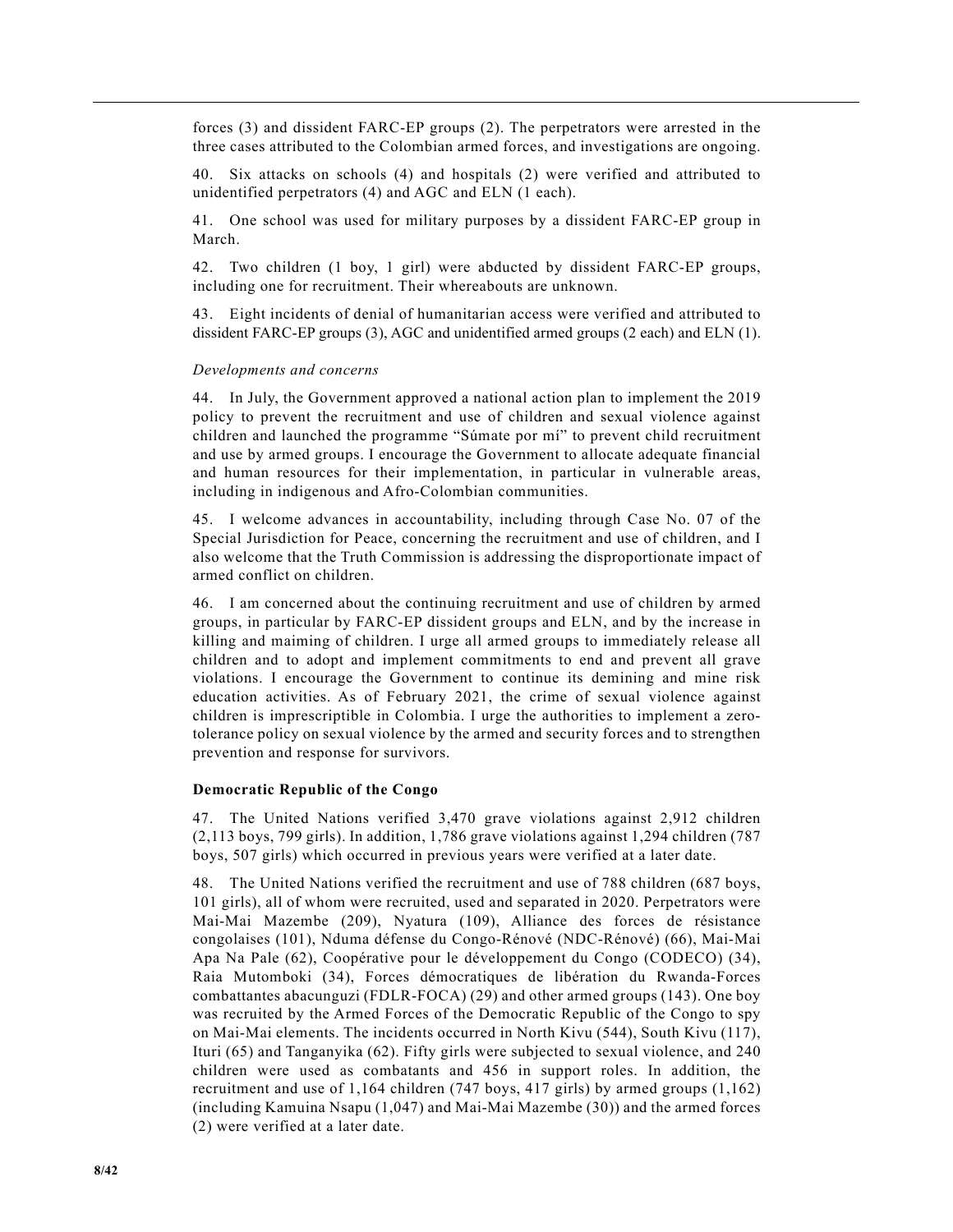49. In addition, 1,313 children (1,135 boys, 178 girls) were recruited in previous years and used, until their separation in 2020, by 36 armed groups: Mai-Mai Mazembe (296), Mai-Mai Apa Na Pale (187), Nyatura (185), Kamuina Nsapu (126), NDC-Rénové (93), Raia Mutomboki (67) and other armed groups (357). Two boys were used by the armed forces as servants for one year. The incidents occurred in North Kivu (764), Tanganyika (188), the greater Kasai region (177), South Kivu (119) and Ituri (65). A total of 592 children were used as combatants. Some children escaped and others were released following United Nations advocacy or through demobilization processes.

50. The United Nations verified the detention of 85 children (72 boys, 13 girls), by the armed forces (80) and the Congolese National Police (5) for alleged association with armed groups. Most (76) were released upon advocacy by the United Nations following detention periods of up to three years.

51. The United Nations verified the killing (220) and maiming (143) of 363 children (217 boys, 146 girls), mostly attributed to armed groups (294): CODECO (140), NDC-Rénové (27), the Allied Democratic Forces (ADF) (26), Nyatura (23), unidentified Mai-Mai groups (16), Mai-Mai Apa Na Pale (14) and other armed groups (48). Government forces were responsible for 59 child casualties (armed forces (43) and the national police (16)), while another 10 casualties resulted from landmines and explosive remnants of war. The main causes were ethnically motivated raids on villages (146); crossfire between armed groups and the armed forces (25); and armed group clashes (23). A spike in casualties occurred during ethnic violence in Ituri and of armed groups fighting in North Kivu, with 83 per cent of all casualties verified in these two provinces. In addition, the killing (18) and maiming (32) of 50 children (34 boys, 16 girls) mainly by armed groups (46), including CODECO (15), Nyaturya (8) and Bana Mura (6), and by the armed forces (4) were verified at a later date.

52. The United Nations verified that 396 girls and 2 boys were subjected to sexual violence by armed groups (261) (Nyatura (50), NDC-Rénové (40), CODECO (31), Mai-Mai Mazembe (20), other groups (120)) and by government forces (137) (armed forces (92), national police (41), Agence nationale de renseignements (4)). Violations occurred in North Kivu (192), the greater Kasai region (58), Ituri (50) and other provinces (98) and involved rape (245), gang rape (77), forced marriage (46) and sexual slavery (23). Of the government elements, 45 suspects were arrested and 4 were convicted. Two armed group members were also arrested. In addition, sexual violence against 170 children (2 boys, 168 girls) by armed groups (148), including Kamuina Nsapu (67), Mai-Mai Mazembe (18) and Nyatura (7), and by State actors (22), namely the armed forces (12), the national police (9) and the Agence nationale de renseignements (1) was verified at a later date by the United Nations.

53. The United Nations verified 145 attacks on schools (101) and hospitals (44) and on protected persons in relation to schools and/or hospitals in Ituri (83), North Kivu (33), South Kivu (15) and other provinces (14), mostly attributed to armed groups (128): CODECO (66), NDC-Rénové (14), Twigwaneho (14), Mai-Mai Apa Na Pale (10) and other groups (24). Seventeen attacks were attributed to the armed forces. CODECO deliberately destroyed 53 schools during attacks in Ituri. In addition, 28 attacks on schools (22) and hospitals (6) by Twigwaneho (26), Bana Mura (1) and the armed forces (1) were verified at a later date.

54. Five schools were used by the armed forces in North Kivu (4) and Tanganyika (1) for up to four months for military operations and subsequently vacated.

55. There were 460 children (307 boys, 153 girls) abducted by Mai-Mai Mazembe (106), Nyatura (53), ADF (48), CODECO (42), Mai-Mai Apa Na Pale (38), NDC-Rénové (31) and other groups (135). Seven girls were abducted by government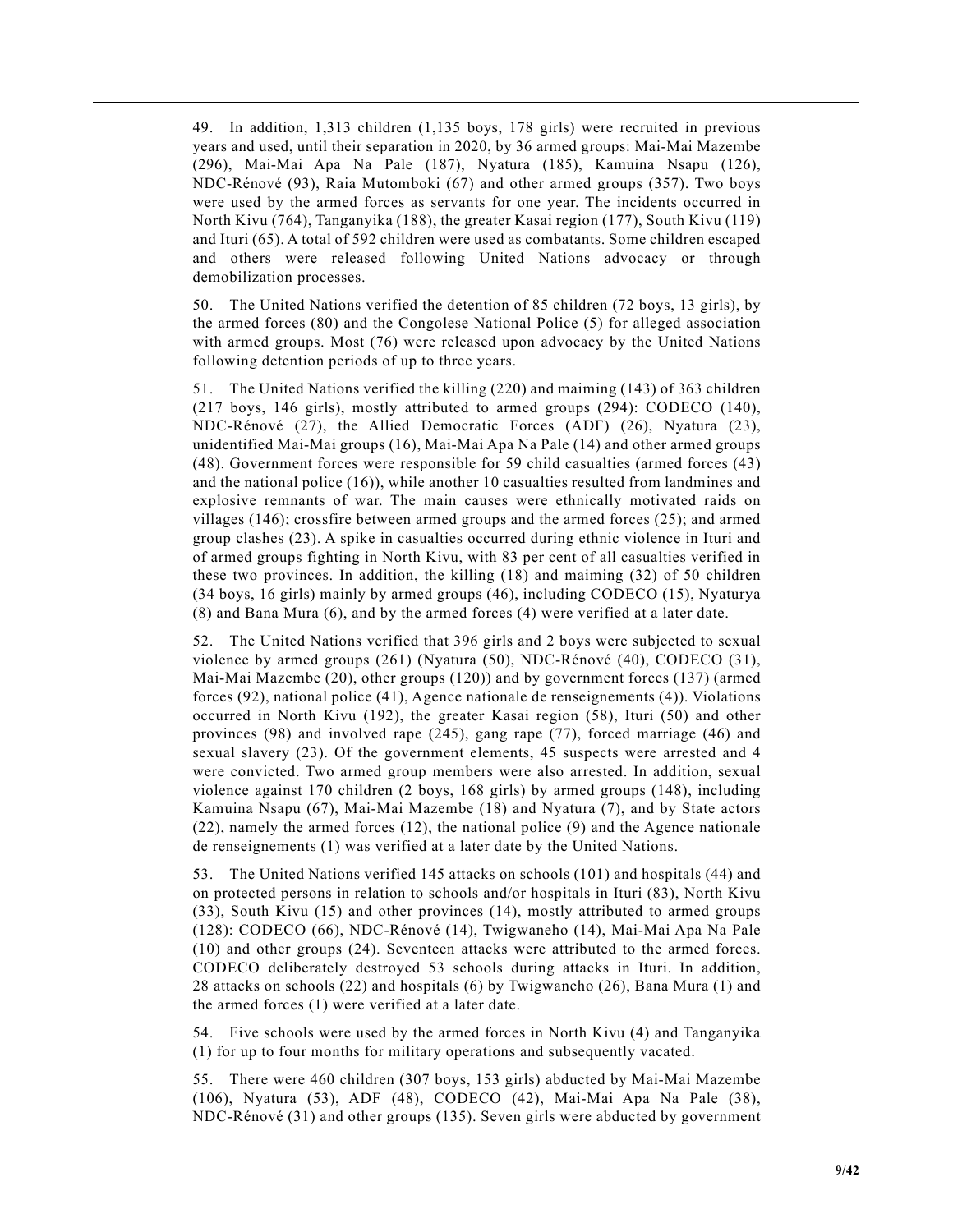forces (armed forces (4), national police (2), Agence nationale de renseignements (1)). Children were abducted for purposes of recruitment (273), sexual violence (88) and ransom (4) and for unknown reasons (95). Most abductions occurred in North Kivu (270), Ituri (94) and South Kivu (42). Separately, 52 children abducted in 2017 by the Bana Mura in Kasai province were returned to their families following United Nations advocacy. In addition, the abduction of 374 children (296 boys, 78 girls) by armed groups (370), including Mai-Mai Mazembe (71), Nyatura (55), Bana Mura (52) and Mai-Mai Apa Na Pale (48), and by State forces, namely the armed forces (3) and the national police (1), were verified at a later date.

56. Three incidents of denial of humanitarian access were verified and attributed to the armed forces, Mai-Mai Yakotumba and Mai-Mai Mazembe (1 each).

#### *Developments and concerns*

57. The armed forces continued to screen new recruits, separating 53 children before enrolment. I commend the Government for its continuing efforts to sustainably prevent child recruitment and use by its forces. I call upon the Government to durably address sexual violence against children, by implementing the 2012 action plan and prioritizing access to services for survivors.

58. I welcome the conviction of the former leader of Nduma défense du Congo, Ntabo Ntaberi Sheka, for war crimes, including child recruitment and use. The conviction of 17 soldiers of the armed forces and 11 police officers for the rape of children and the trials of suspected child recruiters are positive developments. I commend the Government for its efforts to hold perpetrators of grave violations accountable and urge them to continue to do so.

59. The signature of seven new commitments by commanders to end and prevent the recruitment and use of children and other grave violations, following United Nations engagement, is encouraging. As a result of similar commitments, 838 children were released in 2020. I encourage remaining armed groups to engage with the United Nations to end and prevent grave violations against children.

60. The separation of 2,101 children is a positive development. I urge the Government to facilitate access of child protection actors to demobilization sites to separate children. I call upon the Government to approve, fund and implement a national community-based disarmament, demobilization and reintegration programme. I appeal to the donor community to support the reintegration of children formerly associated with parties to conflict.

61. Despite a noted decrease, I am gravely concerned by the persistent prevalence of violations, particularly the recruitment and use, abduction and sexual violence against children, and the increased attacks on schools. I call upon all parties to conflict to end and prevent grave violations against children.

62. I reiterate the recommendations from my report on children and armed conflict in the Democratic Republic of the Congo (S/2020/1030).

## **Iraq**

63. The United Nations verified 85 grave violations against 82 children (62 boys, 19 girls, 1 sex unknown) that occurred during the reporting period. In addition, 32 grave violations against 22 children (8 boys, 14 girls) that occurred in the previous reporting period were verified at a later date.

64. The recruitment and use of one boy by the Popular Mobilization Forces (PMF) was verified. The boy was recruited in 2018, used, and killed in a military operation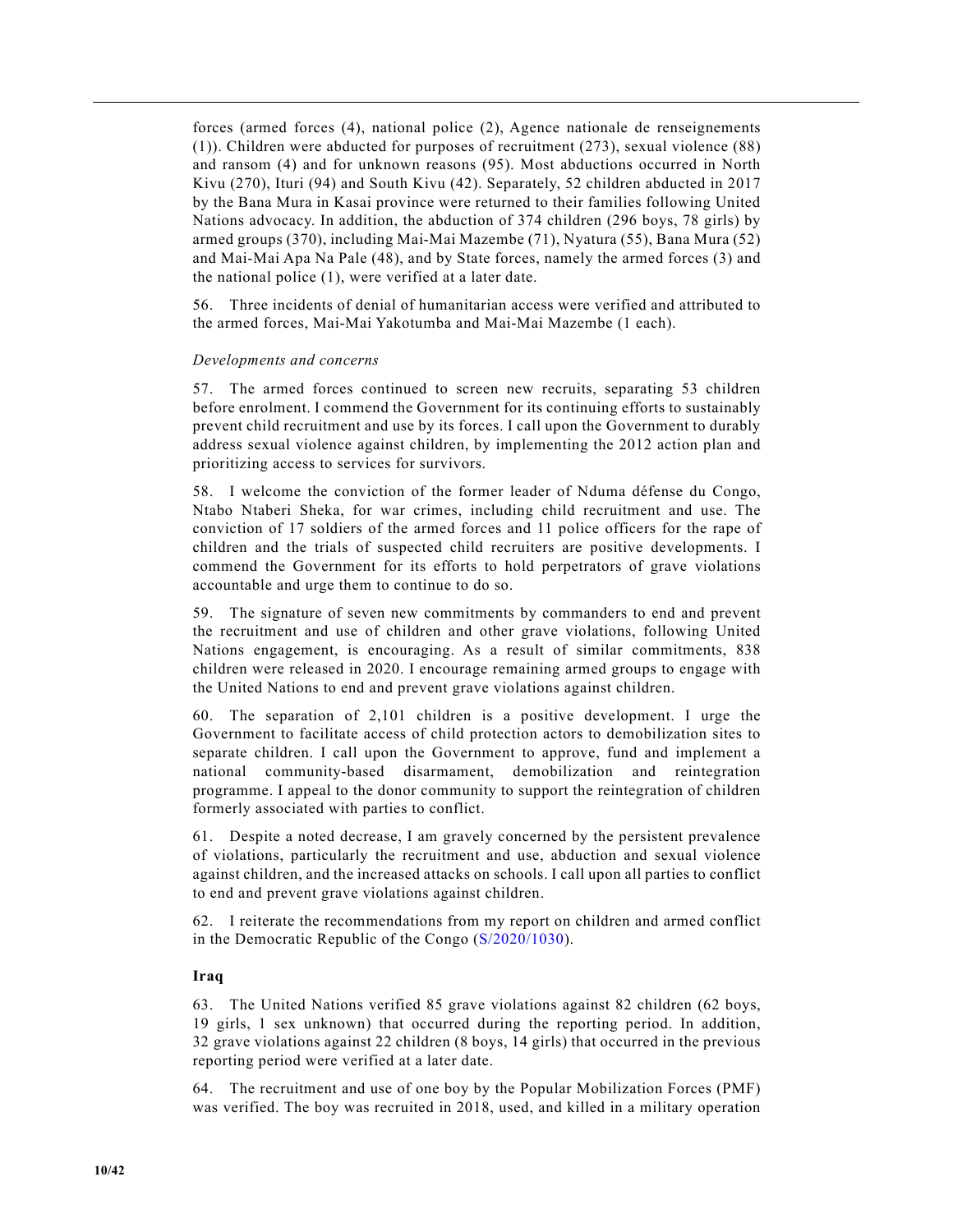in May 2020. In addition, the recruitment and use of a boy by Islamic State in Iraq and the Levant (ISIL) in 2015 was verified at a later date.

65. As at 31 December, 1,114 children (1,071 boys, 43 girls) remained in detention on national security-related charges, including for their actual or alleged association with armed groups, primarily ISIL.

66. A total of 79 children (61 boys, 17 girls, 1 sex unknown) were killed (24) and maimed (55) by ISIL (36), Operation Claw<sup>9</sup> (2), Companions of the Cave<sup>10</sup> (1) and unidentified perpetrators (40). Some 65 incidents took place in areas previously under ISIL control, and 25 casualties were caused by indirect attacks or crossfire, 17 by improvised explosive devices and 17 by explosive remnants of war. In addition, the killing (4) and maiming (2) of six children (3 boys, 3 girls) that took place in 2016 and 2017 in Mosul (Ninawa) was verified at a later date and attributed to ISIL (3) and the international counter-ISIL coalition (3).

67. Incidents of rape and other forms of sexual violence against nine girls by ISIL that took place in 2014 were verified at a later date.

68. The United Nations verified an Operation Claw air strike in Sulaymaniyah Governorate that hit a health centre. A total of 27 instances of military use of schools by the Iraqi police (22), the Peshmerga (1) and the Iraqi Army (4) were verified.

69. The United Nations verified the abduction of three children (1 boy, 2 girls) by ISIL. In addition, the abduction of 16 children (5 boys, 11 girls) attributed to ISIL that occurred between 2014 and 2016 was verified at a later date.

70. One incident of denial of humanitarian access was verified in 2020, claimed by the Guardians of Blood.

# *Developments and concerns*

71. I welcome the decrease in cases of recruitment and use of children attributed to PMF and the ongoing engagement between the Government and the United Nations to develop an action plan to prevent the recruitment and use of children by PMF. I urge the Government to speedily agree to and sign the action plan. I encourage the Interministerial Committee on Monitoring and Reporting on Grave Child Rights Violations to resume consultations with the United Nations.

72. I remain deeply concerned at the ongoing killing and maiming of children by landmines and explosive remnants of war. I urge the Government to implement international legal instruments on landmines and explosive remnants of war and to promote mine clearance and mine risk education, including prior to any movement by internally displaced persons back to contaminated areas.

73. I remain concerned about the situation of children detained on national securityrelated charges, including for their alleged association with armed groups, and recall that children should be treated primarily as victims and in line with international juvenile justice standards. The detention of children should be used only as a measure of last resort and for the shortest appropriate period of time, with respect for due process. The United Nations is committed to supporting the Government in the reintegration of children actually or allegedly associated with parties to conflict. I welcome the reintegration of 355 children (259 boys, 96 girls) through United Nations-supported programmes, in coordination with the Government, and urge the Government to develop and implement a national reintegration programme for children affected by armed conflict.

**\_\_\_\_\_\_\_\_\_\_\_\_\_\_\_\_\_\_**

<sup>9</sup> Launched by Turkey in northern Iraq in May 2019.

<sup>&</sup>lt;sup>10</sup> Ashab al-Kahf, an armed group.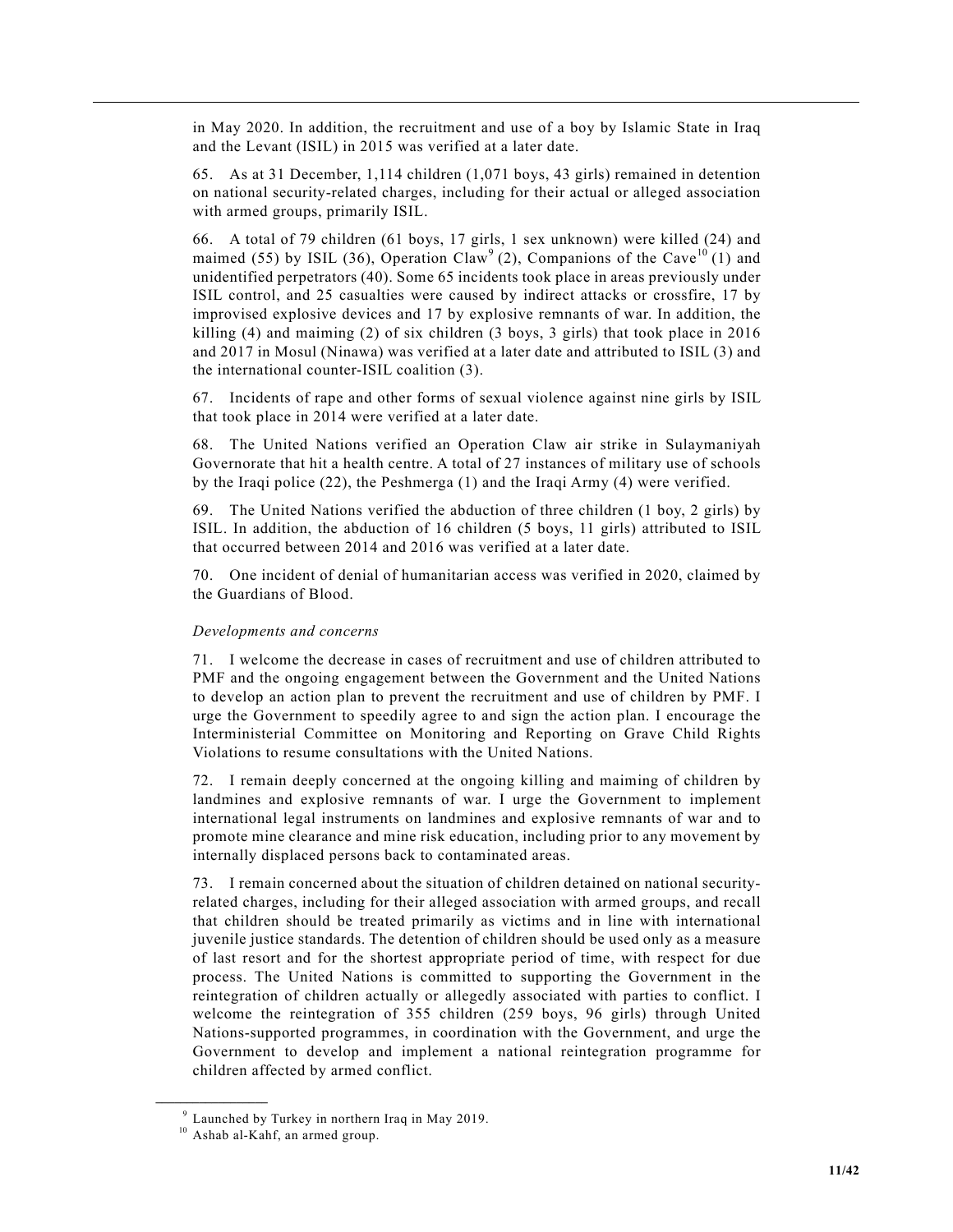74. I commend the Government for its efforts to release 194 children (95 girls) allegedly affiliated with ISIL and to facilitate their return to their countries of origin. I call upon all countries concerned to facilitate the voluntary repatriation of their children, in line with the principle of non-refoulement, with respect for family unity and the best interests of the children, and in accordance with international law.

# **Israel and the State of Palestine**<sup>11</sup>

75. The United Nations verified 1,031 grave violations against 340 Palestinian and 3 Israeli children (327 boys, 13 girls) in the occupied West Bank, including East Jerusalem, the Gaza Strip and Israel. In addition, 96 grave violations against 96 children (92 boys, 4 girls) which occurred in previous years were verified at later date.

76. The United Nations verified the recruitment of two Palestinian boys by Hamas' al-Qassam Brigades in Gaza.

77. The United Nations verified the detention of 361 Palestinian children for alleged security offences by Israeli forces in the occupied West Bank, including East Jerusalem (361, including 283 in East Jerusalem). Eighty-seven children reported illtreatment and breaches of due process by Israeli forces while in detention, with 83 per cent reporting physical violence.

78. Twelve children (11 Palestinian boys, 1 Israeli boy) were killed in the occupied West Bank, including East Jerusalem (9), in Gaza (2) and in Israel (1) by Israeli forces (8), Palestinian security forces (1), Hamas' al-Qassam Brigades (1), unidentified perpetrator (1) and explosive remnants of war (1). Of the eight Palestinian children killed in the occupied West Bank, including East Jerusalem, seven were killed by Israeli forces by live ammunition (6) and physical assault during arrest (1), during law enforcement operations (3), demonstrations and confrontations involving stone throwing (2) and Molotov cocktails (1), and a shooting attack against Israeli forces (1). The child killed by Palestinian security forces was shot with live ammunition in a law enforcement operation. One Israeli boy was killed in the occupied West Bank while being pursued by Israeli police after allegedly throwing stones at Palestinians.

79. A total of 326 children (324 Palestinian children, 2 Israeli children; 313 boys, 13 girls) were maimed<sup>12</sup> in the occupied West Bank, including East Jerusalem (304), and in Gaza (22) by Israeli forces (294), Israeli settlers (20), Palestinian armed groups (2) and unidentified Palestinian perpetrators (2) and explosive remnants of war (8). The main causes of maiming of children by Israeli forces were tear gas inhalation (170), rubber-coated metal bullets and sponge-tipped bullets (70) and live ammunition (34). Eight children were maimed by Israeli forces during demonstrations at the Israel-Gaza perimeter fence. In Gaza, six Palestinian children were maimed during air strikes by Israeli forces on Gaza, and two Palestinian boys were maimed by a rocket fired by a Palestinian armed group landing near their home. Separately, the maiming of another 96 children (92 boys, 4 girls) by Israeli forces that occurred during demonstrations in Gaza in 2018 and 2019 was verified at a later date. Two Israeli children were maimed in stone-throwing incidents attributed to Palestinian perpetrators.

80. The United Nations verified 30 attacks on schools (11) and hospitals (19), including on protected persons in relation to schools and/or hospitals, attributed to Israeli forces (26) and Israeli settlers (4) in Gaza (4) and the occupied West Bank, including East Jerusalem (26). Incidents involved air strikes (4), settler attacks (1),

**\_\_\_\_\_\_\_\_\_\_\_\_\_\_\_\_\_\_**

 $11$  For the purposes of the present report, the present section provides information on grave violations in the occupied West Bank, including East Jerusalem, the Gaza Strip and Israel.

<sup>&</sup>lt;sup>12</sup> Any action that causes a serious, permanent, disabling injury, scarring or mutilation to a child.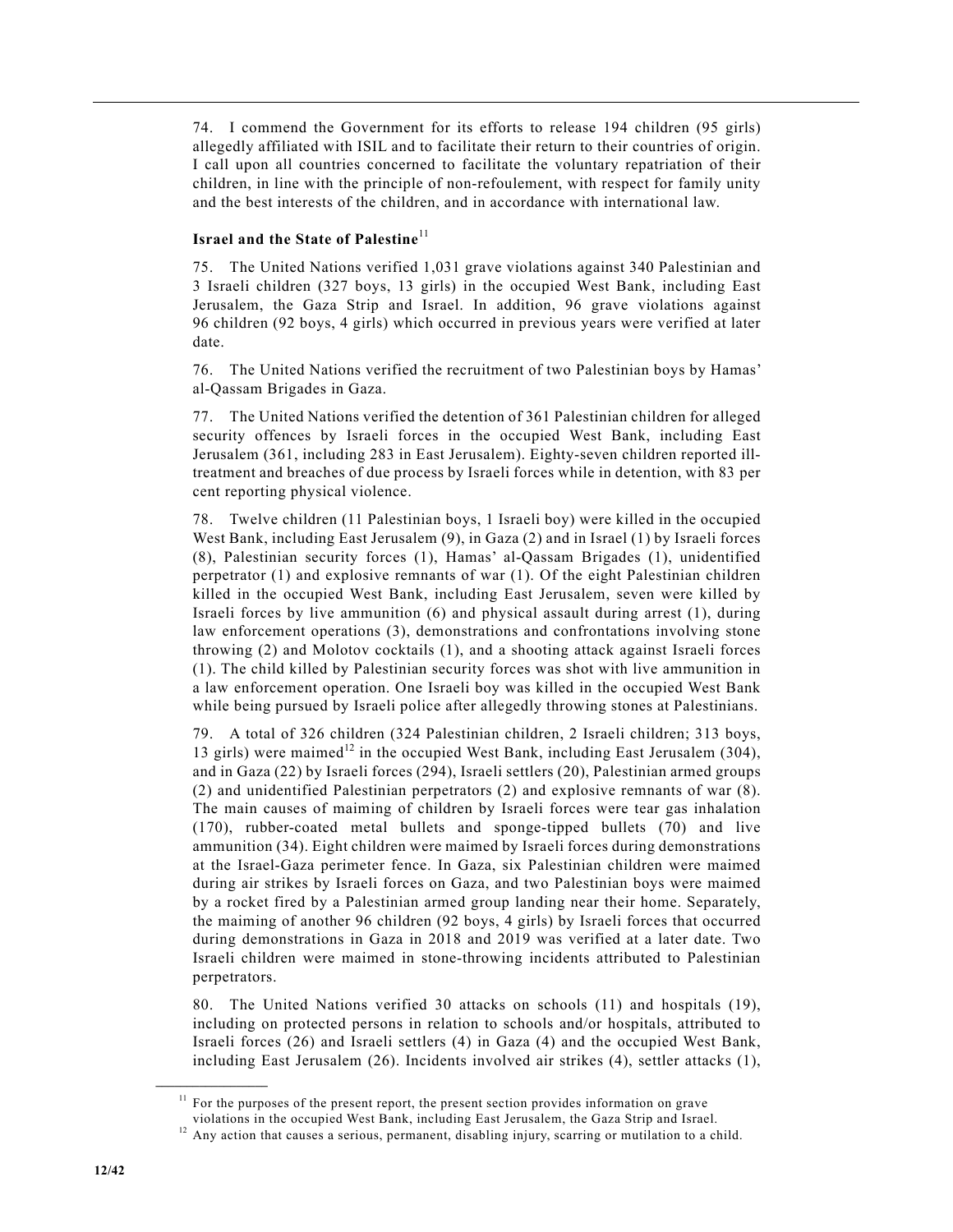attacks on medical personnel (18) and threats against teachers or students (7). The United Nations verified one incident of a school being used for military purposes in Gaza by unidentified perpetrators. Separately, 94 other interferences with health (5) or education (89) by Israeli forces (90), affecting the education of more than 6,900 Palestinian children, and Fatah's Tanzim (4) were verified in the occupied West Bank. Most verified interferences involved Israeli force closures or denial of teachers' and students' access through checkpoints (39), Israeli forces firing tear gas or other weapons in and around schools (22), or threats of demolition (9). Self-identified members of Fatah's Tanzim dismissed students and teachers from four schools owing to demonstrations.

81. The denial of humanitarian access by Israeli forces (661) was verified in the occupied West Bank, including East Jerusalem, and in Gaza. Two incidents occurred in the occupied West Bank, including East Jerusalem, through the delay and/or prevention by the Israeli forces of medical care being provided to fatally injured children. The suspension of coordination between the authorities of the State of Palestine and Israel in response to the plans by Israel to annex parts of the occupied West Bank continued to pose additional obstacles to children in need of medical treatment in the occupied West Bank, including East Jerusalem, and Israel. Some 28 per cent of permit applications to Israeli authorities for children to exit through the Erez crossing to access specialized medical treatment outside Gaza were delayed and 3 per cent were denied, affecting 659 children (397 boys, 262 girls). Three Palestinian children died while waiting for permission to access medical care outside Gaza.

#### *Developments and concerns*

82. I welcome the collaboration extended by the Israeli and Palestinian parties to my Special Representative following my request in 2019 to further examine the cases of maiming and injuries caused by Israeli forces and of the recruitment and use of children by armed groups (see A/73/907-S/2019/509), reiterated in June 2020 (see A/74/845-S/2020/525). I take note of the findings resulting from these consultations, which I have shared with the authorities of Israel and the State of Palestine. I welcome that both authorities reported that corrective measures had been taken and existing protection frameworks had been strengthened and that both expressed commitment to continuing to engage to better protect children. I note that investigations by Israeli authorities are ongoing and call for these investigations to follow international standards. My Special Representative will continue to engage with all parties to protect children, and I encourage the Israeli and Palestinian authorities to reinforce their dialogue with the United Nations at the country level, in particular in the Occupied Palestinian Territory.

83. While I note a decrease in grave violations in 2020, I remain deeply concerned by the number of children killed and maimed, including through the use of live ammunition during law enforcement operations, and I urge Israel to continue to investigate each case where live ammunition was used, as required by procedure, and urge the authorities to pursue accountability for violations against children.

84. I urge the Israeli authorities to review and strengthen measures to prevent any excessive use of force, to ensure that force be used only when necessary and to minimize the effects of its forces' operations on children and ensure accountability in all cases involving the killing and maiming of children. I further call upon Israel to better protect schools as places of learning. Taking note of the decrease in detentions, I reiterate my call upon Israel to uphold international juvenile justice standards, including use of detention as a measure of last resort and for the shortest appropriate period of time, and end the administrative detention of children, prevent all forms of ill-treatment in detention, and halt any attempted recruitment of detained children as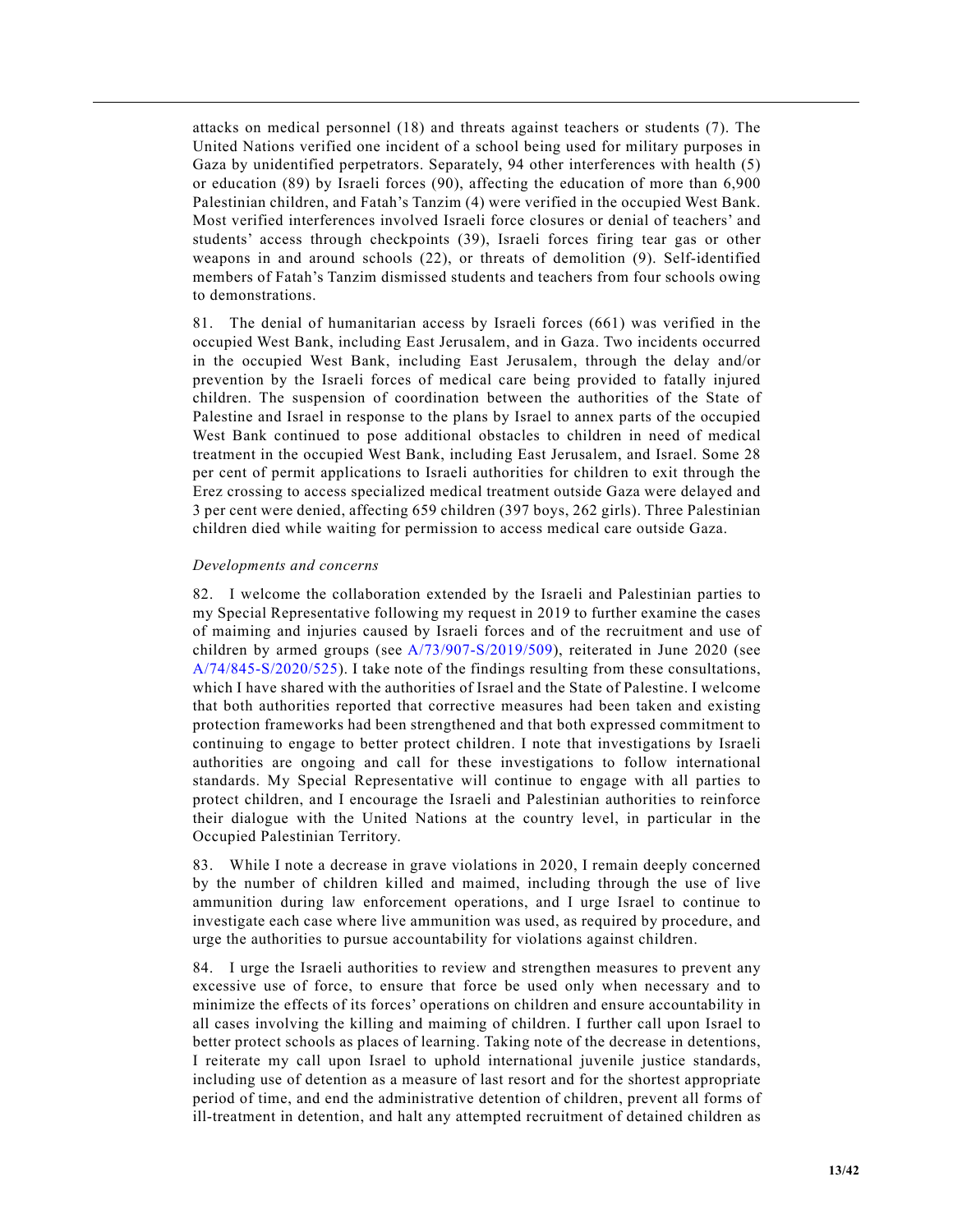informants. Of concern are continued allegations of attempts to recruit detained Palestinian children as informants.

85. I am also concerned by the two incidents of children recruited by al-Qassam Brigades. I call upon al-Qassam Brigades to cease the recruitment and use of children and to abide by its domestic and international legal obligations. I urge all Palestinian armed groups to protect children, including by preventing them from being exposed to the risk of violence or by abstaining from instrumentalizing them for political purposes.

86. I call upon all parties to engage with the United Nations, including at the country level, to end and prevent grave violations against children and to better protect children and respect international humanitarian law and international human rights law.

## **Lebanon**

87. The United Nations verified 16 grave violations against 16 children (14 boys, 2 girls).

88. The United Nations verified the recruitment and use of nine children (8 boys, 1 girl) by Jund Ansar Allah<sup>13</sup> (3), unidentified perpetrators (2), Fath al-Islam (2) and ISIL (2). Three children were used as combatants.

89. Children continued to be arrested and prosecuted under military jurisdiction on national security-related charges, including allegations of terrorism, with the verified detention of two boys. As at December 2020, an additional three boys were detained.

90. Seven children (6 boys, 1 girl) were killed (6) and maimed (1) by unidentified perpetrators.

## *Developments and concerns*

91. I reiterate my call upon the Government to ratify the Optional Protocol to the Convention on the Rights of the Child on the involvement of children in armed conflict.

92. I reiterate my call upon armed groups to immediately cease the recruitment and use of children.

93. I am concerned about the continued detention of children for alleged association with armed groups, including those designated as terrorist groups by the United Nations, and urge the Government to treat children associated with armed groups primarily as victims, detain them only as a measure of last resort for the shortest appropriate period of time and refer them to reintegration programmes.

## **Libya**

**\_\_\_\_\_\_\_\_\_\_\_\_\_\_\_\_\_\_**

94. The United Nations verified 166 grave violations against 117 children (94 boys, 23 girls).

95. The United Nations verified the recruitment and use of nine boys by the Libyan National Army (LNA) and affiliated forces (3), forces affiliated with the former Government of National Accord (3) and Syrian armed opposition groups formerly known as the Free Syrian Army (Muʿtasim and Samarqand brigades) (3), which trafficked them from the Syrian Arab Republic to Libya.

<sup>&</sup>lt;sup>13</sup> A Palestinian armed group based mainly in the Ein El Hilweh and Mieh Mieh Palestine refugee camps of Lebanon.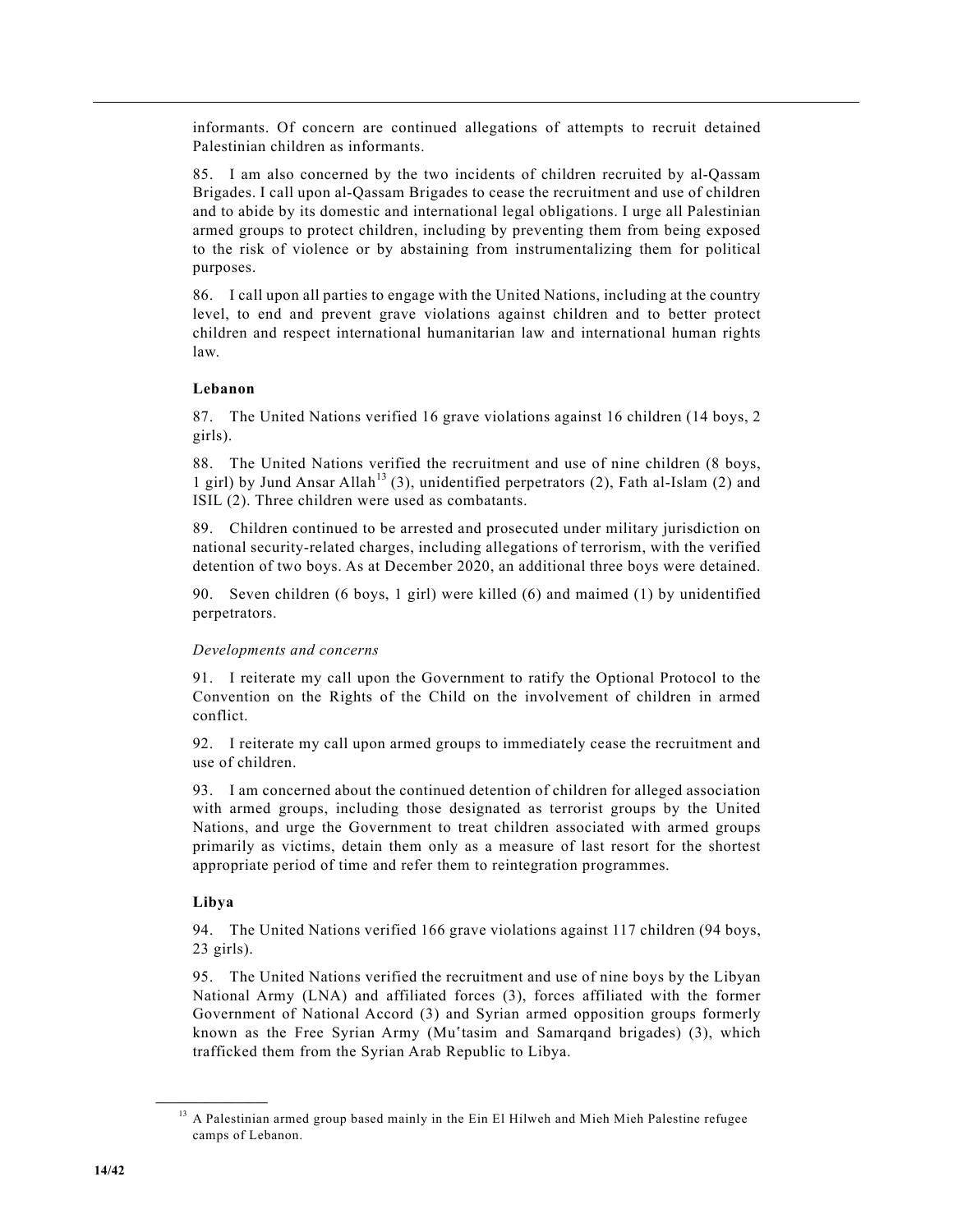96. The United Nations verified the detention of one boy by LNA and affiliated forces, and of 67 children and their mothers, from several nationalities, by the Judicial Police for the mothers alleged association with ISIL, in Judaydah prison in Tripoli. As at December, 12 children had been repatriated to their countries of origin.

97. The verified killing (31) and maiming (65) of 96 children (79 boys, 17 girls) was attributed to LNA and affiliated forces (71), forces affiliated with the former Government of National Accord (8) and unidentified perpetrators (17), and caused by shelling (50), air strikes (20) or explosive remnants of war (26).

98. Five verified cases of sexual violence (3 boys, 2 girls) were attributed to forces affiliated with the former Government of National Accord (4) and unidentified perpetrators (1).

99. A total of 48 verified attacks on schools (22) and hospitals (26) were attributed to LNA and affiliated forces (16), forces affiliated with the former Government of National Accord (1) and unidentified perpetrators (31), including crossfire between LNA-affiliated groups and forces affiliated with the former Government of National Accord (8).

100. The verified abduction of seven children (3 boys, 4 girls) was attributed to LNA and affiliated forces (Ninth Brigade, also known as Al-Kaniyat) (3), forces affiliated with the former Government of National Accord (3) and unidentified perpetrators (1).

101. One verified denial of humanitarian access was attributed to forces affiliated with the former Government of National Accord.

#### *Developments and concerns*

102. I welcome the efforts of the Government to mitigate the effect of landmines and explosive remnants of war, and I call upon Libya to become a party to the Convention on the Prohibition of the Use, Stockpiling, Production and Transfer of Anti-Personnel Mines and on Their Destruction (Ottawa Convention) and the Convention on Prohibitions or Restrictions on the Use of Certain Conventional Weapons Which May Be Deemed to Be Excessively Injurious or to Have Indiscriminate Effects (Protocol V). I call upon the Government to enforce laws on weapons and ammunition and to reinforce the implementation of the ceasefire agreement with emphasis on disarmament, demobilization and reintegration of children.

103. I am concerned about the prevalence of killing and maiming of children and attacks on schools and hospitals. I urge all parties to abide by their obligations under international humanitarian law. I call upon parties to cease the recruitment and use of children and their trafficking across borders from the Syrian Arab Republic to Libya. I am concerned over the risk of sexual violence against children.

104. I welcome the initial efforts by the Government to facilitate the return of women and children allegedly associated with ISIL in Libya and call upon all countries concerned to facilitate the voluntary repatriation of these children, in line with international law principles, including the principle of non-refoulement and with respect for the best interests of the child.

105. I urge the Government to engage with my Special Representative and the United Nations to develop and adopt measures to end and prevent violations against children, and to ensure that child protection provisions are included in ceasefire and peace processes. I reiterate my concern about the abuse of refugee and migrant children, including through trafficking in persons, the deprivation of liberty, torture and sexual violence. I call upon the Government to take immediate action to end child detention and to pursue alternatives to detention and facilitate United Nations and other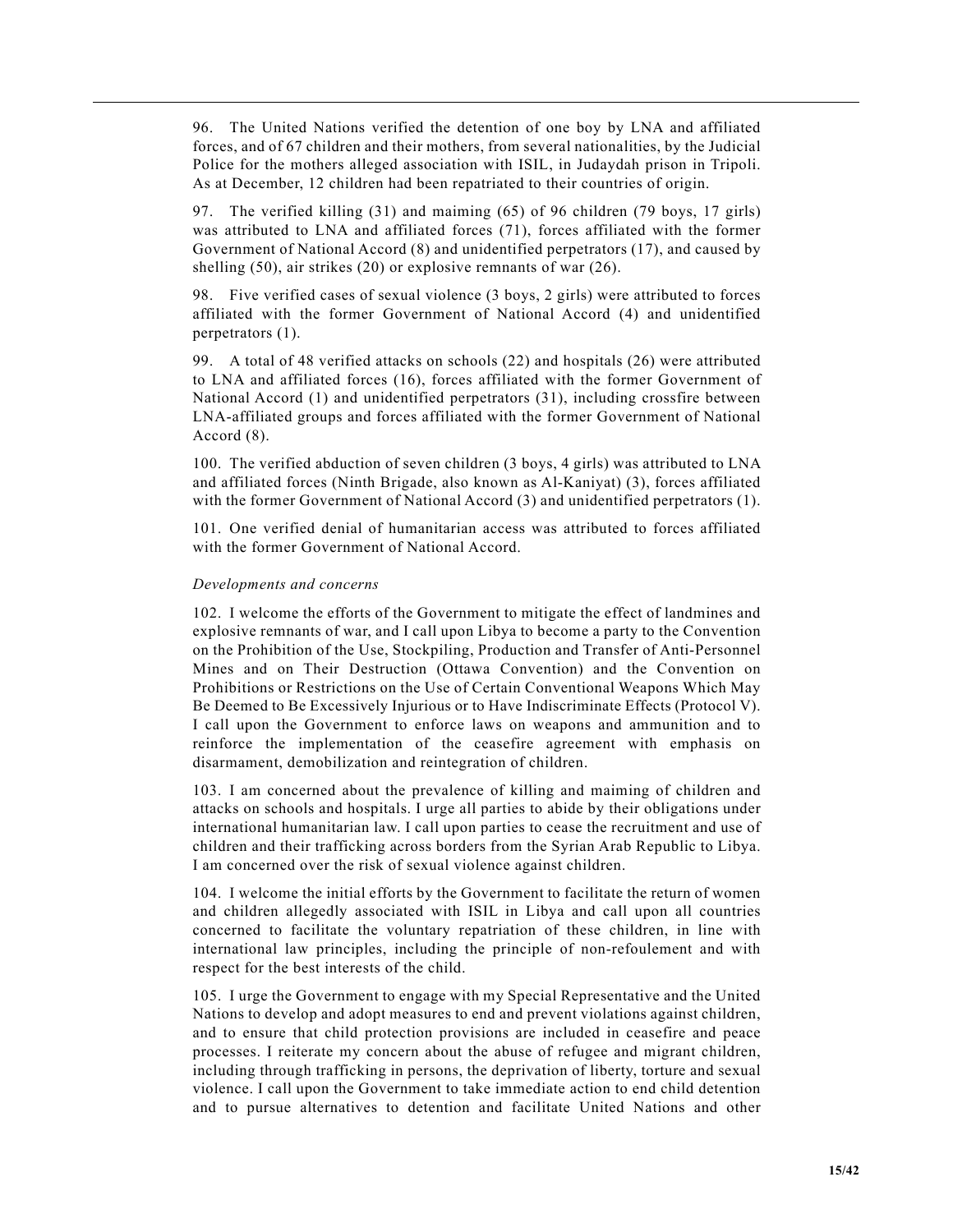humanitarian agencies access to detention centres. The denial of humanitarian access to children, including those in detention, is deeply concerning.

## **Mali**

106. The United Nations verified 809 grave violations against 535 children (394 boys, 135 girls, 6 sex unknown) which occurred during the reporting period. In addition, 204 grave violations against 183 children (145 boys, 38 girls) which occurred in previous years were verified at a later date.

107. Some 284 children (221 boys, 63 girls) were recruited and used by the Coordination des mouvements de l'Azawad (CMA) (141), including Mouvement national de libération de l'Azawad (MNLA) (70), Haut Conseil pour l'unité de l'Azawad (HCUA) (45) and Mouvement arabe de l'Azawad (MAA) (26); Platform (70), including Ganda Lassal Izo (31), Groupe d'autodéfense des Touaregs Imghad et leurs alliés (GATIA) (15), Ganda Koy (15) and Mouvement pour le Salut de l'Azawad (MSA) (9); Dan Nan Ambassagou (DNA) (19), Front de libération du Macina (FLM) (17), unidentified perpetrators (13), Mouvement pour l'unicité et le jihad en Afrique de l'Ouest (MUJAO) (1) and the Malian armed forces (23). Most children were recruited in the Kidal (112) and Gao (74) regions. Children were used in combat roles (120) and support roles and were subjected to sexual violence. In addition, the recruitment and use of 170 children (137 boys, 33 girls) which occurred in previous years was verified at a later date. Perpetrators were Platform (84) (GATIA (38), Ganda Koy (18) and other Platform members (28)), CMA (44) (MNLA (31) and other CMA members (13)) and other armed groups (42).

108. Eleven boys were arrested by the Malian Defence and Security Forces (10) and Operation Barkhane  $(1)^{14}$  for alleged association with armed groups. They were released after periods ranging from 1 to 21 days, except for one boy held by the national authorities for five months. Of the 17 children held in government detention since 2019, 15 remained detained as at December 2020.

109. A total of 173 children (115 boys, 52 girls, 6 sex unknown) were killed (87) and maimed (86), mostly in the Mopti region (134), as a result of attacks on villages, crossfire, improvised explosive devices and explosive remnants of war. The perpetrators were unidentified (116), Fulani armed elements (19), Dogon armed elements (8), Dozo traditional hunters (7), Dan Nan Ambassagou (DNA) (6), Jama'a Nusrat ul-Islam wa al-Muslimin (JNIM) (5), joint JNIM/Islamic State in the Greater Sahara (ISGS) (2), joint Dozo traditional hunters/FLM (1) and ISGS (1). Seven child casualties were attributed to FDSM and the maiming of a boy to Operation Barkhane. In addition, the killing (5) and maiming (2) of seven children by unidentified perpetrators (6) and DNA (1) in previous years was verified at a later date by the United Nations.

110. Sexual violence affected 12 girls, attributed to unidentified perpetrators (10) and the Malian armed forces (2). In addition, sexual violence against 24 girls by GATIA (10), MNLA (9) the Malian armed forces (3) and MSA (2) which occurred in previous years was verified at a later date by the United Nations.

111. A total of 61 attacks on schools (36) and hospitals (25) were verified and attributed to unidentified perpetrators (57) and to JNIM, ISGS, DNA and the Malian armed forces (1 each). In addition, one attack on medical personnel by unidentified perpetrators in 2019 was verified at a later date by the United Nations.

**\_\_\_\_\_\_\_\_\_\_\_\_\_\_\_\_\_\_**

 $14$  The status of the victim was misrepresented at the moment of arrest.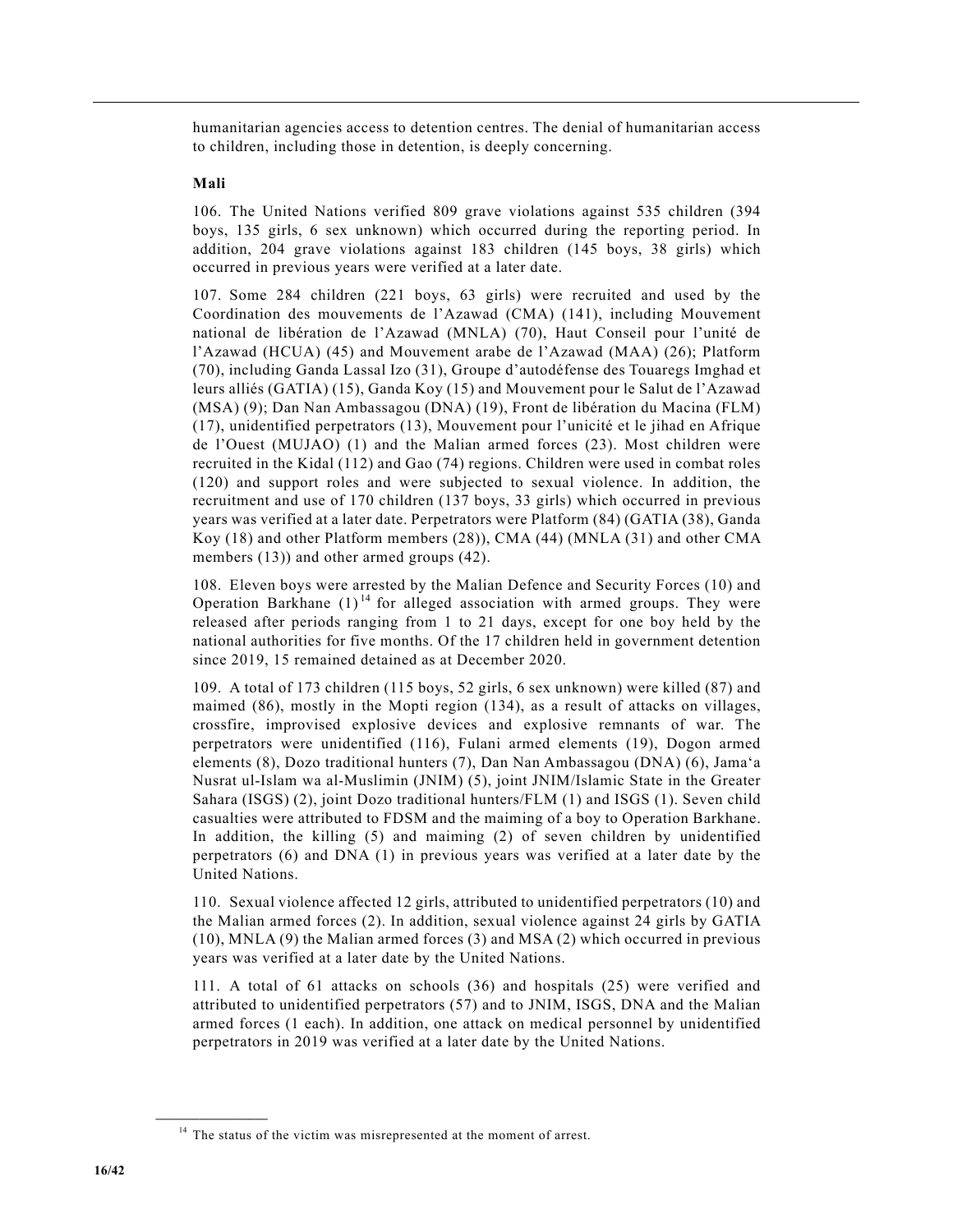112. Four schools were used for military purposes by unidentified perpetrators (3) and Dozo traditional hunters (1) in the Mopti region.

113. A total of 80 children (48 boys, 32 girls) were abducted by unidentified perpetrators (63), DNA (6), Dogon armed elements (5), Dozo traditional hunters (4) and Fulani armed elements and Malian Defence and Security Forces (1 each) for sexual violence (8), retaliation (3) and unknown purposes (65). Four children were killed. The abduction of two boys by Dozo traditional hunters (1) and FLM (1) which occurred in previous years was verified at a later date by the United Nations.

114. The United Nations verified 199 incidents of denial of humanitarian access by unidentified perpetrators, mostly in the Mopti (60), Gao (39) and Ménaka (35) regions.

#### *Developments and concerns*

115. I welcome the Government's issuance of orders to military commanders prohibiting the use of children under 15 and curbing the presence of children around military barracks. I note the release in 2020 of 23 children recruited and used by the Malian armed forces. I call upon the Government to take measures to end and prevent sexual violence against children, to continue reinforcing systems to prevent child recruitment and use by armed forces, and to swiftly finalize the revision of the Child Protection Code, criminalizing the recruitment and use of children, including those aged 15 to 17, as well as to release children detained for actual or alleged association with armed groups.

116. I welcome advances in the implementation of the Safe Schools Declaration, including on a draft law on the protection of education from attacks, the swift adoption and implementation of which I encourage.

117. I am alarmed by the elevated numbers of grave violations against children, particularly recruitment and use, killing and maiming, abduction, attacks on schools and hospitals, and denials of humanitarian access. I urge all parties to immediately prevent and put an end to violations and call upon armed groups to respect the protocol on the release and transfer of children associated with parties signed in 2013. I am gravely concerned by the continued recruitment and use of children by CMA and Platform. I call upon CMA to continue implementing its 2017 action plan, and I call upon Platform to adopt and swiftly implement an action plan addressing child recruitment and use.

118. I reiterate my recommendations from my report on children and armed conflict in Mali (S/2020/1105).

## **Myanmar**

119. The United Nations verified 1,039 grave violations against 1,012 children (920 boys, 88 girls, 4 sex unknown). In addition, two grave violations against two girls which occurred in previous years were verified at a later date.

120. The recruitment and use of 790 children (778 boys, 12 girls), mainly in Rakhine (698) and Kachin (49) States, was attributed to the Tatmadaw Kyi (726), the Kachin Independence Army (KIA) (62) and the Arakan Army (AA) (2). Of those attributed to the Tatmadaw Kyi, 7 children were recruited and released in 2020, 22 children were recruited between 2010 and 2019 and were still being used in 2020, 697 children were used in Rakhine (689) and Shan (1) States, including as guides or porters, for camp maintenance or agricultural work, or in unsafe mine clearance. With regard to cases attributed to armed groups, 36 children (27 boys, 9 girls) were released by KIA, including 26 children following engagement between KIA and the United Nations.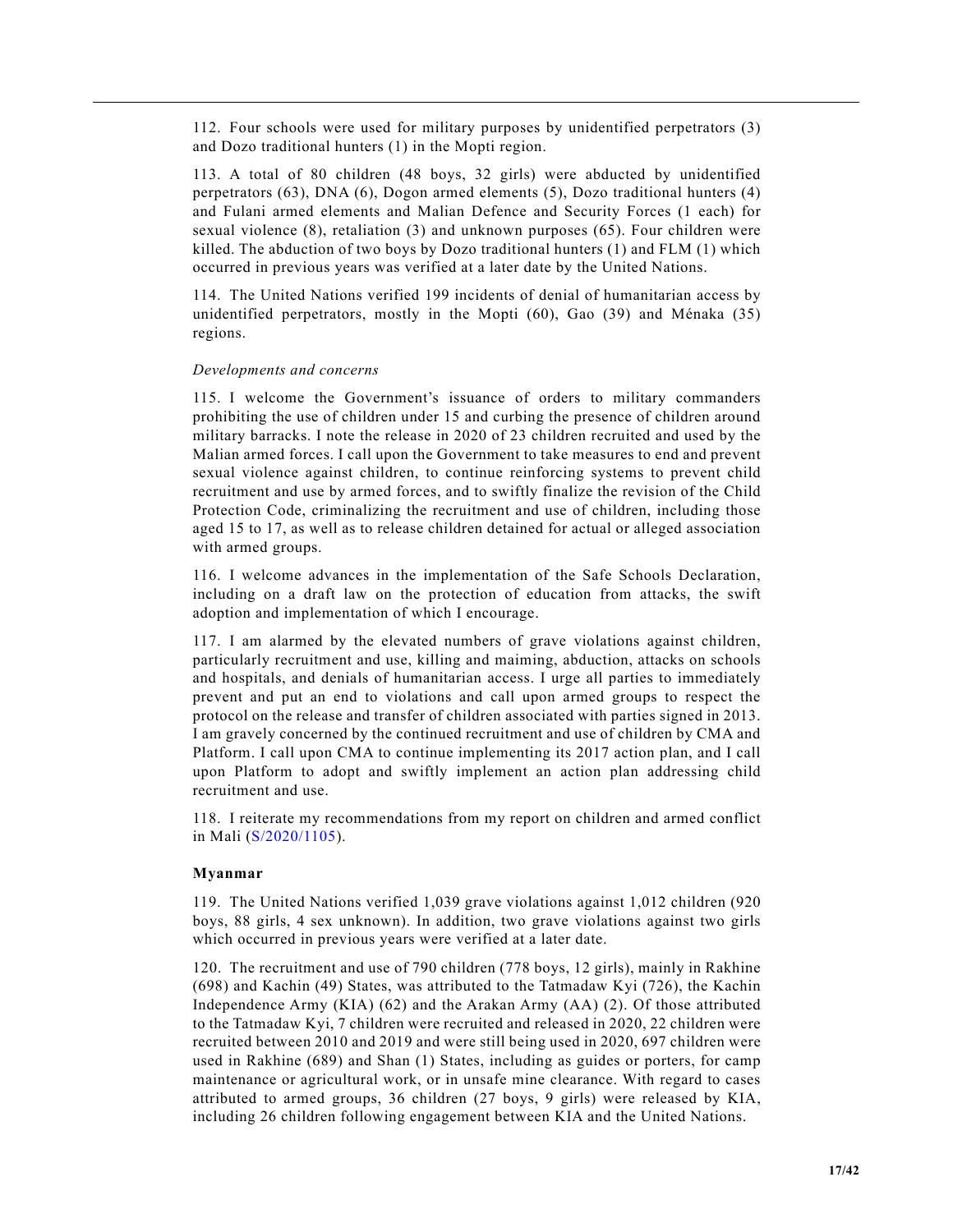121. The detention of 8 children (7 boys, 1 girl) for up to 10 months by the Tatmadaw Kyi, for alleged association with AA was verified in Rakhine State. Subsequently, the children were released.

122. The killing (56) and maiming (160) of 216 children (138 boys, 74 girls, 4 sex unknown) was verified and attributed to unidentified perpetrators (152), including from crossfire between the Tatmadaw Kyi and armed groups (20), Tatmadaw Kyi (62), Ta'ang National Liberation Army (TNLA) (1) and KIA (1). Child casualties occurred in Rakhine (155), Chin (29), Shan (24), Kayin (5) and Kachin (3) States. Most resulted from landmines and explosive remnants of war (74), shelling (62), air strikes (33) and crossfire (23).

123. The rape of one girl by SSA in Shan State was verified. In addition, the rape of two girls by the Karen National Liberation Army (KNLA) (1) and the Tatmadaw Kyi (1) that occurred in previous years was verified by the United Nations.

124. The United Nations verified 11 attacks on schools (10) and hospitals (1) attributed to the Tatmadaw Kyi (6) and unidentified perpetrators (5), including resulting from crossfire between the Tatmadaw Kyi and AA (2) in Rakhine (9) and Chin (2) States.

125. The United Nations verified the military use of 30 schools and 1 hospital by the Tatmadaw Kyi in Rakhine (30) and Shan (1) States. Facilities were vacated after one day to a month.

126. The abduction of 17 children (16 boys, 1 girl) by the Tatmadaw Kyi (10), Shan State Army (SSA) (3), Arakan Rohingya Salvation Army (ARSA) (2), AA (1) and KIA (1) in Rakhine (13), Shan (3) and Kachin (1) States was verified. Children abducted by the Tatmadaw Kyi were used, including as human shields (7) and guides (2). All children were released, except one child whose whereabouts remain unknown.

127. Humanitarian access in Rakhine and Shan States deteriorated, despite an informal ceasefire between the Tatmadaw Kyi and AA in Rakhine State in November and December. Movement restrictions in areas affected by the Tatmadaw Kyi-AA conflict in seven townships prevented over 100,000 people from accessing assistance. Continued onerous and unpredictable travel authorization requirements continued, particularly in Kachin, northern Shan and Rakhine States.

## *Developments and concerns*

128. I note the ratification by the Government of the Minimum Age Convention, 1973 (No.138) in June 2020 and the establishment of a national complaint mechanism to eliminate forced labour, prohibiting the recruitment and use of children in February 2020. I call upon all parties to respect international standards on impartiality, victim protection and the best interests of the child in the implementation of these standards.

129. I commend the November 2020 signature of a joint action plan between the Democratic Karen Benevolent Army and the United Nations to end and prevent the recruitment and use of children, the first action plan with an armed group in Myanmar. I am encouraged by the engagement between KIA and the United Nations on recruitment and use resulting in the release of 26 children. I encourage other armed groups to continue to engage with the United Nations to end and prevent grave violations against children.

130. I condemn all grave violations committed against children by all parties to conflict, and reiterate my call for the accountability of perpetrators.

131. I call upon the Tatmadaw Kyi to continue implementing the joint action plan on non-recruitment of children signed in 2012. I am gravely concerned and alarmed by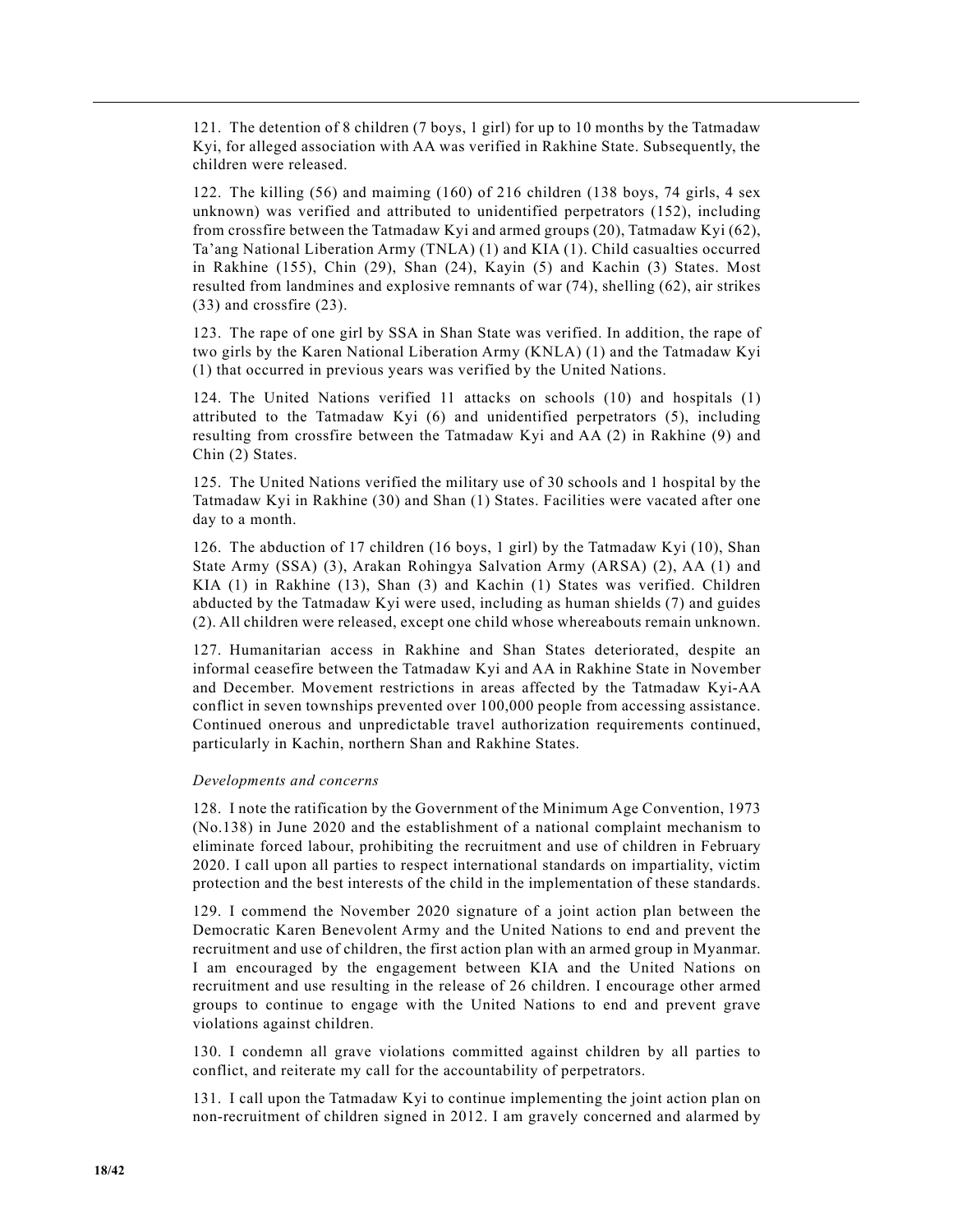the continued use of children by the Tatmadaw Kyi, predominantly in Rakhine State. I am disappointed at the failure of the Tatmadaw Kyi to immediately cease the use of children and again urge the Tatmadaw Kyi to cease this practice and to comply with the Joint Action Plan by swiftly implementing its road map, in line with the Child Rights Law. While I note the issuance of four military directives on the use of children and the development of a road map by the Tatmadaw Kyi and the United Nations to end and prevent the use of children, I am concerned that these directives have not led to a significant decrease in the use of children during 2020. I urge the release of all children within the framework of the Joint Action Plan, and I welcome the release of 32 children and young men by the Tatmadaw Kyi in 2020. I urge the immediate clearance of 156 pending cases of suspected minors.

132. I am gravely concerned by the increase in the killing and maiming of children, including by landmines, explosive remnants of war and shelling, and the continuous attacks on schools and their use for military purposes. I reiterate my call to the Tatmadaw Kyi to sign a joint action plan with the United Nations to end and prevent sexual violence and the killing and maiming of children. I call upon Myanmar to become a party to the Ottawa Convention and to endorse the Safe Schools Declaration.

133. I am worried by persistent restrictions to humanitarian access and call upon all parties to allow and facilitate safe, timely and unimpeded humanitarian access to United Nations and child protection actors.

134. I reiterate the recommendations from my report on children and armed conflict in Myanmar (S/2020/1243), pending a review of the situation in 2021 owing to the brutal violence taking place in Myanmar since February 2021.

## **Somalia**

135. The United Nations verified 4,714 grave violations against 3,810 children (3,038 boys, 772 girls).

136. The United Nations verified the recruitment and use of 1,716 children (1,655 boys, 61 girls) by Al-Shabaab (1,407); government security forces, including the Somali Police Force (101), the Somali National Army (62) and the National Intelligence and Security Agency (5); regional forces, including Jubaland forces (36), Galmudug forces (31), Puntland forces (21), Jubaland police (3), Puntland police (2) and Galmudug police (1); and clan militia (47). Children were used in support roles (255) or in combat (165).

137. A total of 212 children (211 boys, 1 girl) were detained for alleged association with armed groups by the Somali Police Force (127), the Somali National Army (40), Jubaland forces (27), Puntland forces (8), Galmudug forces (1), Jubaland police (4), Galmudug police (3) and Puntland police (2). Some 128 children were released, whereas 83 remained in detention and 1 child is not accounted for.

138. The killing (206) and maiming (881) of 1,087 children (825 boys, 262 girls) was attributed to Al-Shabaab (329), government security forces (including the Somali National Army (70), the Somali Police Force (56) and the National Intelligence and Security Agency (1)) and regional forces (including Puntland forces (28), Jubaland forces (14), Galmudug forces (1), Puntland police (24), Jubaland police (1), Galmudug police (1), and Southwest forces (8)). Violations were also attributed to clan militia (90), the African Union Mission in Somalia (AMISOM) (8), the Ethiopian National Defence Forces (1) and unidentified perpetrators (455) (including from air strikes (4)). The four main causes of child casualties were crossfire between armed forces and groups (318), gunshots (183), improvised explosive devices (173) and physical assault (119). The majority of casualties occurred in Banaadir/Mogadishu (236), Shabelle Hoose (171) and Juba Hoose (155).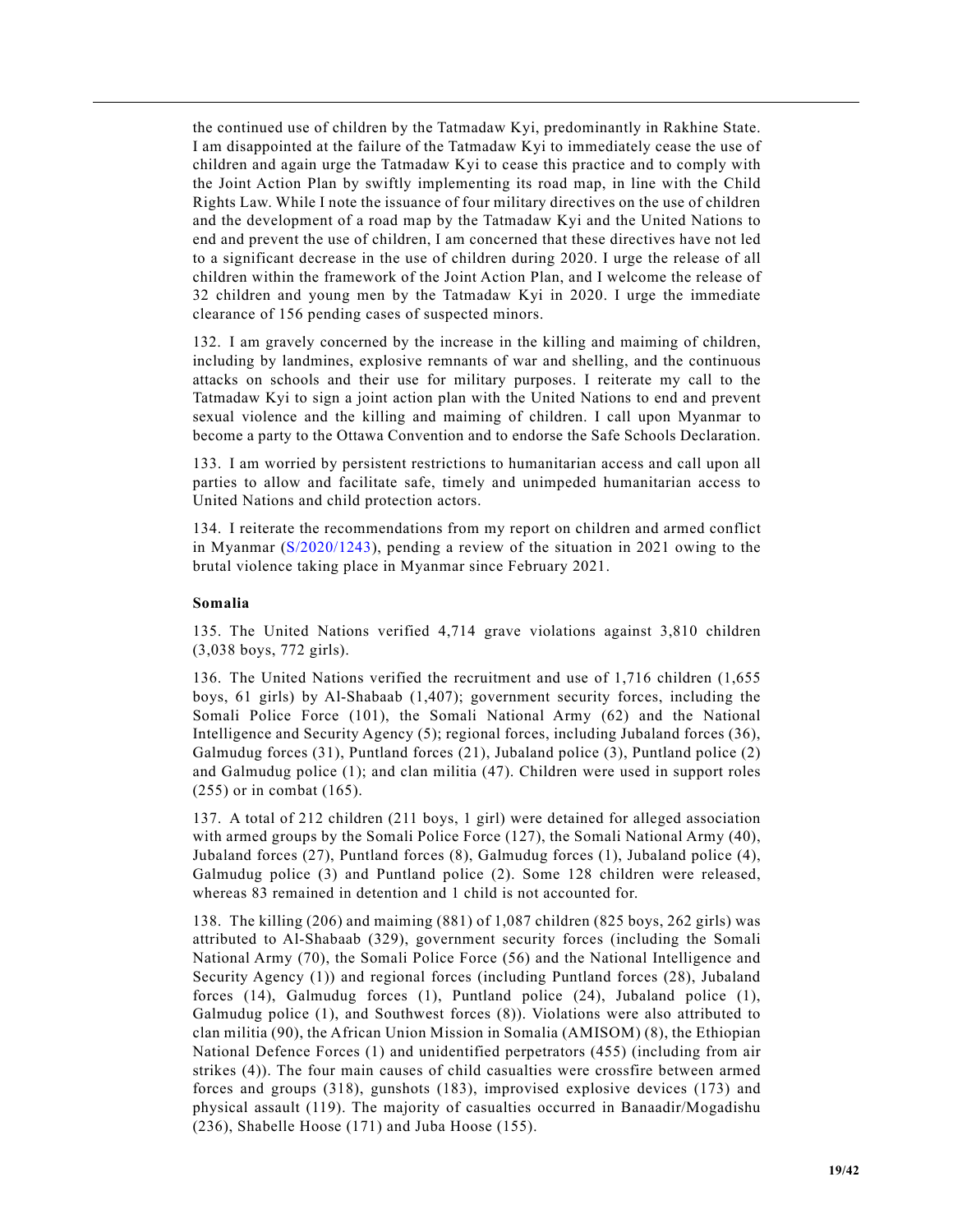139. Some 406 children (6 boys, 400 girls) were raped and were victims of other forms of sexual violence by government security forces, including the Somali National Army (21) and the Somali Police Force (19), and regional forces, including Jubaland forces (8), Puntland forces (4), Jubaland police (2) and Puntland police (2). Al-Shabaab (60), clan militia (55) and unidentified armed elements (235) were responsible for the remaining incidents. The violations included rape (272), attempted rape (59), forced marriage (44), sexual harassment (20) and sexual assault (11).

140. The United Nations verified 58 attacks on schools (53) and hospitals (5), attributed to Al-Shabaab (55), the Somali Police Force (1), and clan militia (2).

141. A total of 1,430 children (1,348 boys, 82 girls) were abducted by Al-Shabaab (1,413), clan militia (9), unidentified perpetrators (7) and the Westland armed group (1). Children were abducted for recruitment and use (868), alleged association with armed forces (174) and non-compliance with Al-Shabaab-imposed codes (93). Some 136 children were released 52 escaped and 42 were rescued, whereas 1,168 remained held, 6 were killed and 26 are unaccounted for.

142. The United Nations verified 17 incidents of denial of humanitarian access by Al-Shabaab (12), government security forces, including the Somali National Army (2) and the Somali Police Force (1), clan militia (1) and unidentified perpetrators (1).

#### *Developments and concerns*

143. I reiterate my call upon the Government to expedite the implementation of the 2012 action plans on ending and preventing the recruitment and use and the killing and maiming of children and of the 2019 road map, including at the federal member states level. While I recognize the steps taken by the Government in implementing the action plans, I am concerned at the increase in violations attributed to the Somali Police Force and the federal member states forces and especially urge that implementation be expedited, including at the federal member states level.

144. I call upon the Government to provide more information on the integration of Ahl al Sunna wal-Jama'a into the Somali Federal Defence and Police Forces to enable the United Nations to conduct a screening.

145. I am seriously concerned at the staggering numbers of grave violations by all parties to conflict, in particular the recruitment and use, killing and maiming, and abduction of children. I am concerned at the rising levels of sexual violence against children, in particular the cases attributed to the Somali Federal Defence and Police Forces. I urge the Government to immediately cease this violation and request my Special Representative and the United Nations country task force to engage to secure a rapid development, signature and implementation of an action plan to that effect. I call upon all parties to immediately cease all violations and abide by their obligations under international humanitarian law and international human rights law.

146. I reiterate my call to the Government to treat children formerly associated with armed groups according to the Principles and Guidelines on Children Associated with Armed Forces or Armed Groups (the Paris Principles), endorsed by Somalia, and to apply the standard operating procedures for the reception and handover of children separated from armed groups to child protection actors, endorsed in 2014.

147. I urge the Government to ratify the Optional Protocol to the Convention on the Rights of the Child on the involvement of children in armed conflict and the African Charter on the Rights and Welfare of the Child, to fast-track the endorsement of the child rights bill and to ensure that any sexual violence legislation is in line with human rights commitments and meets regional and international standards. In this regard, I call for the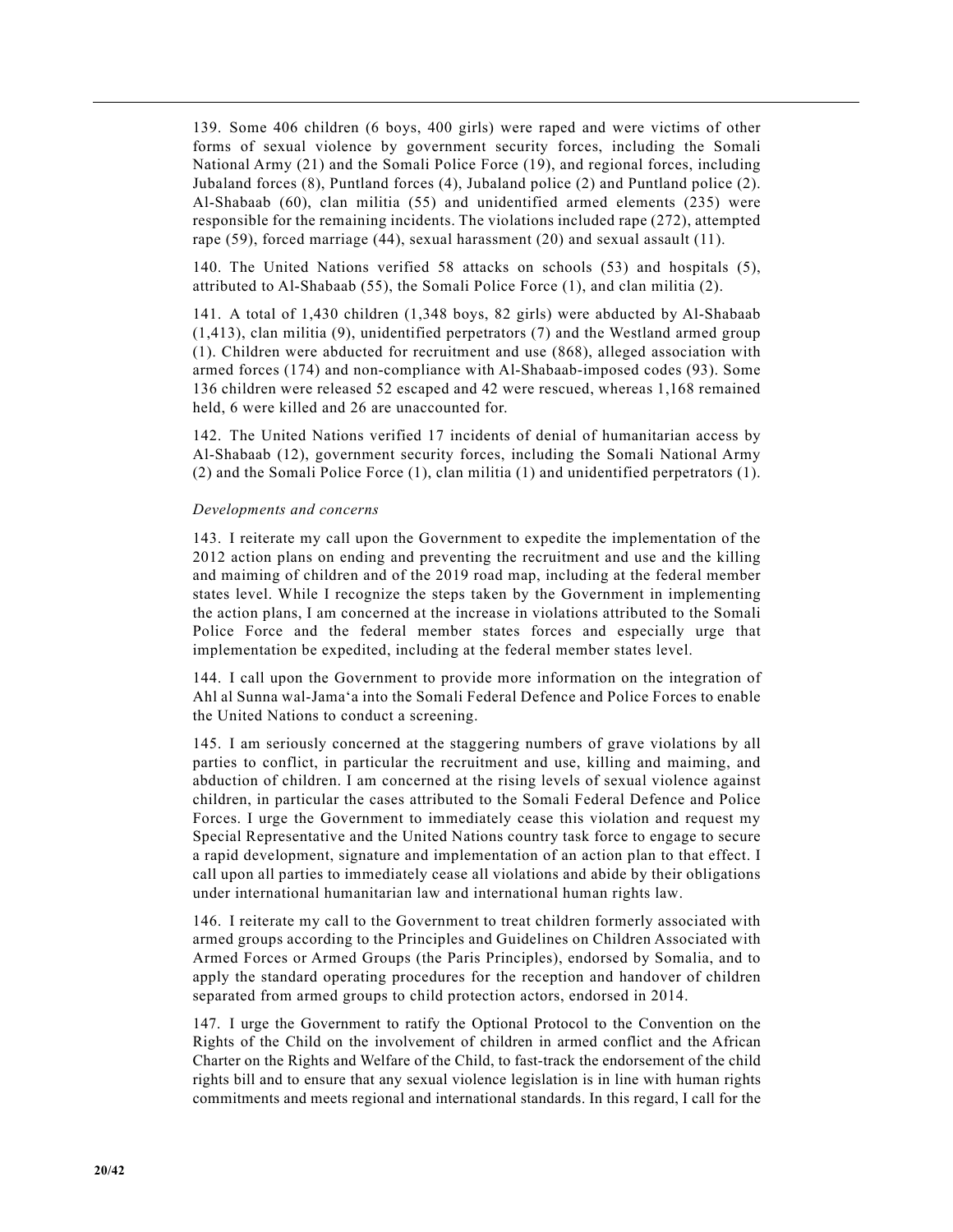immediate adoption of the 2018 sexual offences bill and urge the endorsement by the Cabinet of the juvenile justice bill and the age verification guidelines.

148. I reiterate the recommendations from my report on children and armed conflict in Somalia (S/2020/174).

#### **South Sudan**

149. The United Nations verified 165 grave violations against 154 children (125 boys, 28 girls, 1 sex unknown). In addition, 11 grave violations against children that occurred in 2019 were verified at a later date.

150. A total of 62 children (61 boys, 1 girl) were recruited and used by the Sudan People's Liberation Movement/Army in Opposition – pro-Machar (SPLA-IO) (55), the South Sudan People's Defence Forces, including the Taban Deng-allied South Sudan People's Defence Forces (6), and the South Sudan National Police Service (1). Violations occurred in Central Equatoria (31), Unity (17), Western Equatoria (9), Western Bahr el-Ghazal (2), Jonglei, Lakes and Warrap (1 each) states. Children were used as combatants, bodyguards and servants.

151. The killing (22) and maiming (41) of 63 children (53 boys, 9 girls, 1 sex unknown) were verified and attributed to unidentified perpetrators (54), including from explosive remnants of war (47); crossfire between the South Sudan People's Defence Forces and armed Misseriya cattle keepers (5) and between SPLA-IO and forces loyal to General Ochan Puot (2); the National Salvation Front (NAS) (6); and SPLA-IO (3). In addition, the maiming of 11 boys by explosive remnants of war in December 2019 was verified at a later date.

152. Rape and other forms of sexual violence against 17 girls were attributed to SPLA-IO (10), the South Sudan People's Defence Forces (4), NAS (2) and forces loyal to General Ochan (1). Four girls were also abducted, and one girl was also recruited and used.

153. Four attacks on hospitals were verified and attributed to NAS (2) and SPLA-IO (2). Incidents included the looting of facilities. In addition, the military use of 10 schools and 1 hospital by the South Sudan People's Defence Forces (10) and SPLA-IO (1) was verified.

154. A total of 17 children (11 boys, 6 girls) were abducted by NAS (10), SPLA-IO (5) and the South Sudan People's Defence Forces (2), including 4 girls who were abducted and subjected to sexual violence. Thirteen children were released or escaped, and four children are missing.

155. Two incidents of denial of humanitarian access were attributed to unidentified perpetrators.

#### *Developments and concerns*

156. I welcome the signature on 7 February 2020 of the Comprehensive Action Plan to End and Prevent All Grave Violations against Children by parties to the Revitalized Agreement on the Resolution of the Conflict in the Republic of South Sudan and the establishment of national and state-level committees. I reiterate my call for the implementation of the Action Plan and call upon the Government to budget for its implementation.

157. I note the decrease in grave violations and the cooperation of parties to conflict with the United Nations, including joint efforts with the National Disarmament, Demobilization and Reintegration Commission resulting in the release of 44 children in 2020. I call upon the Commission to engage with NAS to ensure the demobilization and reintegration of associated children, and I underline the need for child-sensitive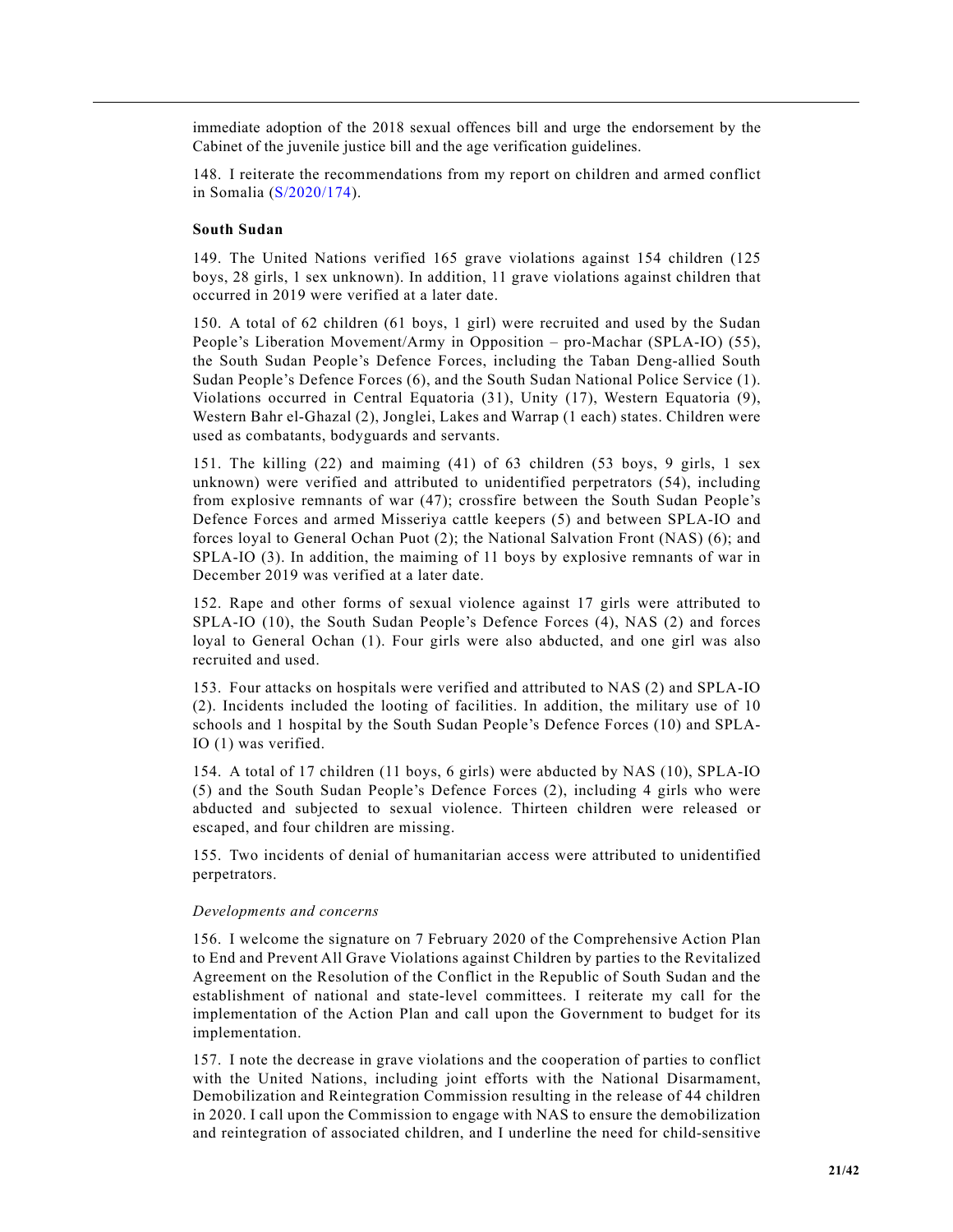disarmament, demobilization and reintegration and demining processes and encourage international support in this regard.

158. I remain concerned that parties, including government security forces, continue to perpetrate grave violations against children. I call upon the Government and other parties to abide by their obligations under international humanitarian law and international human rights law. I reiterate my concern over escalating intercommunal violence and am concerned over the increase in violations by NAS. I urge all parties to immediately release children recruited or abducted. I encourage the international community to support gender-sensitive and survivor-centred reintegration and assistance programmes, including for survivors of sexual violence.

159. I urge the Government to remedy the prevalent impunity for grave violations and to hold perpetrators accountable. I encourage the Government to endorse the Paris Principles and the Vancouver Principles on Peacekeeping and the Prevention of the Recruitment and Use of Child Soldiers and to submit its initial report on the Optional Protocol to the Convention on the Rights of the Child on the involvement of children in armed conflict.

160. I reiterate the recommendations from my report on children and armed conflict in South Sudan (S/2020/1205).

#### **Sudan**

#### *Darfur*

161. The United Nations verified 292 grave violations against 274 children (143 boys, 131 girls). In addition, 24 violations against 19 children (14 boys, 5 girls) in December 2019 were verified at a later date.

162. Thirteen boys were verified as recruited and used by the Sudan Liberation Movement-Transitional Council (SLM-TC) (12) and the Justice and Equality Movement (JEM) (1).

163. Seven children (6 boys, 1 girl) were detained for alleged association with armed groups by the Sudanese Armed Forces and later released.

164. The killing (53) and maiming (120) of 173 children (116 boys, 57 girls) was attributed to government security forces (35) (including the Rapid Support Forces (20), the Sudanese Armed Forces (13) and the Sudan Police Force (2)); the Sudan Liberation Army-Abdul Wahid (SLA-AW) (33) (including SLA-AW splinter groups (32); and unidentified perpetrators (105). Five children were killed (1) and maimed (4) during crossfire in fighting between SLA-AW splinter groups in Jebel Marra and intercommunal violence in West Darfur. In addition, the killing (7) and maiming (9) of 16 children (14 boys, 2 girls) by the Rapid Support Forces was verified at a later date.

165. Rape and other forms of sexual violence against 57 girls were attributed to government security forces (15) (including the Sudanese Armed Forces (12), the Rapid Support Forces (2) and the Sudan Police Force (1)); SLA-AW (15); and unidentified perpetrators (27). In addition, the rape of and sexual violence against three girls in December 2019, attributed to unidentified perpetrators, were verified at a later date.

166. The United Nations verified 13 attacks on schools (6) and hospitals (7), attributed to the Central Reserve Police (1); SLA-AW (1); and unidentified perpetrators (11). In addition, five attacks on schools by the Rapid Support Forces in December 2019 were verified at a later date.

167. The military use of four schools and two hospitals by the Sudanese Armed Forces (4), the Rapid Support Forces (1) and the Central Reserve Police (1) was verified. Except for one school, all facilities continued to be used as at December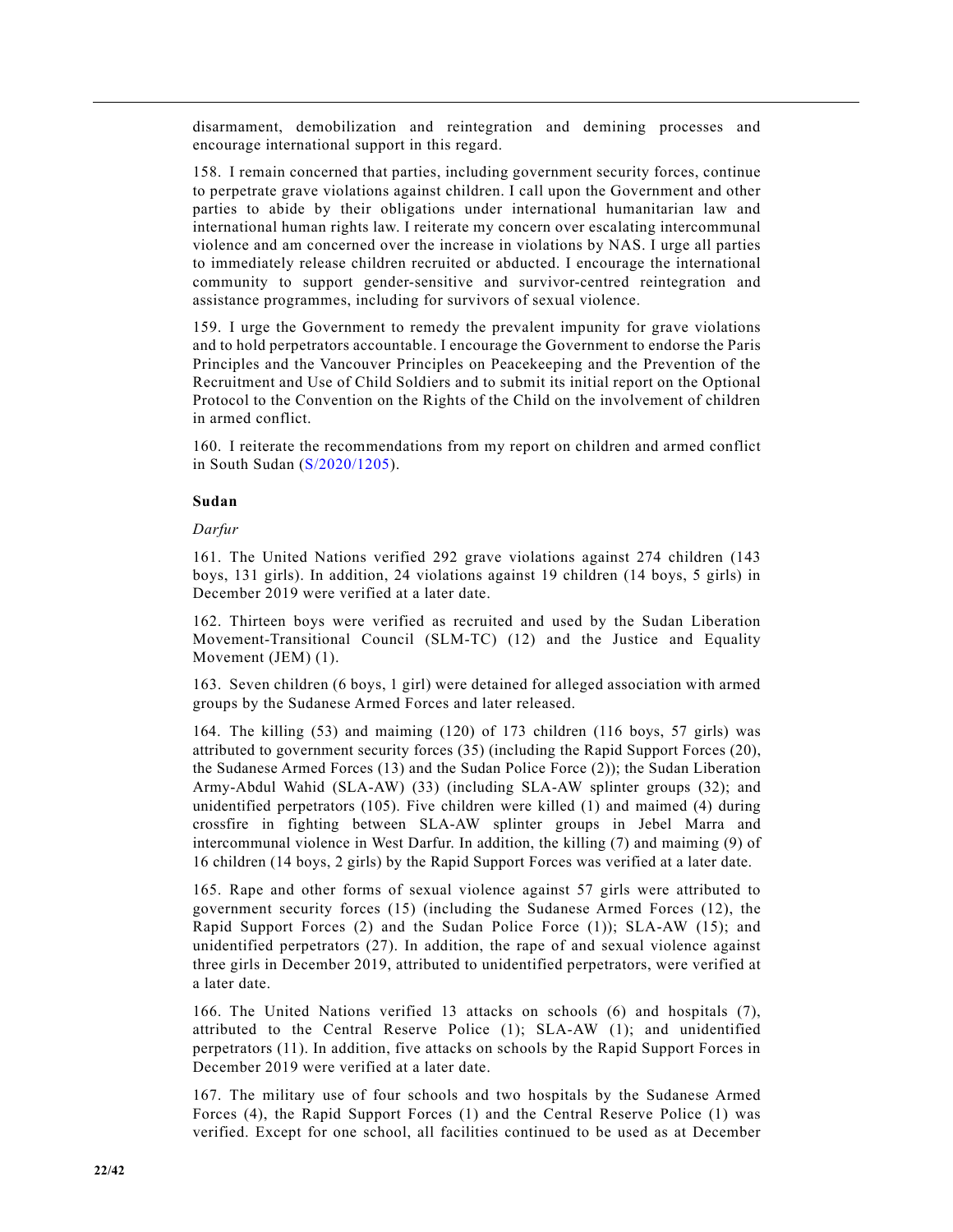2020. The military use of three schools by government security forces (including the Sudanese Armed Forces (2) and SPF (1)), previously verified, continued in 2020.

168. A total of 31 children (14 boys, 17 girls) were abducted by government security forces (12) (including the Rapid Support Forces (9) and the Sudanese Armed Forces (3)); SLA-AW (11); and unidentified perpetrators (8). Children were abducted for sexual purposes, recruitment or ransom.

169. Five incidents of denial of humanitarian access were attributed to the Sudanese Armed Forces (4) and Military Intelligence (1).

#### *South Kordofan, Blue Nile and Abyei*

170. The United Nations verified 25 grave violations against 19 children (15 boys, 4 girls).

171. The killing (13) and maiming (4) of 17 children (14 boys, 3 girls) was attributed to the South Sudan People's Defence Forces (2), unidentified perpetrators (15), explosive remnants of war (8), stray bullets (1) and intercommunal violence between the Ngok Dinka and Misseriya tribes (6).

172. Six attacks on schools (4) and hospitals (2) attributed to unidentified perpetrators were verified, as was the military use of one school by the Rapid Support Forces.

173. The verified abduction of two children (1 boy, 1 girl) was attributed to Misseriya tribe gunmen.

#### *Developments and concerns*

174. I welcome the signing of the Juba Peace Agreement on 3 October 2020 and the improvement of humanitarian access in South Kordofan and Blue Nile states, while noting that access restrictions hindered monitoring and reporting by the United Nations. I take note of the National Plan for the Protection of Civilians, adopted in 2020.

175. I am concerned about the continuing grave violations, in particular the prevalence of the killing and maiming of children by government security forces and armed groups, and the recruitment drives by signatories to the Juba Peace Agreement. I call upon all parties to immediately cease and prevent all grave violations against children and to release all children from their ranks and hand them over to the Ministry of Labour and Social Development in coordination with the United Nations. I further call upon the Government to refrain from any excessive use of force against children, cease the military use of schools and strengthen accountability for perpetrators of grave violations.

176. I call upon the Government to end all grave violations and to engage with the United Nations on a national prevention plan to prevent all grave violations and sustain the gains of the action plan on ending and preventing the recruitment and use of children. I encourage the Government to continue to make use of the National Council for Child Welfare and the Technical Committee for the Protection of Children from Violations. I further call upon SLA-AW, including its factions, to engage with the United Nations to sign an action plan, and upon JEM, the Sudan Liberation Army-Minni Minawi and the Sudan People's Liberation Movement-North Abdelaziz al-Hilu and Malik Agar factions to recommit to their existing action plans with the United Nations through road maps for implementation. I further urge the transitional Government and armed groups to agree upon handover protocols for children associated with them.

177. I reiterate the recommendations from my report on children and armed conflict in the Sudan (S/2020/614).

#### **Syrian Arab Republic**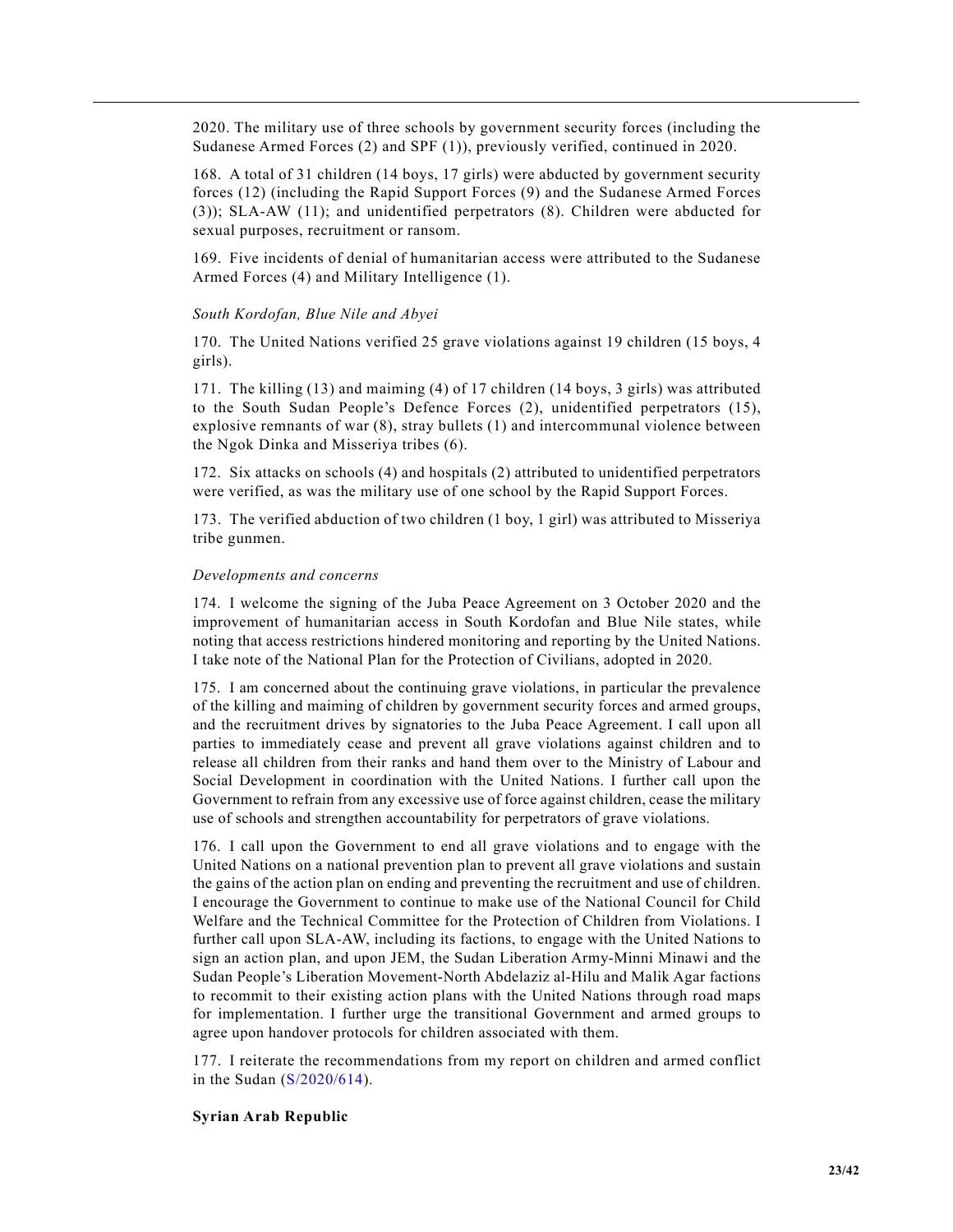178. The United Nations verified 2,388 grave violations against 2,250 children (1,618 boys, 419 girls, 213 sex unknown). In addition, 51 grave violations against 51 children (39 boys, 10 girls, 2 sex unknown) that occurred in previous years were verified at a later date.

179. The United Nations verified the recruitment and use of 813 children (777 boys, 36 girls) by Hay'at Tahrir al-Sham (390); Syrian armed opposition groups formerly known as the Free Syrian Army (FSA) (170); the Kurdish People's Protection Units and Women's Protection Units (YPG/YPJ) (119) under the umbrella of the Syrian Democratic Forces (SDF); pro-government militia (42); Ahrar al-Sham (31), Nur al-Din al-Zanki (3) and Army of Islam (Jaysh al-Islam) (3), all nominally operating under the umbrella of the opposition Syrian National Army (SNA) since October 2019; the Patriotic Revolutionary Youth Movement (YDG-H) (30); the Internal Security Forces (13); Hurras al-Din (6); ISIL (4); and Syrian government forces (2). Cases were verified mainly in Idlib (477) and Aleppo (119). Of those, 99 per cent (805) were used in combat. In addition, the recruitment and use of 24 children (20 boys, 4 girls) by Hay'at Tahrir al-Sham (7), Syrian armed opposition groups formerly known as FSA (6), YPG/YPJ (8), ISIL, pro-government militia and the Kurdish Revolutionary Youth (1 each) were verified at a later date.

180. The deprivation of liberty of 870 children (642 boys, 2 girls, 226 sex unknown) was verified and attributed to SDF (777), the Internal Security Forces (91) and the Syrian government forces (2) in Hasakah (868), Damascus (1) and Dayr al-Zawr (1). In addition, over 64,000 women and children with suspected family ties to ISIL and from an estimated 60 countries of origin continued to be held in the Hawl and Rawj camps in the north-eastern Syrian Arab Republic at the end of 2020.

181. The United Nations verified the killing (512) and maiming (699) of 1,211 children (765 boys, 233 girls, 213 sex unknown) attributed to Syrian government and pro-government forces (568) (including government and pro-government air forces (465)); SDF (37); Syrian armed opposition groups formerly known as FSA (26); ISIL (22); joint operations of Syrian armed opposition groups and Turkish armed forces (10); Hay'at Tahrir al-Sham (7); and unidentified perpetrators (541). Casualties resulted mainly from air strikes (472); explosive remnants of war (288); improvised explosive device attacks (231); and shelling (139). Most occurred in Idlib (496) and Aleppo (359). The first quarter of 2020 witnessed a spike in child casualties in the north-west. As of March 2020, attacks using explosive remnants of war and improvised explosive devices became the primary cause of child casualties. In addition, the killing (6) and maiming (12) of 18 children (15 boys, 3 girls) by pro-government air forces (11) and unidentified perpetrators (7) were verified at a later date.

182. Seven children (2 boys; 5 girls) were subjected to sexual violence by ISIL (4) and Hay'at Tahrir al-Sham (3). In addition, sexual violence committed by ISIL affecting one girl was verified at a later date.

183. The United Nations verified 90 attacks on schools (61) and hospitals (29), including on protected personnel, attributed to Syrian government and pro-government forces (77), including government and pro-government air forces (61), unidentified perpetrators (7), SDF (4), Hay'at Tahrir al-Sham (1) and ISIL (1). Most attacks occurred in Idlib and were conducted by air strikes (62) and shelling (17).

184. The military use of 30 schools and 4 medical facilities was verified and attributed to SDF (15), Syrian armed opposition groups (10), Syrian government forces (6) and Turkish armed forces  $(3)$ .<sup>15</sup> In addition, the military use of five schools by YPG/YPJ was verified at a later date.

**\_\_\_\_\_\_\_\_\_\_\_\_\_\_\_\_\_\_**

<sup>&</sup>lt;sup>15</sup> My Special Representative was informed by the Government of Turkey that it had repaired and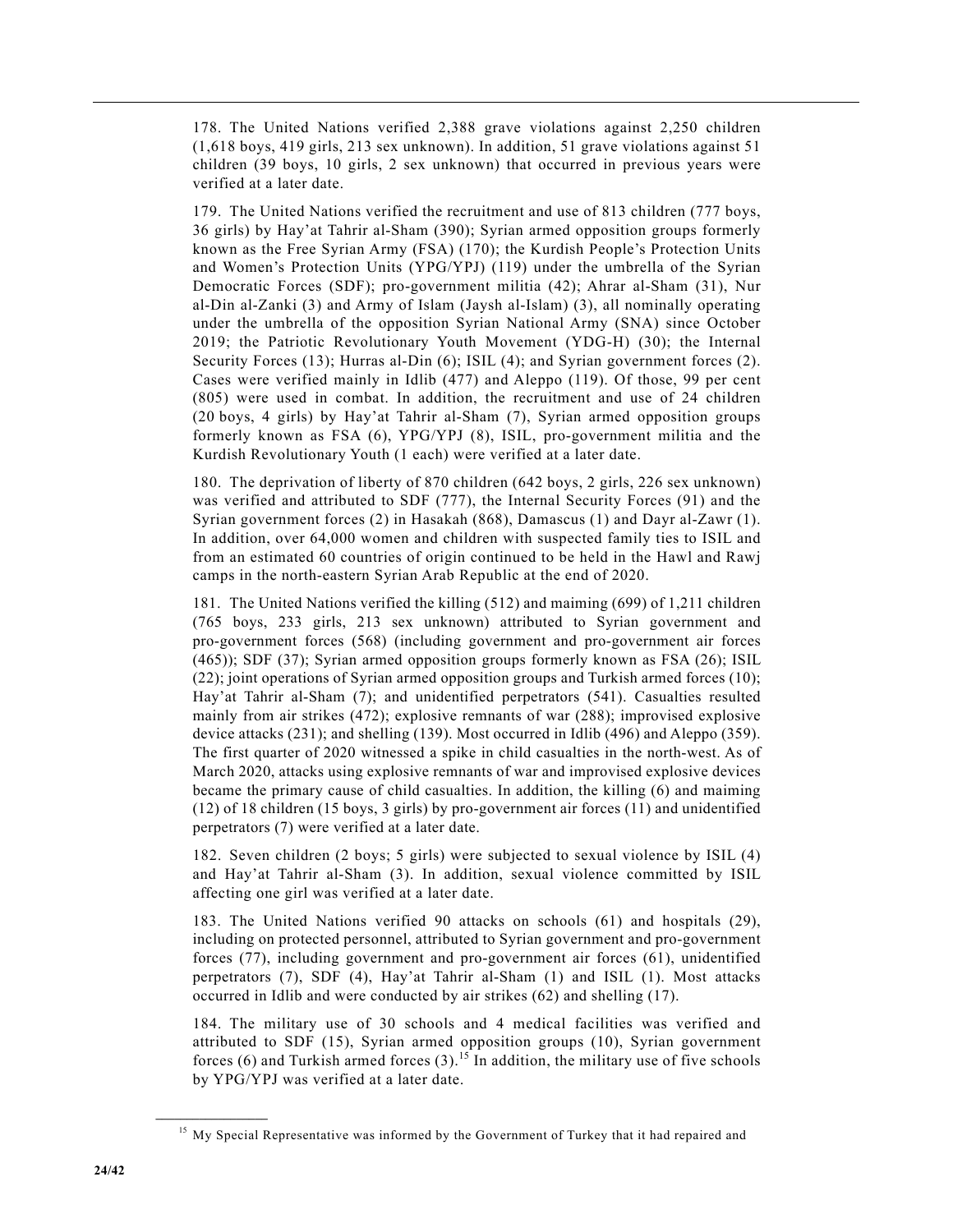185. The United Nations verified the abduction of 219 children (74 boys, 145 girls) by Hay'at Tahrir al-Sham (211), ISIL (4), YPG and YPJ (2), Syrian government forces (1) and Syrian armed opposition groups formerly known as FSA (1). Only 10 children were released or escaped. In addition, the abduction of eight children (6 boys, 2 girls) by YPG/YPJ (6), ISIL (1) and unidentified perpetrators (1) was verified at a later date.

186. There were 48 denials of humanitarian access verified and attributed to Syrian government and pro-government forces (9), Hay'at Tahrir al-Sham (9), joint operations of Syrian armed opposition groups and Turkish armed forces (8), the selfadministration in the northern and eastern parts of the country (4), Syrian armed opposition groups formerly known as FSA (4); SDF (2); and unidentified perpetrators (12). Incidents included attacks (24), interference (14) and attacks on or disruption of water facilities (10).

#### *Developments and concerns*

**\_\_\_\_\_\_\_\_\_\_\_\_\_\_\_\_\_\_**

187. I note the dialogue between the Government and the United Nations on humanitarian and child protection issues, including on access to education and education curricula in areas outside of government control, and the situation of foreign and Iraqi women and children in the Hawl and Rawj camps. I note the vacating of 11 schools by the Government. I call upon the Government to engage with the United Nations and with my Special Representative to strengthen the protection of children affected by armed conflict, including through the signature of a joint action plan to prevent violations for which the Government is listed.

188. I note the progress in the implementation of the June 2019 action plan signed by SDF that resulted in the disengagement of 150 children from SDF ranks and the screening out of 908 children. SDF established an age assessment committee. A child protection committee and a "child protection office" were created to resolve complaints regarding incidents of recruitment. In December 2020, SDF and the United Nations agreed to a road map to accelerate implementation of the action plan. The former issued a military order to prohibit military use of schools and vacated 18 schools.

189. I note that SNA issued a statement prohibiting recruitment under the age of 18 by its forces, including accountability measures. I encourage armed groups, including those operating under the SNA umbrella, to engage with the United Nations to adopt action plans to end and prevent grave violations against children.

190. I am appalled by the persistent high levels of all violations against children in the Syrian Arab Republic by all parties to the conflict, particularly the continued high numbers of recruitment and use of children, killing and maiming of children and attacks on schools and hospitals, and related gaps in accountability. I urge all parties to abide by their obligations under international humanitarian law and international human rights law.

191. I remain alarmed by the deprivation of liberty of children for their alleged association with parties to conflict. I welcome the access to them provided to child protection actors by SDF and call upon other parties in the Syrian Arab Republic to also facilitate United Nations access to children deprived of liberty. I reiterate my call to treat them primarily as victims, and that deprivation of liberty should be a measure of last resort and for the shortest appropriate time possible and should be in line with international juvenile justice standards.

192. I remain seriously concerned by the humanitarian situation of women and children in the Hawl and Rawj camps and in places of detention in the north-east. I reiterate my

made 426 schools operational in the Ra's al-Ayn and Tall Abyad area, which provided education for approximately 45,000 students.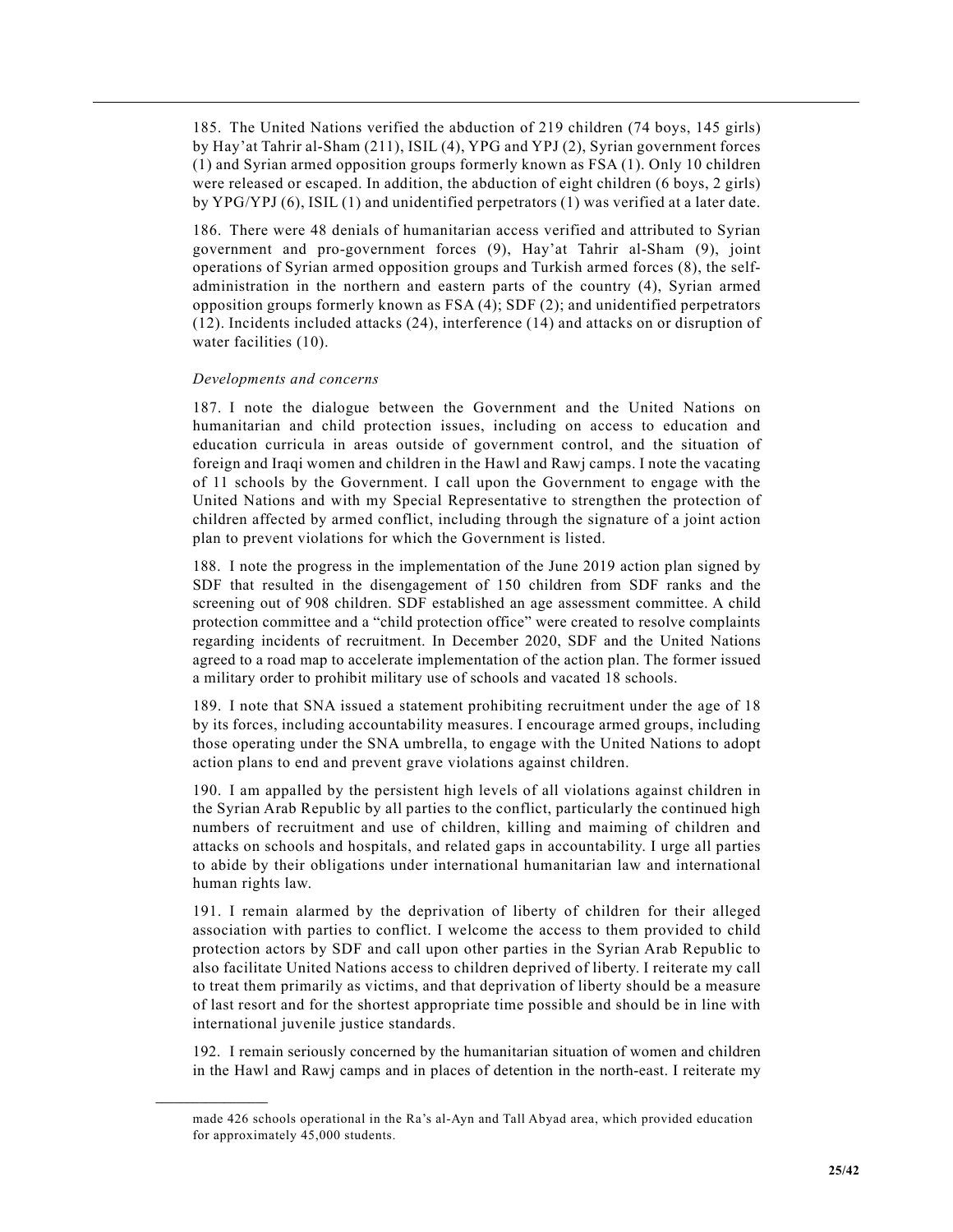call upon all concerned countries of origin and relevant authorities inside the Syrian Arab Republic to facilitate the voluntary repatriation of women and children currently in these camps, including those with suspected family ties to ISIL, consistent with the principle of non-refoulement and with respect for family unity and the best interest of the child, and in line with the Global Framework on United Nations Support to Member States on Individuals Returned from the Syrian Arab Republic and Iraq, adopted in 2020.

193. I reiterate the recommendations from my report on children and armed conflict in the Syrian Arab Republic (S/2021/398).

#### **Yemen**

194. The United Nations verified 4,418 grave violations against 1,287 children (944 boys, 343 girls). In addition, 63 grave violations against 54 children (43 boys, 11 girls) which occurred in previous years were verified at a later date.

195. The United Nations verified the recruitment and use of 163 children (134 boys, 29 girls) by Houthis (who call themselves Ansar Allah) (115), the Yemen Armed Forces (34), the Security Belt Forces (10) and unidentified perpetrators (4). Most children (92) were used in combat roles, and a third of these children were victims of other violations during their association with parties to conflict, including killing and maiming. In addition, the recruitment and use of 9 boys by the Houthis (8) and the Yemen Armed Forces (1) in previous years was verified at a later date.

196. The deprivation of liberty of 14 boys for their alleged association with parties, some for up to two years, was verified and attributed to the Yemen Armed Forces (11), the Houthis (2) and the Security Belt Forces (1).

197. The United Nations verified the killing (269) and maiming (855) of 1,124 children (816 boys, 308 girls) attributed to the Houthis (255), the Coalition to Support Legitimacy in Yemen (194), the Yemen Armed Forces (121), the Security Belt Forces (49), Islamic State in Yemen (11), Popular Resistance (8), Al-Qaida in the Arabian Peninsula (2) and unidentified perpetrators (484), including in crossfire, mainly between the Houthis and the Yemen Armed Forces (228) and between other parties (43). The main causes for child casualties were mortar and artillery shelling (339), gunshots and crossfire (305), explosive remnants of war (212) and air strikes (150). Most casualties occurred in Hudaydah (242), Ta'izz (239), Ma'rib (132) and Jawf (129) Governorates. In addition, the killing (14) and maiming (27) of 41 children (32 boys, 9 girls) in previous years was verified at a later date and attributed to the Coalition (20), the Houthis (10) and other perpetrators (11).

198. Sexual violence against seven children (3 boys, 4 girls) was verified and attributed to the Houthis (4), the Yemen Armed Forces (1), the Security Belt Forces (1) and the Salafists (1). In addition, incidents of sexual violence affecting three children (1 boy, 2 girls) that occurred in previous years and attributed to the Houthis were verified at a later date.

199. There were 36 verified attacks on schools (16) and hospitals (20) attributed to the Houthis (24), the Yemen Armed Forces (7), Popular Resistance (2), the Coalition (1), the Security Belt Forces (1) and unidentified perpetrators (1). In addition, one attack on a school by the Houthis that occurred in previous years was verified at a later date.

200. The military use of 34 schools and 1 hospital was verified and attributed to the Houthis (30) and the Yemen Armed Forces (5).

201. A total of 55 children (53 boys, 2 girls) were abducted by the Yemen Armed Forces (27), the Houthis (22), the Hadhrami Elite Forces (3), the Security Belt Forces (2) and the Yemeni Islah party (1), including 12 boys also recruited. The abduction of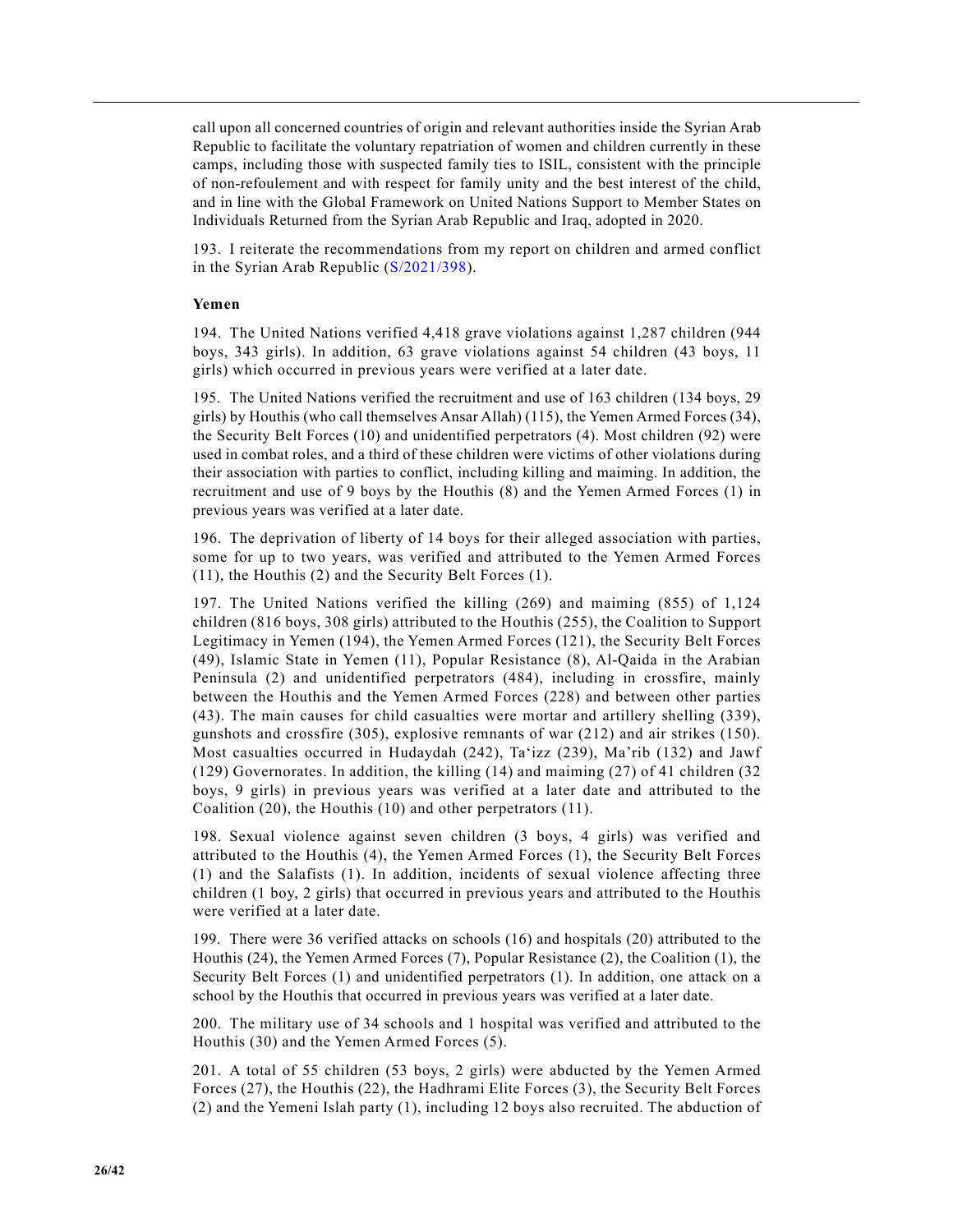nine boys that occurred in previous years was verified at a later date and attributed to the Houthis (5) and the Yemen Armed Forces (4).

202. A total of 3,033 incidents of denial of humanitarian access to children were verified and attributed to the Houthis (2,502), the Yemen Armed Forces (479) and unidentified perpetrators (52). Incidents included attacks, restrictions of movements in and out of Yemen, and interference in implementation. Incidents were prevalent in Amanat al-Asimah (1,048), Sa'dah (597), Aden (378) and Hudaydah (371) Governorates.

## *Developments and concerns*

203. I welcome the continued commitment of the Government to protecting children, including through the implementation of the 2014 action plan and the 2018 road map to end and prevent child recruitment and use, and welcome efforts to apply the presidential directive of 12 February 2020 and the military directive of 3 March 2020, including plans to establish child protection units. I note the significant decrease in the recruitment and use of children in 2020. I encourage the Government's engagement with the United Nations on priority actions, including to restore the interministerial committee, to adopt a handover protocol on the release of children and to implement measures to prevent violations against children, such as reinforced training of its Armed Forces in the prevention of violations, including the recruitment and use of children. I am concerned at the noticeable increase in the killing and maiming of children attributed to government forces and urge the Government to put in place immediate measures to mitigate and reduce this trend.

204. I welcome the continued engagement of the Coalition with my Special Representative to sustainably end and prevent grave violations against children in Yemen, and I call upon the Coalition to pursue the implementation of the memorandum of understanding signed in March 2019 and the related programme of time-bound activities endorsed in January 2020. I urge the Coalition to continue to comply with its obligations under international humanitarian law. Although their numbers have decreased, I remain concerned by incidents of air strikes resulting in child casualties, including those being investigated by the Coalition. I commend the Coalition for the swift investigation of two of these incidents that took place in 2020 and I urge it to swiftly conclude these investigations and to ensure that investigations are undertaken for all incidents with child casualties. I also urge the Coalition to expedite justice, accountability and redress to child victims and their families. I welcome the training and high-level workshop on child protection conducted in March and May 2021 by the Office of my Special Representative with the Coalition. Continuous monitoring and engagement to ensure the sustained implementation of the programme of time-bound activities and the further decrease in the number of affected children, as verified by the United Nations, is expected and will be closely observed. Any failure in sustained progress in this regard will lead to relisting.

205. I note the continued dialogue between the Houthis and the United Nations to develop an action plan to end and prevent grave violations against children, and I urge the Houthis to promptly finalize and sign it. I welcome the handover protocol signed in April 2020, as well as the release of 68 children, and urge the protocol's continued implementation and the release of additional children.

206. I am gravely concerned by the continuing rise in the number of grave violations, including the recruitment of children, particularly by the Houthis; by the persistent high numbers of children killed and maimed; and by the increase in denials of humanitarian access. I am also concerned about the persistent level of grave violations by the Government.

207. I urge all parties to abide by their obligations and responsibilities under international humanitarian law and international human rights law. I also urge all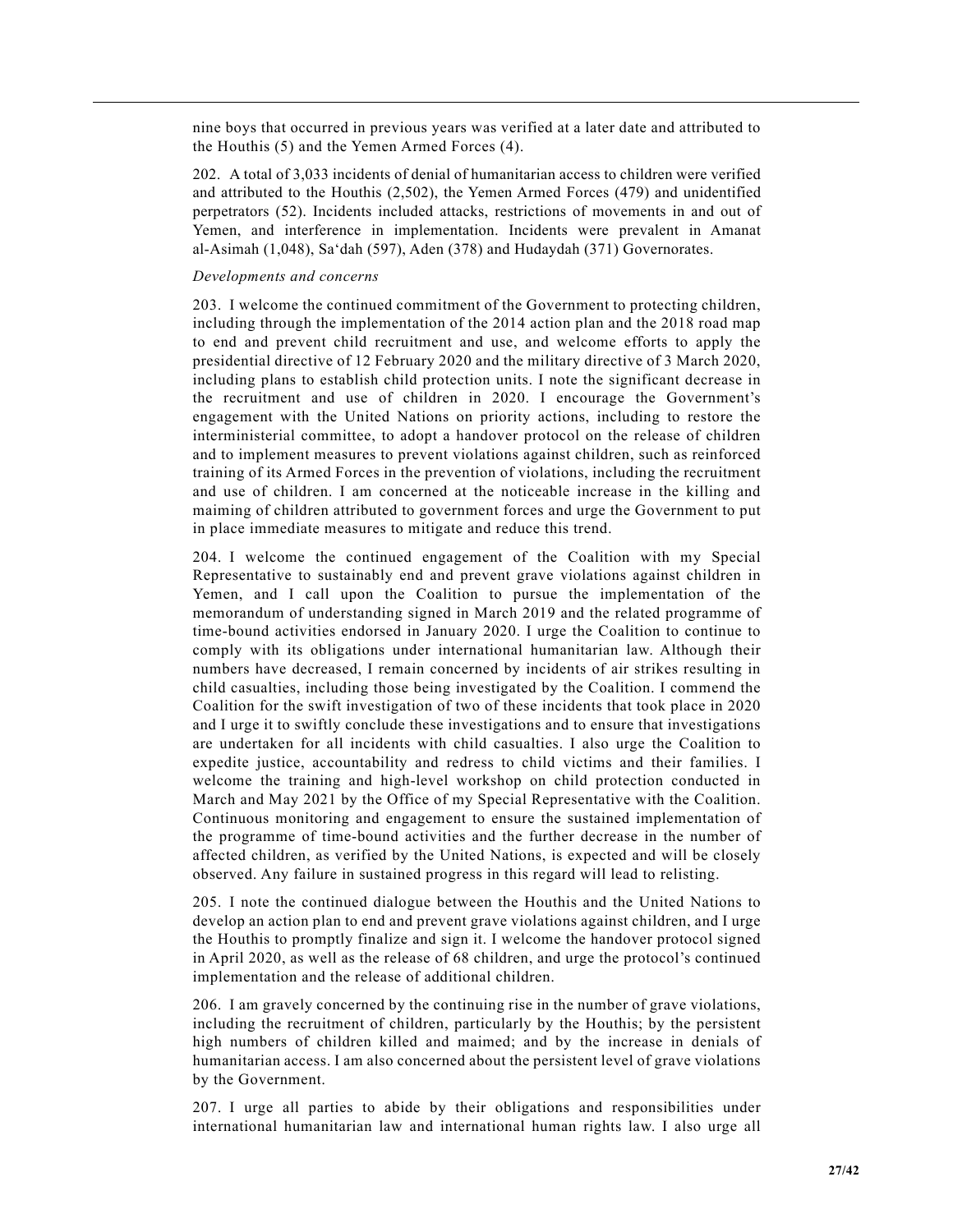parties to end and prevent violations and to allow and facilitate safe, timely and unimpeded humanitarian access to children.

208. I call upon parties to the conflict to declare a nationwide ceasefire and to continue their engagement with my Special Envoy for Yemen towards the resumption of an inclusive political process to reach a comprehensive negotiated settlement, with a view to ending the conflict and bringing lasting peace to Yemen. I also call upon them to include child protection concerns in the peace process.

# **B. Situations not on the agenda of the Security Council or other situations**

## **Burkina Faso**

209. The United Nations verified 171 grave violations against 83 children (45 boys, 37 girls, 1 sex unknown). Most violations occurred in the East (62), Central North (52) and Sahel (36) regions.

210. Four children, all boys, were recruited and used by unidentified perpetrators in the Sahel region.

211. Ten boys, including nationals of Mali, the Niger and Nigeria (1 each), have been detained in Ouagadougou since 2018 for alleged association with armed groups. One boy associated with an armed group was released and placed in a transit centre.

212. The United Nations verified the killing (24) and maiming (30) of 54 children (27 boys, 26 girls, 1 sex unknown) attributed to JNIM (29), unidentified perpetrators (17), ISGS (5), the Defence and Security Forces (2) and Volontaires pour la défense de la patrie (1). Child casualties resulted from gunshots (33), including 22 during crossfire between the Defence and Security Forces and armed groups, and improvised explosive devices (15).

213. Rape and other forms of sexual violence affecting three girls were verified and attributed to JNIM (2) and unidentified perpetrators (1).

214. A total of 80 attacks on schools (70) and hospitals (10) were verified and attributed to unidentified perpetrators (30), ISGS (44) and JNIM (6).

215. A total of 22 children (14 boys, 8 girls) were abducted for unknown purposes by unidentified perpetrators (16), JNIM and ISGS (3 each). Twenty of the children were released.

216. The United Nations verified eight incidents of denial of humanitarian access attributed to unidentified perpetrators (4), JNIM (3) and ISGS (1).

#### *Developments and concerns*

217. I welcome the development of a handover protocol between the Government and the United Nations for the transfer of children allegedly associated with armed groups to civilian child protection actors, and I call upon the Government to endorse and implement it, in cooperation with the United Nations, and to release all children from detention. I also call upon the national authorities to treat these children primarily as victims and to uphold international juvenile justice standards.

218. I am alarmed at the elevated number of attacks and threats of attacks against schools and hospitals and protected persons in relation to schools and/or hospitals by armed groups. I call upon the parties to conflict to end such attacks.

219. I am concerned by the killing and maiming of children. I urge all parties not to target children and to minimize the effect of their operations on children. I call upon all parties to engage with the United Nations to end and prevent violations. I urge the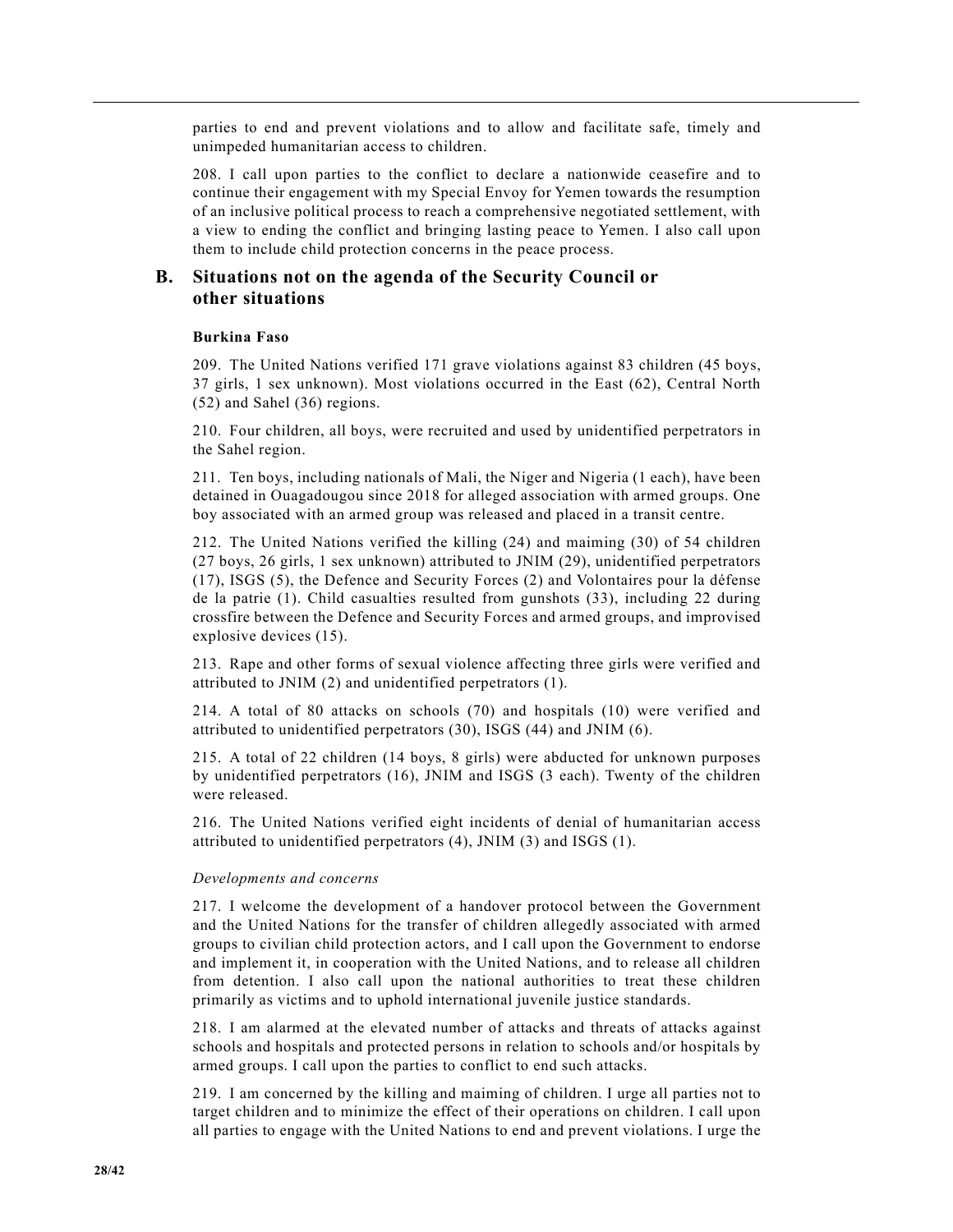Government to ensure that perpetrators of grave violations against children are held accountable.

#### **Cameroon**

220. The United Nations verified 285 grave violations against 232 children (118 boys, 92 girls, 22 sex unknown), in the Far North (161), North-West (83) and South-West (41) Regions.

221. The United Nations verified the recruitment and use of 15 children (10 boys, 5 girls) in the Far North by Boko Haram-affiliated or splinter groups (15), including Jama'atu Ahlis Sunna Lidda'awati Wal-Jihad (JAS) (3) and unidentified affiliated or splinter groups (12). Eight boys were used in hostilities and seven children as carriers of improvised explosive devices.

222. A total of 16 boys were detained by security forces on national security-related charges in the South-West (11), North-West (3), West (1) and Far North (1) Regions. The United Nations could not establish their status as at December 2020.

223. A total of 165 children (87 boys, 66 girls, 12 sex unknown) were killed (77) and maimed (88) by Boko Haram-affiliated or splinter groups (97), including JAS (37) and unidentified affiliated or splinter groups (60); unidentified armed groups in the North-West (3); unidentified perpetrators (50) (including 5 during crossfire between armed groups and the Cameroon Armed Forces); and the Cameroon Armed Forces (15). Casualties occurred in the Far North (97), South-West (35) and North-West (33) Regions and resulted from gunshots, suicide attacks and explosive remnants of war.

224. The attempted rape of one girl by unidentified perpetrators was verified in the North-West Region.

225. A total of 26 attacks on schools (20) and hospitals (6) were verified in the North-West (18), South-West (4) and Far North (4) Regions and were attributed to unidentified perpetrators (22) (including 1 that occurred during crossfire between armed groups and the Cameroon Armed Forces) and to Boko Haram-affiliated or splinter groups (4), including JAS (2) and unidentified affiliated or splinter groups (2).

226. The United Nations verified 19 incidents of military use of schools attributed to the Cameroon Armed Forces in the Far North. Schools continued to be used as at December 2020.

227. The United Nations verified the abduction of 68 children (32 boys, 26 girls, 10 sex unknown) attributed to Boko Haram-affiliated or splinter groups (45), including JAS (37) and unidentified affiliated or splinter groups (8), and to unidentified perpetrators (23), occurring in the Far North (45) and North-West (23) Regions. Of those, 32 children were released or escaped, while the status of 36 children is unknown.

228. Ten incidents of denial of humanitarian access were verified and attributed to unidentified perpetrators (8) (including 1 during crossfire between armed groups and the Cameroon Armed Forces) and to the Cameroon Armed Forces (2).

#### *Developments and concerns*

229. I welcome the creation of a commission of inquiry following the attack in Ngarbuh, North-West Region, on 14 February 2020, which resulted in 14 children killed. In June 2020, the Government announced the arrest of two Cameroon Armed Forces soldiers and a gendarme, whose trial began in December. I also welcome the conviction of members of a vigilante committee for the killing in April 2015 of two children allegedly associated with Boko Haram in the Far-North Region. I call upon the Government to pursue its efforts towards accountability for all grave violations against children.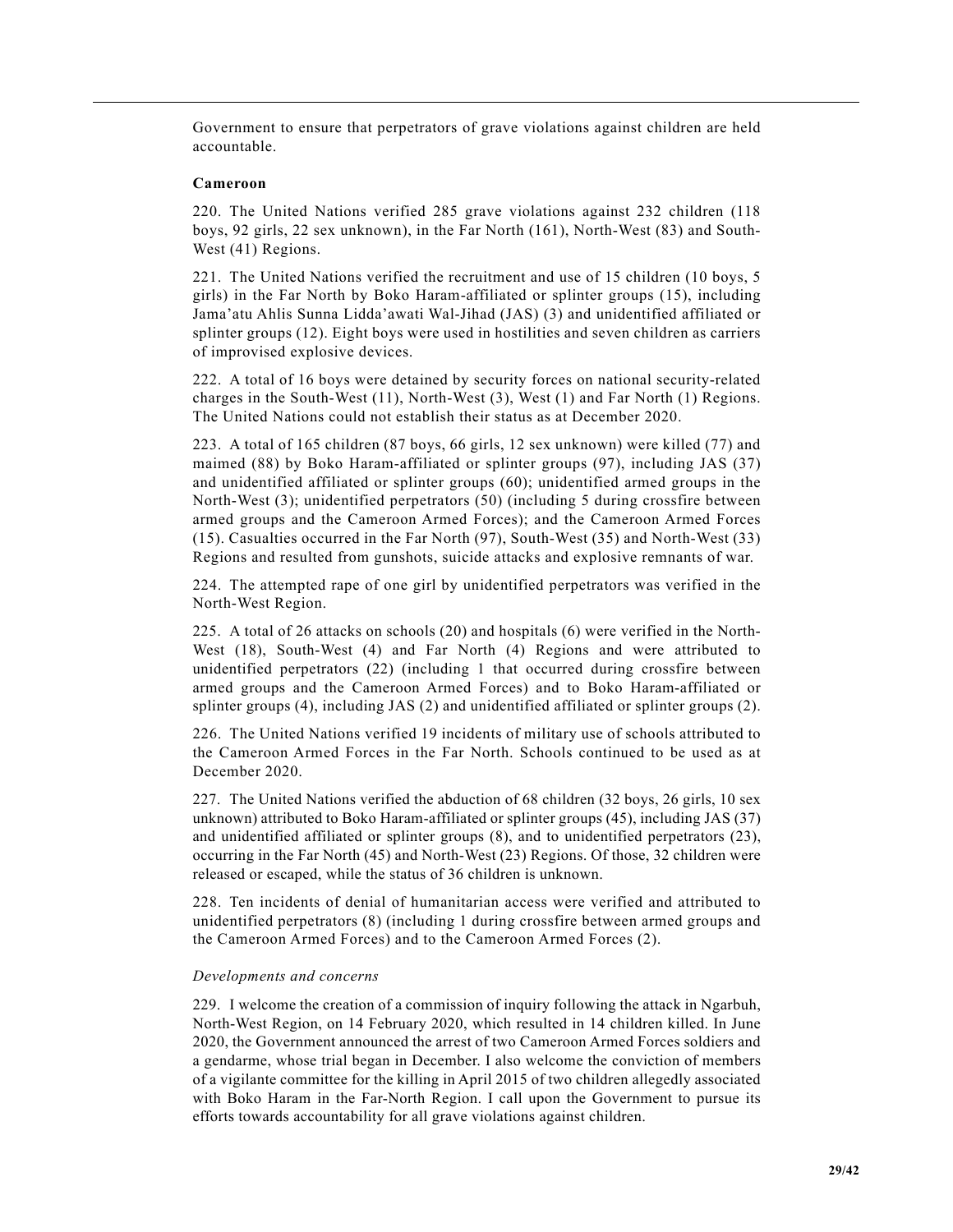230. According to the Government, 72 children (34 boys, 38 girls) formerly associated with Boko Haram, including unidentified affiliated or splinter groups, were released in 2020 and transited through a disarmament, demobilization and reintegration centre in Méri, Far North Region. I welcome this development and call upon the Government to transfer the children to civilian child protection actors and to ensure that children have access to child- and gender-specific disarmament, demobilization and reintegration programmes and that their rights are protected.

231. I am concerned about the detention of children for their alleged association with armed groups and on national security-related charges. I call upon the Government to treat all children formerly associated with armed groups as victims, in line with international juvenile justice standards, including the use of detention as a measure of last resort and for the shortest appropriate period of time, and to release all detained children. I urge authorities to adopt a protocol for the handover of children allegedly associated with armed groups to civilian child protection actors.

232. The brutality of grave violations perpetrated by JAS and other Boko Haramaffiliated or splinter groups remains a grave concern, notably the use of children, particularly girls, as carriers of improvised explosive devices. I am deeply concerned by the grave violations in the North-West and South-West Regions, including denial of humanitarian access and attacks on schools and protected persons in relation to schools, resulting in the killing and maiming of children. I urge all parties in Cameroon to immediately cease all violations against children.

## **India**

233. The United Nations verified the recruitment and use of two boys by unidentified perpetrators. The United Nations is reviewing reports of the use of three boys by Indian security forces for less than 24 hours.

234. Four children were detained by Indian security forces in Jammu and Kashmir for alleged association with armed groups.

235. A total of 39 children (33 boys, 6 girls) were killed (9) and maimed (30) by pellet guns (11) and torture (2) by unidentified perpetrators (13) (including resulting from explosive remnants of war (7), crossfire between unidentified armed groups and Indian security forces (3), crossfire between unidentified armed groups, and grenade attacks (3)), Indian security forces (13), and crossfire and shelling across the line of control (13).

236. The United Nations verified the use of seven schools by Indian security forces for four months. Schools were vacated by the end of 2020.

237. The United Nations did not verify grave violations in the context of the Naxalite insurgency.

#### *Developments and concerns*

238. I welcome the positive engagement of the Government with my Special Representative to put in place national preventive and accountability measures for all grave violations.

239. I remain concerned by grave violations against children in Jammu and Kashmir and call upon the Government to take preventive measures to protect children, including by ending the use of pellets against children, ensuring that children are not associated in any way to security forces, and endorsing the Safe Schools Declaration and the Vancouver Principles. I am alarmed at the detention and torture of children and concerned by the military use of schools. I urge the Government to ensure that children are detained as a measure of last resort and for the shortest appropriate period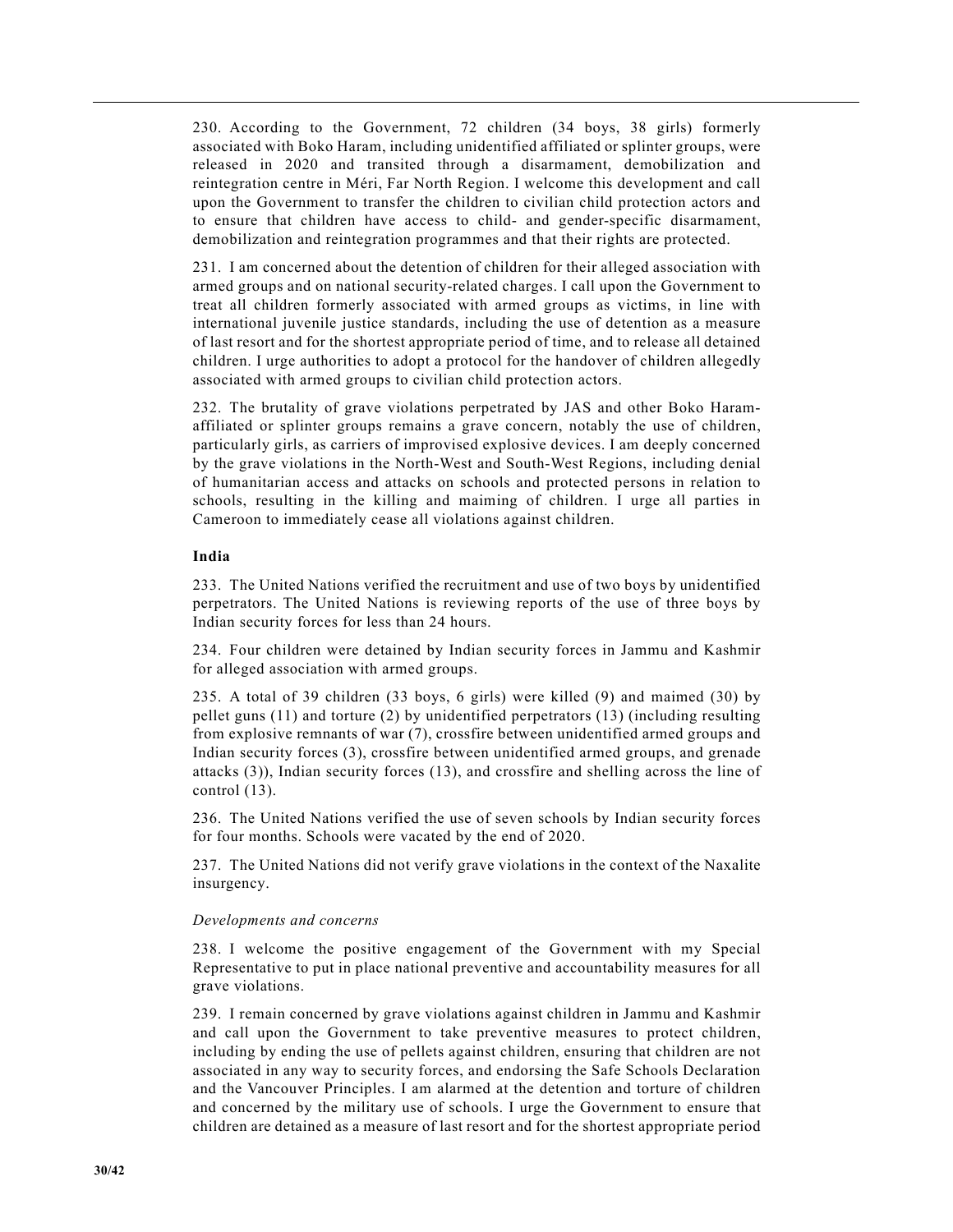of time, and to prevent all forms of ill-treatment in detention. I also urge the Government to ensure the implementation of the Juvenile Justice (Care and Protection of Children) Act, 2015, to address the use of children for illegal activities and the situation of detained children.

# **Lake Chad basin**

240. The United Nations verified 762 grave violations against 685 children (382 boys, 260 girls, 43 sex unknown) in the Lake Chad basin region, namely in the Far North Region of Cameroon (161), Lac Province in Chad (145), Diffa Region in the Niger (206) and north-east Nigeria (250). Violations were perpetrated primarily by Boko Haram, including unidentified affiliated or splinter groups.16 Information on violations in the Far North Region of Cameroon and north-east Nigeria is included under the respective country sections.

241. The United Nations verified the recruitment and use of 73 children in Chad (40: 35 boys, 5 girls) and the Niger (33: 26 boys, 7 girls) by Boko Haram, including unidentified affiliated or splinter groups.

242. A total of 21 children were detained by the respective Governments in Chad (11) and the Niger (10) for alleged association with armed groups. In Chad, the whereabouts of the detained children remain unknown. In the Niger, three boys were detained for 11 months.

243. The United Nations verified the killing (46) and maiming (13) of 59 children in Chad (28: 2 boys, 26 sex unknown) and the Niger (31: 21 boys, 10 girls) attributed to Boko Haram, including unidentified affiliated or splinter groups (55). A case of maiming was attributed to the Niger Armed Forces (1). Three casualties were attributed to unidentified perpetrators during crossfire between unidentified Boko Haram-affiliated or splinter groups and armed forces in the Niger (2) and Chad (1).

244. The United Nations verified rape and other forms of sexual violence perpetrated by Boko Haram, including unidentified affiliated or splinter groups, against 23 girls in Chad (6) and the Niger (17). In the Niger, the 17 girls were also abducted.

245. The United Nations verified seven attacks on schools (1) and hospitals (6) in the Niger, all attributed to Boko Haram, including unidentified affiliated or splinter groups.

246. A total of 188 children (95 boys, 85 girls, 8 sex unknown) were abducted in Chad (70) and the Niger (118) by Boko Haram, including unidentified affiliated or splinter groups (149), and by unidentified perpetrators in Chad only (39). The whereabouts of most of the children are unknown, although 13 children were rescued by the Chadian National Army (9) or escaped (4).

247. The United Nations verified one incident of denial of humanitarian access in Chad by Boko Haram, including unidentified affiliated or splinter group.

## *Developments and concerns*

**\_\_\_\_\_\_\_\_\_\_\_\_\_\_\_\_\_\_**

248. I welcome the interest and action of the Government of the Niger in relation to the protection of schools, and I note the efforts undertaken by the Government of Chad to train armed forces during 2020 and ask that these efforts be sustained. I call upon the Government of Chad to release all children in detention, in line with the protocol for the handover of children associated with armed groups to civilian child protection actors adopted in September 2014, and to provide access for the United Nations to children detained or in centres. I note the adoption in 2017 of the handover protocol in the Niger and call upon the Government to continue implementing it,

<sup>&</sup>lt;sup>16</sup> Including JAS and Islamic State West Africa Province (ISWAP).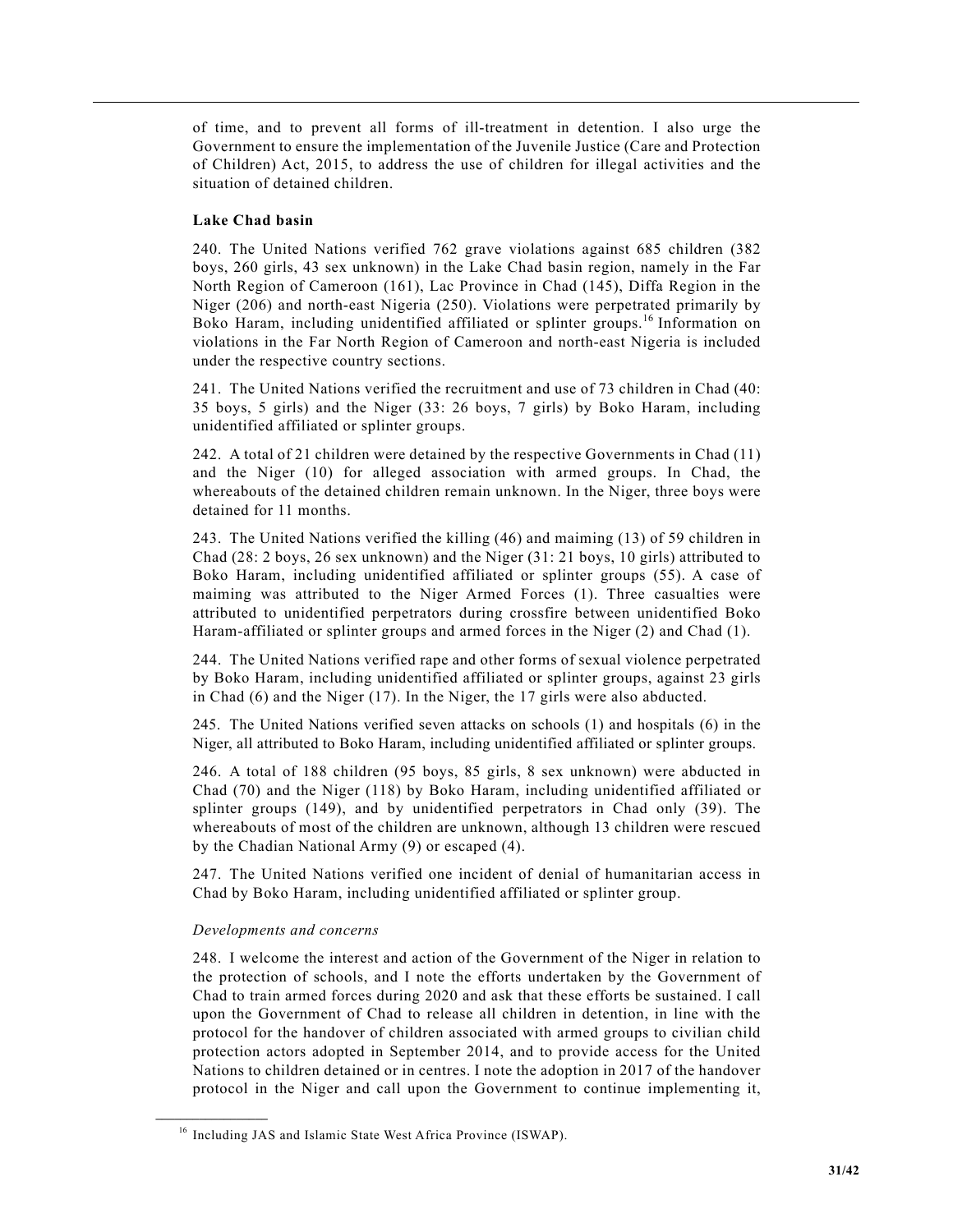including through the release of all children in detention. Children actually or allegedly associated with armed forces and groups must be treated primarily as victims, with detention as a measure of last resort and for the shortest appropriate period of time, in line with international juvenile justice standards.

249. I am gravely concerned at the scale of grave violations perpetrated by Boko Haram, including affiliated or splinter groups in the Lake Chad basin region, notably the recruitment and use and the killing and maiming of children, sexual violence and abduction. I call upon the groups to immediately cease all grave violations and release all children.

## **Nigeria**

250. The United Nations verified 250 grave violations against 208 children (114 boys, 92 girls, 2 sex unknown) in North-East Nigeria. Most violations occurred in Borno State.

251. Seven children (4 boys, 3 girls) were recruited and used by Boko Haramaffiliated or splinter groups, including JAS (4) and Islamic State West Africa Province (ISWAP) (1); and by the Civilian Joint Task Force (CJTF) (2). Two girls were used in combat. Two boys were used by CJTF at a checkpoint.

252. The Nigerian authorities released 230 children (215 boys, 15 girls) held for periods ranging from one week to several years for alleged association with armed groups. Nine other children (4 boys, 5 girls) remain detained as at December 2020. The United Nations was unable to verify the number of children in detention, as access to detention facilities was denied.

253. The United Nations verified the killing (77) and maiming (47) of 124 children (83 boys, 39 girls, 2 sex unknown) by JAS (46); ISWAP (30); unidentified perpetrators (27), including 9 in crossfire between the Nigerian Security Forces/CJTF joint operations and ISWAP; and the Nigerian Security Forces (21).

254. Ten girls were raped by JAS (9), following their abduction, and by CJTF (1).

255. The United Nations verified 15 attacks on schools (5) and hospitals (10) attributed to JAS (9) and ISWAP (6).

256. A total of 76 children (27 boys, 49 girls) were abducted by JAS (63) and ISWAP (13) for sexual violence (9) and unknown purposes (67). The whereabouts of 73 children are unknown, while 3 children escaped.

257. The United Nations verified 18 incidents of denial of humanitarian access attributed to ISWAP (11), JAS (5) and unidentified perpetrators (2).

## *Developments and concerns*

258. I commend CJTF efforts to implement the action plan to end and prevent the recruitment and use of children, including the separation of 2,203 children in previous years, and I note the significant decrease in recruitment. I welcome the Government's constructive role in the implementation of the action plan. I encourage CJTF to ensure the sustainability of the action plan, by creating child protection units in all its formations, instituting accountability mechanisms and enforcing zero tolerance of child recruitment and use. I note the Government's investigation into the sexual violence case attributed to CJTF.

259. While the release of 230 children is encouraging, I am concerned about the children remaining in detention for alleged association with armed groups. I reiterate my call upon Nigerian authorities to treat all children formerly associated with armed groups as victims, with detention as a measure of last resort, and to release all children in its custody. I reiterate my call upon the Nigerian authorities to adopt a protocol for the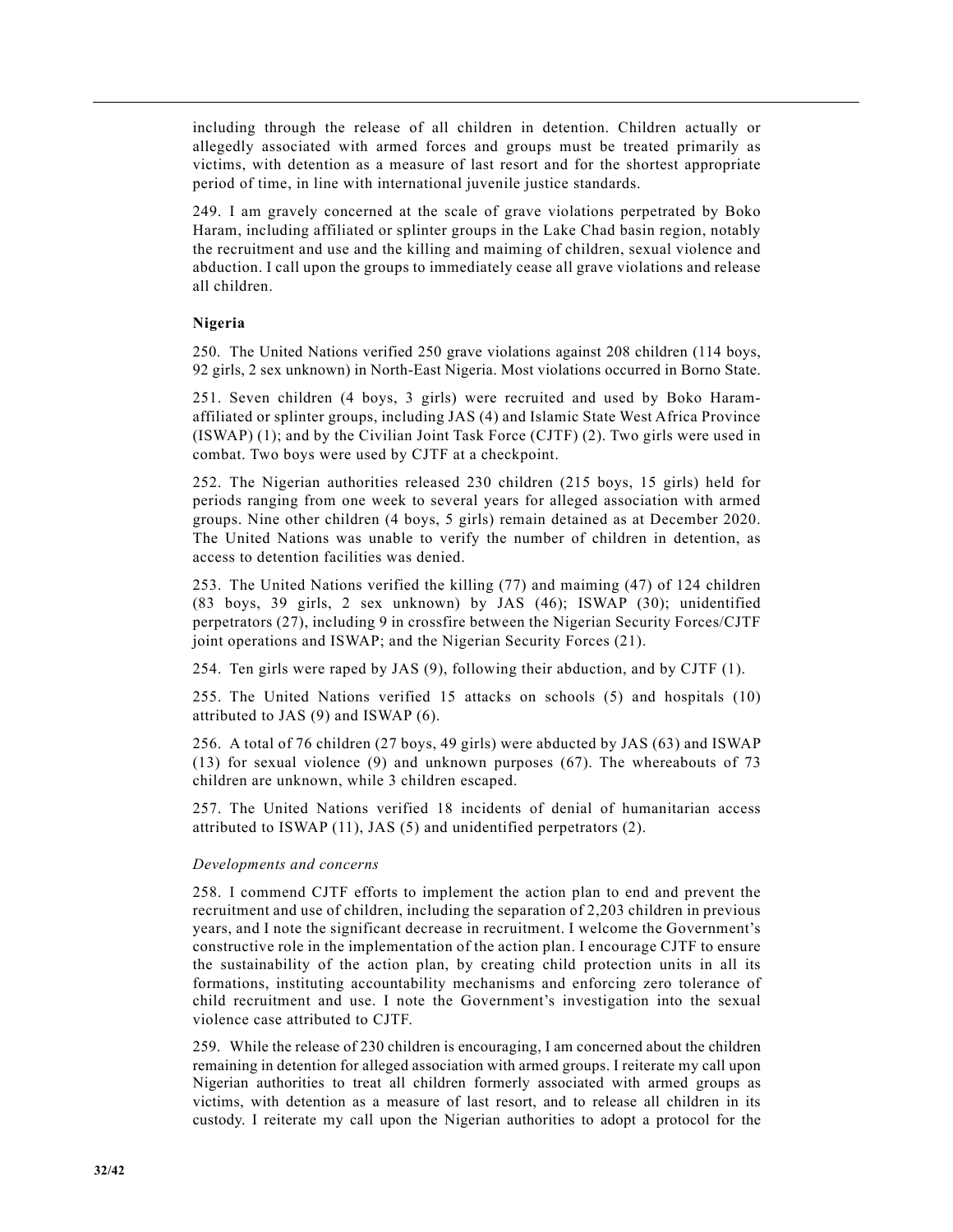handover of children associated with armed groups to civilian child protection actors, and to immediately provide access for the United Nations to all detained children.

260. I remain seriously concerned about grave violations perpetrated by JAS and ISWAP, in particular the abduction of children, attacks on schools and the killing and maiming of children. I urge all parties to end and prevent violations and to allow and facilitate safe, timely and unimpeded humanitarian access to children.

#### **Pakistan**

261. A total of 39 children (6 boys, 6 girls, 27 sex unknown) were reportedly killed (8) and maimed (31) by unidentified perpetrators in Khyber Pakhtunkhwa (16), Pakistan-administered Kashmir (13) and Balochistan (10). Incidents included clashes across the line of control (13) and improvised explosive devices (6).

262. One attack on a school was reported in Khyber Pakhtunkhwa province when unidentified perpetrators placed an improvised explosive device. The Global Polio Eradication Initiative reported 127 incidents by unidentified armed elements.

#### *Developments and concerns*

263. I welcome the engagement of the Government with my Special Representative to develop preventive measures to protect children. I reiterate my call for the Government to better protect children through the endorsement of international commitments such as the Safe Schools Declaration and the Vancouver Principles.

#### **Philippines**

264. The United Nations verified 60 grave violations against 57 children (34 boys, 23 girls). In addition, nine grave violations against nine children (5 boys, 4 girls) that occurred before the reporting period were verified at a later date.

265. The United Nations verified the recruitment and use of 12 children (5 boys, 7 girls) attributed to the New People's Army (NPA) in Misamis Oriental (4), Davao Oriental (2), Negros Oriental (2), Leyte (2), Bukidnon (1) and Negros Occidental (1) provinces. At least three of the children were used in combat. All children were separated from the group. In addition, the recruitment and use and the subsequent release of one boy by NPA in Samar province was verified at a later date by the United Nations.

266. The United Nations verified the detention of five children (2 boys, 3 girls) by the Armed Forces of the Philippines (AFP) in Misamis Oriental (3) and Zambales (2) provinces. Three children remained detained as at December 2020.

267. The killing (14) and maiming (31) of 45 children (28 boys, 17 girls) were verified and attributed to the Abu Sayyaf Group (ASG) (14), NPA (6), AFP (9) and unidentified perpetrators (16) as a result of crossfire and shelling between AFP and the Bangsamoro Islamic Freedom Fighters (BIFF) (12), explosive remnants of war (3) and improvised explosive devices (1). Child casualties occurred in Maguindanao (15), Sulu (14), Surigao del Sur (5) and other provinces (11). In addition, the killing (2) and maiming (4) of six children (4 boys, 2 girls) by NPA (5) and AFP (1) that occurred in previous years was verified at a later date by the United Nations.

268. No incidents of sexual violence were verified. Sexual violence affecting two girls attributed to AFP (2) that occurred in 2018 and 2019 was verified at a later date by the United Nations.

269. Two attacks on schools were verified and attributed to NPA (1) and unidentified perpetrators (1) in Bukidnon (1) and Agusan del Sur (1) provinces.

270. The United Nations verified the abduction of one boy by NPA in Agusan del Sur province.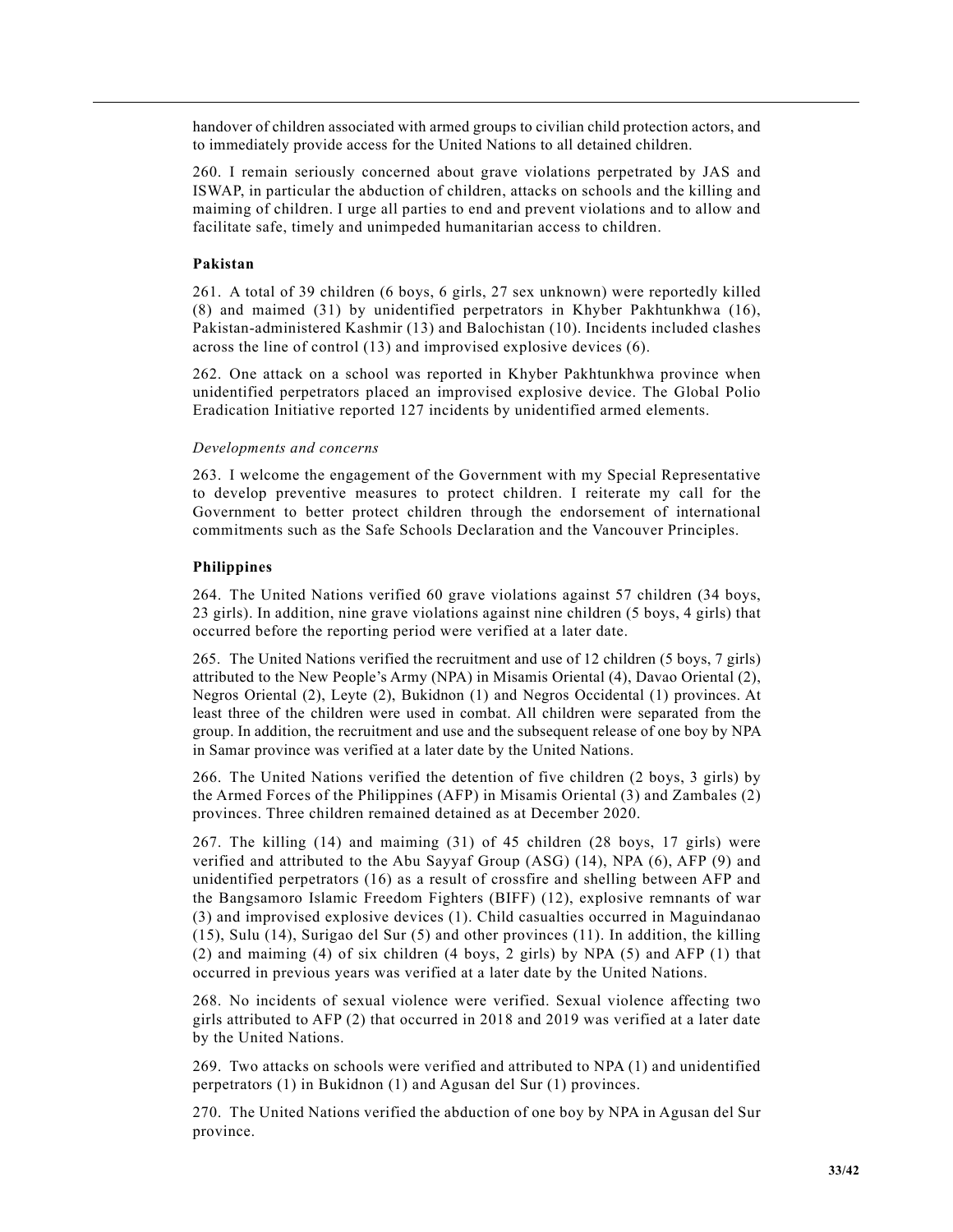#### *Developments and concerns*

271. I welcome the adoption by the Government of a protocol on handling children in situations of armed conflict in September 2020. I encourage the Government to implement the Special Protection of Children in Situations of Armed Conflict Act and its Implementing Rules and Regulations. I urge AFP to sign a strategic plan to halt, prevent and respond to grave violations against children in armed conflict, as agreed in November 2019.

272. I am concerned over child casualties in the context of military operations against BIFF, ASG and Islamic State-inspired groups, and over the impact of improvised explosive devices and explosive remnants of war on children.

273. I call upon the Government to continue its collaboration with the United Nations to address violations against children, to support the implementation of national child protection procedures and guidelines and to facilitate access to conflict-affected areas for child protection actors. I also call upon the Government to implement the Ottawa Convention and become a party to Protocol V to the Convention on Certain Conventional Weapons and to endorse the Paris Principles and the Vancouver Principles.

274. I remain concerned about the attacks on schools and protected persons in relation to schools, particularly in indigenous communities. I reiterate my call upon the Government to implement the 2019 National policy framework on learners and schools as zones of peace and to better protect children through the Safe Schools Declaration.

275. I urge NPA and other armed groups to immediately end the recruitment and use of children and to release children. I call upon listed armed groups to engage in dialogue with the United Nations with a view to developing action plans to end and prevent child recruitment and use.

276. I call upon the Government and armed groups to integrate the protection of children into peace negotiations.

277. I reiterate the recommendations from my report on children and armed conflict in the Philippines (S/2020/777).

# **IV. Recommendations**

278. I welcome the continued engagement by parties to conflict with the United Nations to develop and implement action plans and commitments to protect children in armed conflict. I reiterate my call upon Member States to continue to support this engagement, including by facilitating United Nations engagement with non-State actors. I encourage Member States to adopt and implement protocols for the handover of children to civilian child protection actors. I request my Special Representative, in support of the country task forces, to engage with parties to prevent grave violations, including through engagement with regional organizations, and to strengthen the monitoring and reporting on children and armed conflict in coordination with United Nations system entities.

279. I call upon the Security Council to ensure that child protection provisions and capacity are included in all relevant mandates of United Nations peacekeeping operations and special political missions, in line with the 2017 policy on child protection in United Nations peace operations. I underline the importance of mainstreaming child protection concerns in early warning, conflict analysis, peace processes, transitional justice and disarmament, demobilization and reintegration. My Special Representative will continue to disseminate and encourage the use of the Practical Guidance for Mediators to Protect Children in Situations of Armed Conflict.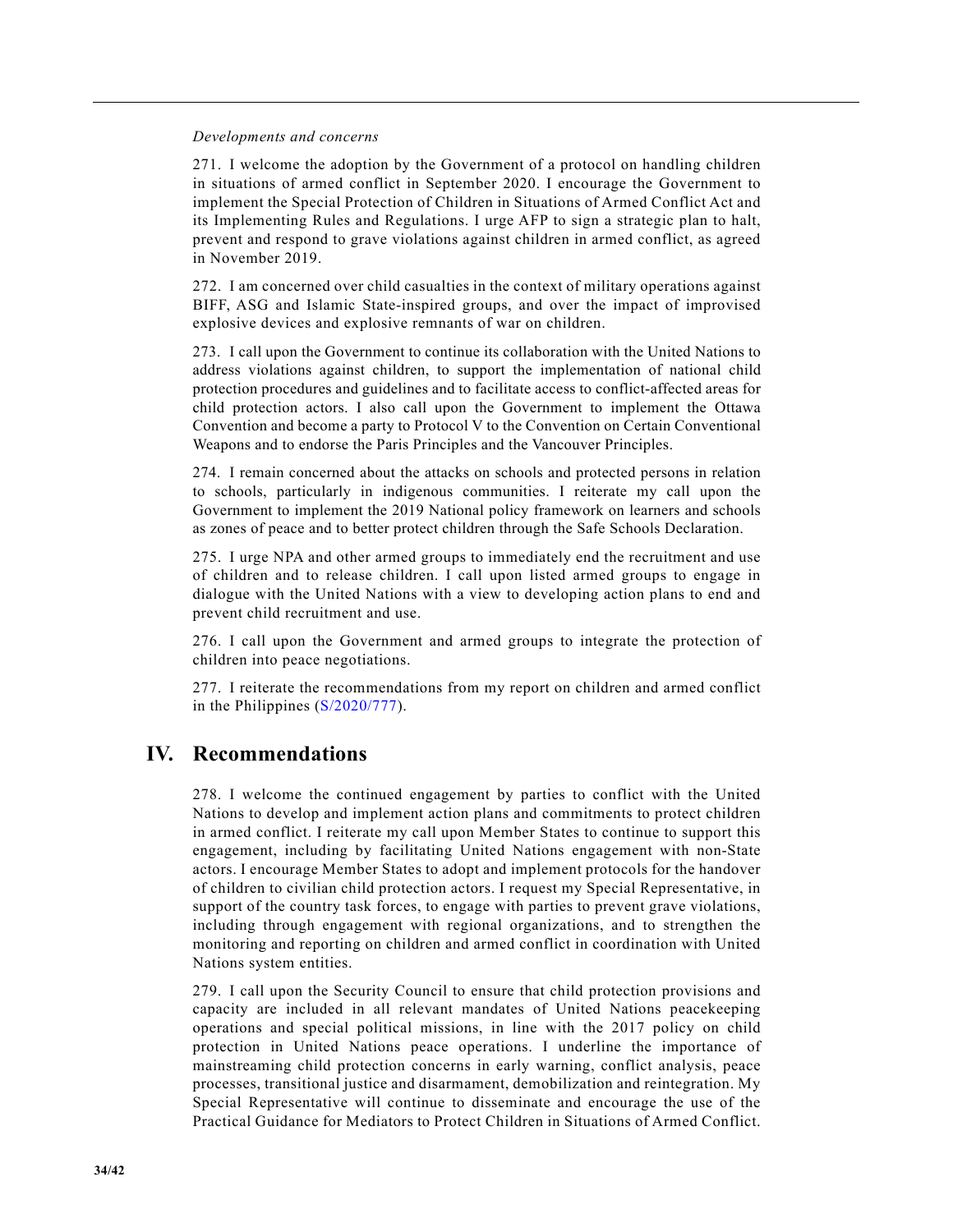280. I call upon Member States to respect the rights of the child, including by becoming parties to the Optional Protocol to the Convention on the Rights of the Child on the involvement of children in armed conflict, if they have not yet done so. I welcome the widespread ratification of the Worst Forms of Child Labour Convention, 1999 (No. 182), and call upon States parties to implement their obligations under the Convention. I call upon Member States to endorse and implement the Paris Principles, the Safe Schools Declaration and the Vancouver Principles.

281. I remain concerned by the scale and severity of grave violations committed against children. I call upon all parties to comply with their obligations under international humanitarian law, international human rights law and international refugee law and to immediately end and prevent grave violations.

282. I call for the adoption and implementation of legislation criminalizing violations of the rules of international law pertaining to the protection of children in armed conflict and encourage Member States to adopt national accountability measures and to cooperate with relevant international accountability mechanisms. I call for the inclusion of accountability provisions in action plans signed between the United Nations and parties listed in the annexes, and for their implementation.

283. I am deeply concerned at the numbers of children held in detention, and I reiterate that this should be used only as a measure of last resort and for the shortest appropriate period of time, that alternatives to detention should be prioritized whenever possible and that children should never be detained solely for their or their parents' association with armed groups. I urge Member States to treat children actually or allegedly associated with armed forces or groups, including those designated as terrorist groups by the United Nations, primarily as victims, to give child protection actors access to them and to continue to search for solutions towards voluntary repatriation and reintegration of these children, including those with alleged links to ISIL being held in camps in Iraq and the Syrian Arab Republic, in line with the Global Framework on United Nations Support to Member States on Individuals Returned from the Syrian Arab Republic and Iraq. I am concerned about the impact of counter-terrorism operations on the protection of children.

284. I call upon all parties to allow and facilitate safe, timely and unimpeded humanitarian access, as well as access to services by children, in order to provide assistance to children, and to ensure the safety and security of humanitarian personnel and assets. I underline that hospitals, schools and their personnel should be protected. Furthermore, I urge parties to refrain from the military use of schools and hospitals.

285. I am deeply concerned about the adverse impact of the pandemic on conflictaffected children and urge all parties to adhere to my appeal for a global ceasefire. I call upon Member States to take into account child protection concerns in the design of pandemic response measures and in recovery plans.

286. I call upon the donor community to provide urgently needed financial support and technical assistance for sustainable, timely, gender- and age-sensitive, survivorcentred and inclusive reintegration, services and assistance programmes for children, including for survivors of rape and other forms of sexual violence. I encourage the international community to provide funding for monitoring and reporting on grave violations against children.

287. I encourage Member States and regional and subregional organizations to strengthen child protection capacities and to engage with the United Nations in order to improve analysis, develop strategies to prevent grave violations, and foster partnerships on child protection.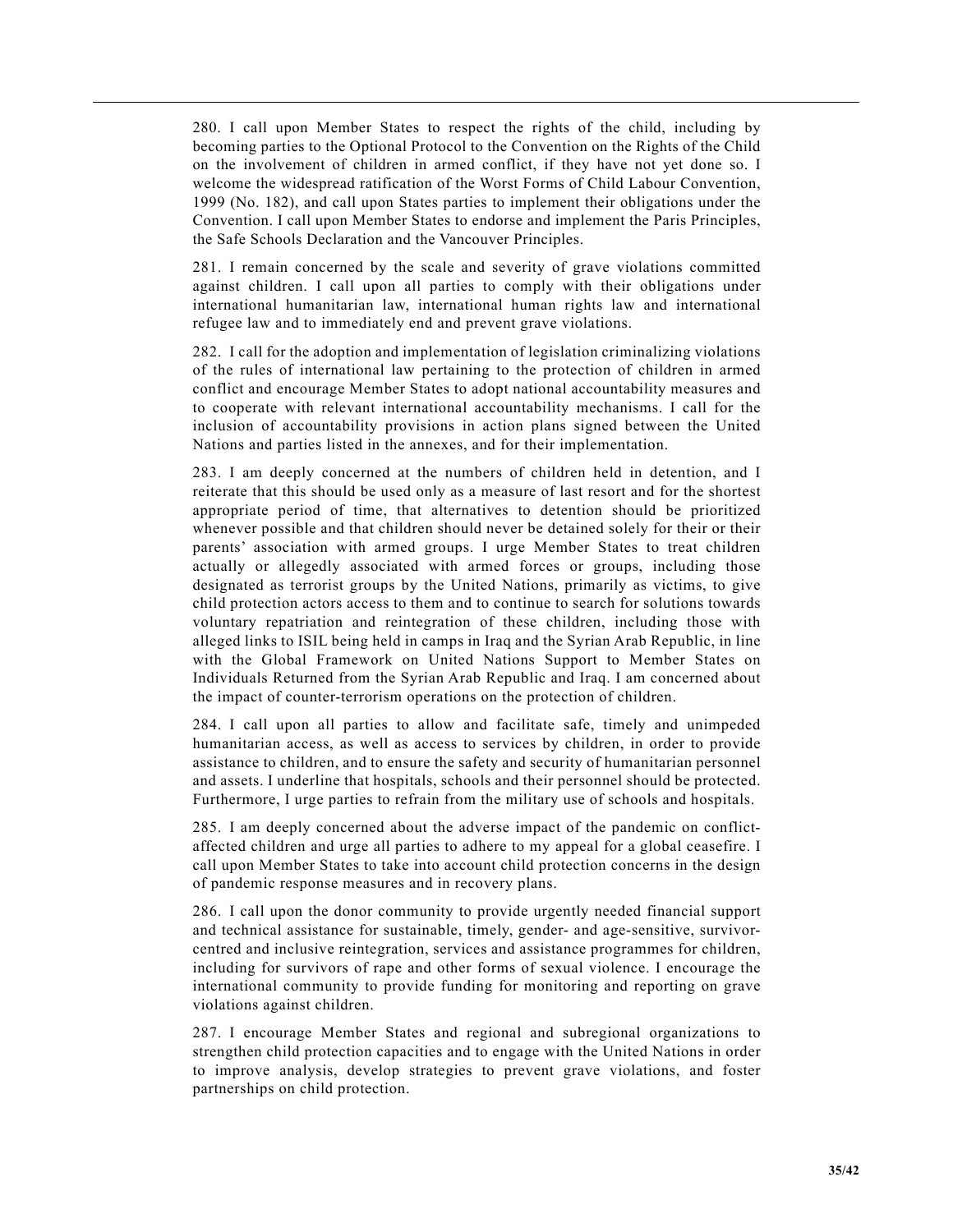# **V. Lists contained in the annexes to the present report**

288. Following an increase in child casualties in Afghanistan, the Afghan National Army has been listed under section B of annex I for the killing and maiming of children; the listing reflects the measures that it put in place during the reporting period aimed at improving the protection of children. In the Democratic Republic of the Congo, two armed groups have been listed: CODECO has been listed under section A of annex I for the killing and maiming of children and for attacks on schools and hospitals, following a substantial increase of these violations since my previous report, in which they were referred to as the Lendu militia. Mai-Mai Apa Na Pale has been listed for the recruitment and use and the abduction of children, following a substantial increase of these violations since my previous report, in which they were referred to as the Twa militia. I urge both parties to eradicate these practices, including by swiftly engaging with the United Nations through action plans.

289. The following parties were previously listed and have had additional violations added to their listing. In Myanmar, the Tatmadaw Kyi, including the integrated border guard forces, has been relisted under section B of annex I for the recruitment and use of children, following its failure to end and prevent the ad hoc use of children in non-combat roles. I urge the Tatmadaw Kyi to take immediate action to address the implementation gaps of the joint action plan to sustainably end and prevent the recruitment and use of children and to immediately refrain from the continued use of children. The Tatmadaw Kyi will continue to be listed under section A of annex I for the violations of killing and maiming children and rape and other forms of sexual violence against children. I urge the Tatmadaw Kyi to engage in ending these violations, including through the development of a joint action plan to this effect. In Somalia, the violation of rape and other forms of sexual violence against children has been added to the listing of the Somali Federal Defence and Police Forces under section B of annex I, following an increase of this violation. I urge the Government of Somalia to implement the provisions relating to rape and other forms of sexual violence contained in the road map signed in 2019 and in the joint communiqué on the prevention of sexual violence signed in 2013. I further urge the federal member states of Somalia to immediately address the patterns of grave violations against children, specifically the recruitment and use and the killing and maiming of children committed by the Jubaland, Galmudug and Puntland forces and to engage with the United Nations in developing and implementing a prevention plan. In the Democratic Republic of the Congo, as a result of the continuous increase in cases of rape and other forms of sexual violence by the Nduma défense du Congo-Rénové armed group, the party has been listed under section A of annex I for this violation.

290. In Afghanistan, the Afghan National Police has been delisted for the violation of recruitment and use of children owing to the sustained progress in the implementation of its action plan to end and prevent the recruitment and use of children and to the significant continued decrease in cases under this violation. This delisting is conditioned on the finalization of all pending action plan activities and the continued decrease in the recruitment and use of children by the Afghan National Police, failure of which will lead to its relisting in my next report. In Nigeria, the CJTF armed group has been delisted following a significant decrease in the recruitment and use of children through the continued implementation of its action plan, which was signed with the United Nations in 2017. I urge the party to complete its obligations under the action plan, as well as to develop and implement prevention measures in coordination with the United Nations and my Special Representative. Such measures should include swiftly implementing the remaining activities of the action plan, namely establishing child protection units in all CJTF formations in Borno State and training the units on children's rights, establishing accountability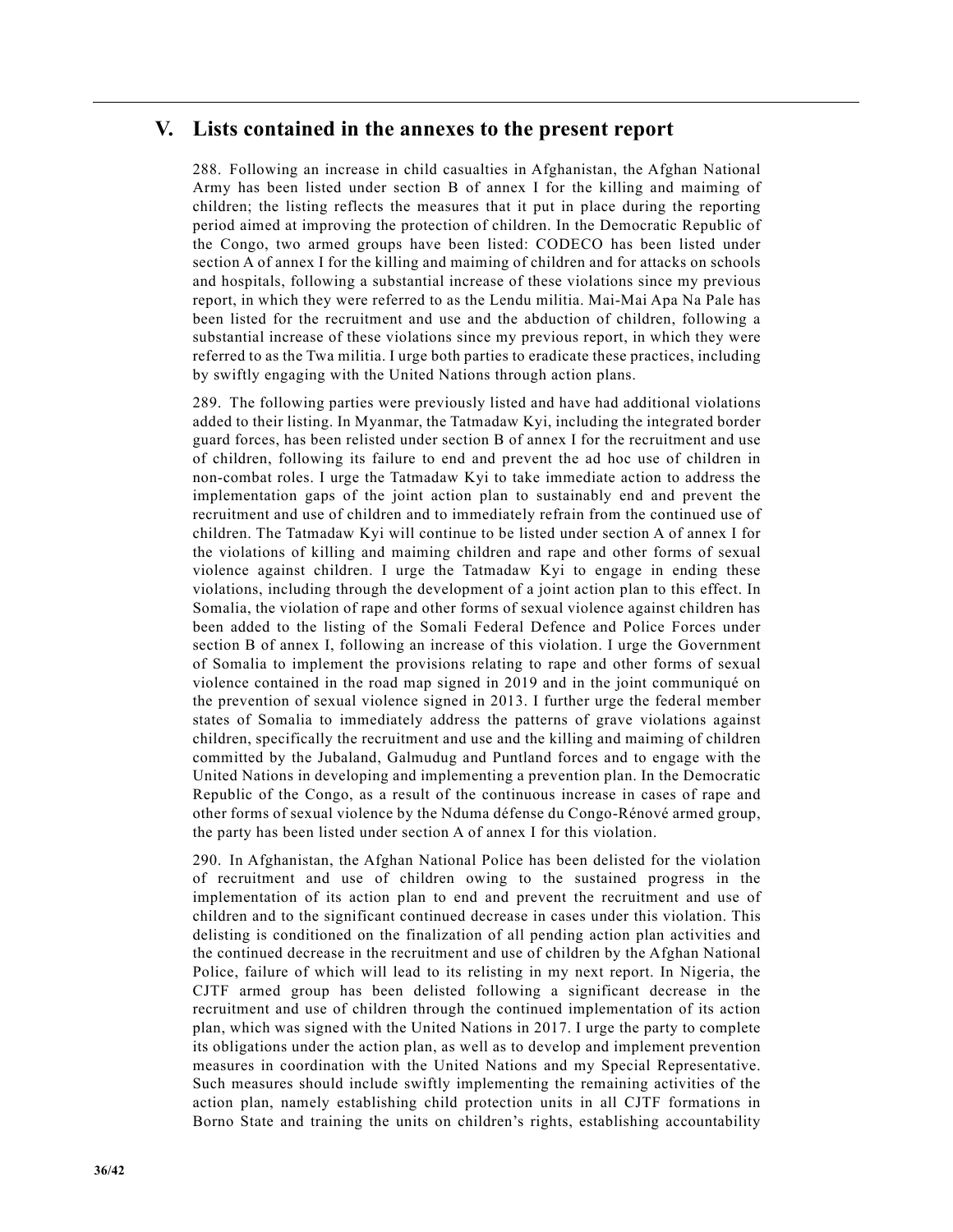mechanisms and subjecting CJTF members to disciplinary measures when standing orders that are in line with the action plan are violated and raising awareness among CJTF and community members through outreach activities. A lack of progress in this regard may lead to the relisting of the party for that violation in my next report.

291. There have been technical delistings of some of the listed parties following their dissolution or cessation of activities. In the Democratic Republic of the Congo, the Kamuina Nsapu and the Bana Mura militias have been removed, as these armed groups are no longer active. I urge the Government and relevant partners to ensure the swift demobilization of all children formerly associated with these groups, or with their residual elements, and to ensure accountability for those who committed violations against children. Nduma défense du Congo has been removed, as the armed group is no longer active and its former leader, Ntabo Ntaberi Sheka, was convicted by a Congolese military court in November 2020. The Union des patriotes congolais pour la paix (also known as Mai-Mai Lafontaine) has been removed, as the group ceased to exist. In Mali, the Mouvement pour l'unification et le jihad en Afrique de l'Ouest has been removed, as the armed group ceased to exist.

292. Other modifications to the list have resulted from changes in the landscape of armed conflict in the respective situations or from changes in measures taken by parties to protect children. In the Democratic Republic of the Congo, the Alliance des patriotes pour un Congo libre et souverain armed group will be listed in section B of annex I, following the signing of a road map in 2020 to end and prevent the recruitment and use of children and other grave violations. Both the Mai-Mai Mazembe and Raia Mutomboki armed groups have been relisted under section A of annex I, the former for the recruitment and use, killing and maiming, and abduction of children and the latter for the recruitment and use and the abduction of children; both groups have been relisted owing to the lack of action in implementing signed commitments and because the parties were the main perpetrators of grave violations against children in 2020.

293. Modifications to terminology and to names of parties resulting from changes on the ground are aimed at reflecting the name of parties more accurately. In Myanmar, the Karen National Liberation Army Peace Council armed group is now listed as Karen National Union/Karen National Liberation Army Peace Council to accurately represent the party's name. In the Sudan, the Sudan People's Liberation Movement-North armed group is now listed as two separate entities, namely the Sudan People's Liberation Movement-North Abdelaziz al-Hilu faction and the Sudan People's Liberation Movement-North Malik Agar faction, to accurately represent the separate chains of command of the two groups. I urge both parties to grant access to the United Nations to the areas under their respective control and to implement the action plan signed in 2016, which is now applicable to both. In the Syrian Arab Republic, Hay'at Tahrir al-Sham led by the Nusrah Front (Levant Liberation Organization) is now listed as Hay'at Tahrir al-Sham to accurately reflect the name of the armed group in the current context. In Nigeria, Jama'atu Ahlis Sunna Lidda'Awati Wal-Jihad, also known as Boko Haram, is now listed as Boko Haram-affiliated and splinter groups, including Jama'atu Ahlis Sunna Lidda'awati Wal-Jihad and Islamic State West Africa Province, as it more accurately reflects the structure and organization of the armed group. In Yemen, the Houthis/Ansar Allah (previously the Houthis) is now listed as the Houthis (who call themselves Ansar Allah).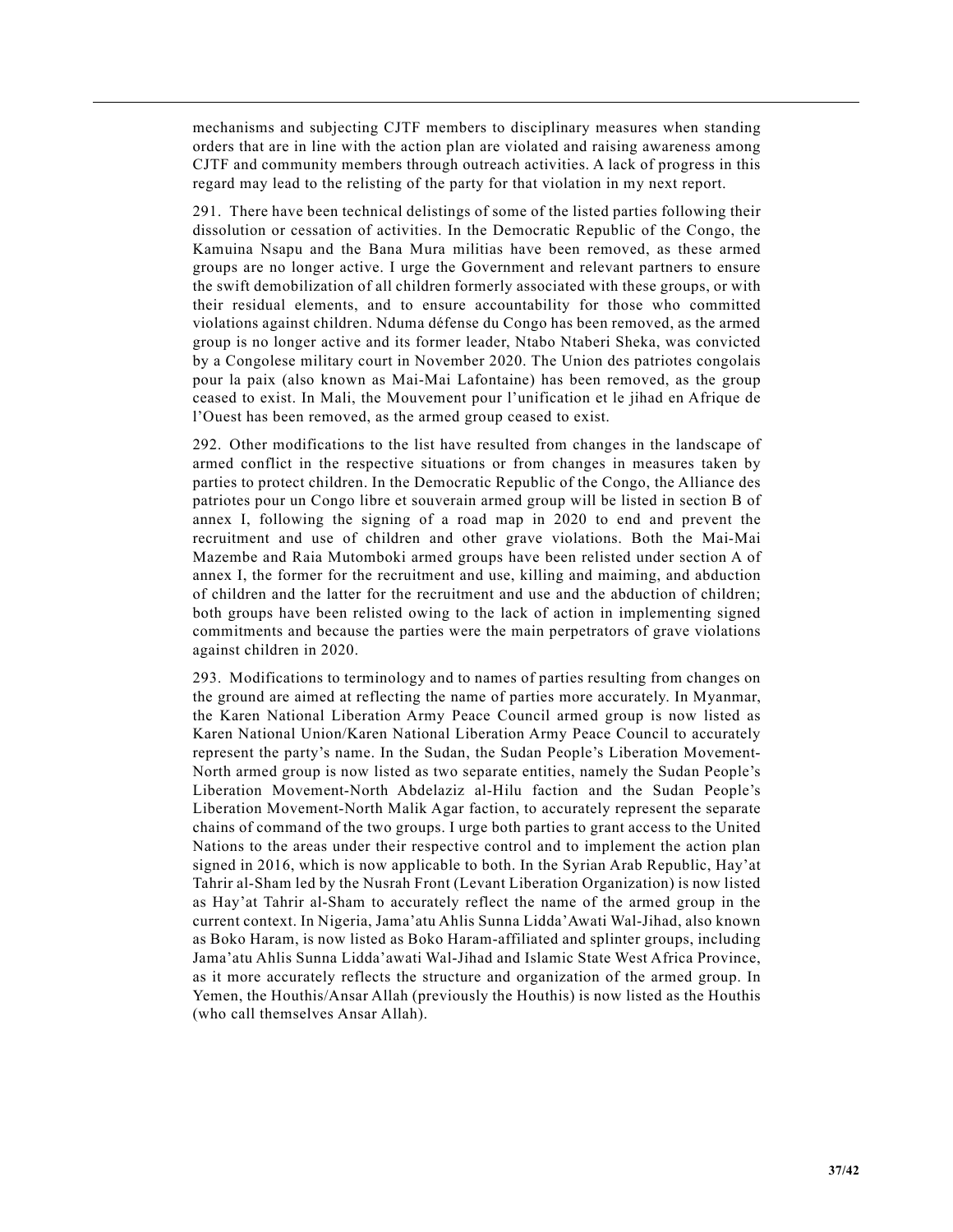# **Annex I**

**Pursuant to Security Council resolutions 1379 (2001), 1882 (2009), 1998 (2011) and 2225 (2015), parties that commit grave violations affecting children in situations of armed conflict on the agenda of the Security Council**\*

# **A. Listed parties that have not put in place measures during the reporting period to improve the protection of children**

# **Parties in Afghanistan**

*Non-State actors*

- 1. Haqqani Network*<sup>a</sup>*,*<sup>b</sup>*
- 2. Hizb-i Islami of Gulbuddin Hekmatyar*<sup>a</sup>*,*<sup>b</sup>*
- 3. Islamic State in Iraq and the Levant-Khorasan Province*<sup>a</sup>*,*b*,*<sup>d</sup>*
- 4. Taliban forces and affiliated groups*<sup>a</sup>*,*b*,*d*,*<sup>e</sup>*

## **Parties in Colombia**

*Non-State actors*

Ejército de Liberación Nacional*<sup>a</sup>*

#### **Parties in the Central African Republic**

*Non-State actors*

- 1. Local defence militias known as the anti-balaka*<sup>a</sup>*,*b*,*<sup>c</sup>*
- 2. Lord's Resistance Army*<sup>a</sup>*,*b*,*c*,*<sup>e</sup>*

## **Parties in the Democratic Republic of the Congo**

*Non-State actors*

- 1. Allied Democratic Forces*<sup>a</sup>*,*b*,*d*,*<sup>e</sup>*
- 2. Coopérative pour le développement du Congo (CODECO)*<sup>b</sup>*,*<sup>d</sup>*
- 3. Forces démocratiques de libération du Rwanda-Forces combattantes abacunguzi*<sup>a</sup>*,*c*,*d*,*<sup>e</sup>*
- 4. Force de résistance patriotique de l'Ituri*<sup>a</sup>*,*c*,*d*,*<sup>e</sup>*
- 5. Lord's Resistance Army*<sup>a</sup>*,*b*,*c*,*<sup>e</sup>*
- 6. Mai-Mai Apa Na Pale*<sup>a</sup>*,*<sup>e</sup>*
- 7. Mai-Mai Mazembe<sup>a,b,e,f</sup>
- 8. Mai-Mai Simba*<sup>a</sup>*,*<sup>c</sup>*
- 9. Nduma défense du Congo-Rénové*<sup>a</sup>*,*b,c*
- 10. Nyatura<sup>a,c,e</sup>
- 11. Raia Mutomboki*a,c,e,f*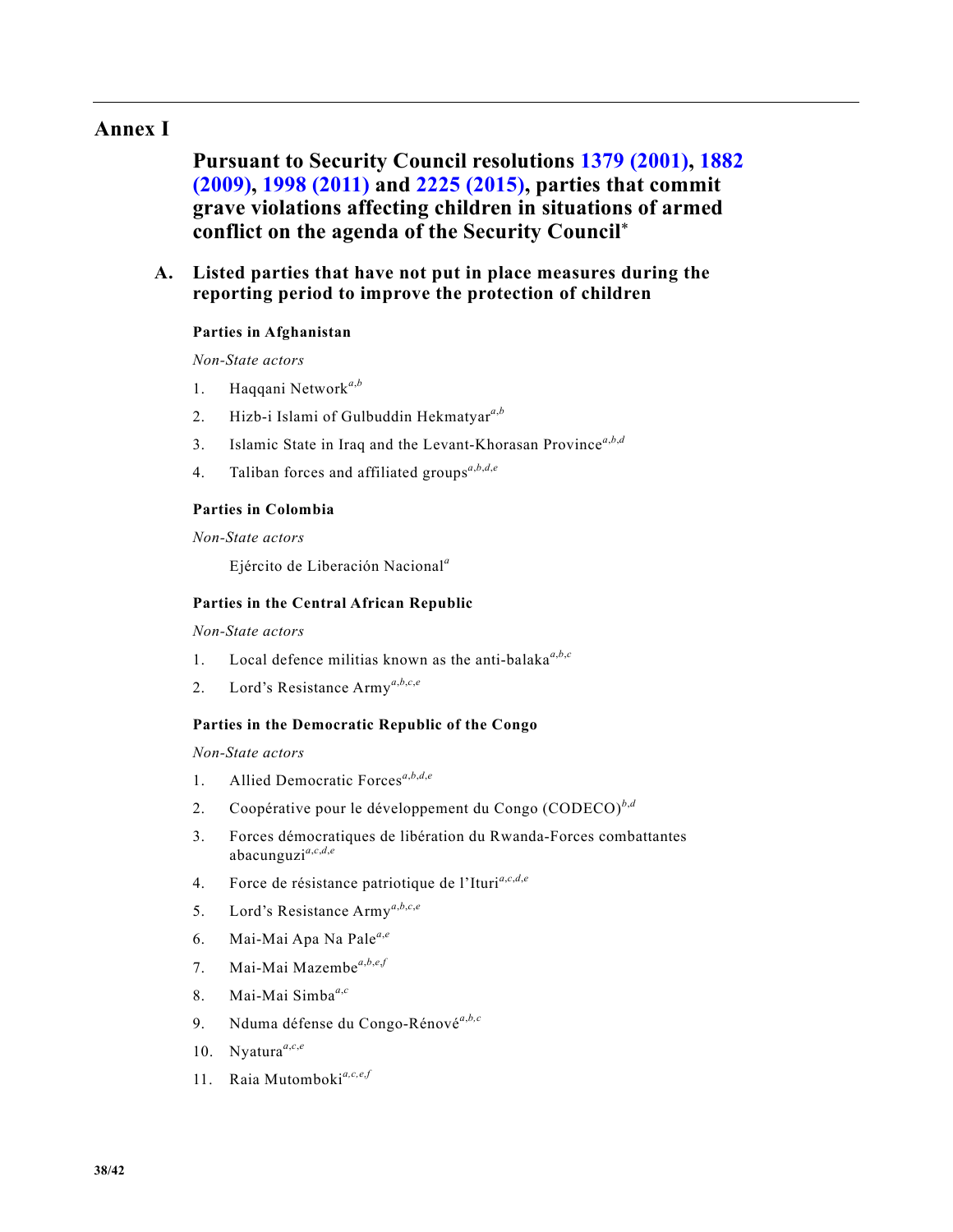# **Parties in Iraq**

*Non-State actors*

Islamic State in Iraq and the Levant*<sup>a</sup>*,*b*,*c*,*d*,*<sup>e</sup>*

# **Parties in Mali**

*Non-State actors*

- 1. Ansar Eddine*<sup>a</sup>*,*<sup>c</sup>*
- 2. Platform, including affiliated groups*<sup>a</sup>*

# **Parties in Myanmar**

# *State actors*

Tatmadaw Kyi, including integrated border guard forces*<sup>b</sup>*,*<sup>c</sup>*

*Non-State actors*

United Wa State Army*<sup>a</sup>*

# **Parties in Somalia**

*Non-State actors*

- 1. Al-Shabaab $a,b,c,d,e$
- 2. Ahl al-Sunna wal-Jama'a*<sup>a</sup>*

# **Parties in the Sudan**

*Non-State actors*

- 1. Justice and Equality Movement<sup>a,*f*</sup>
- 2. Sudan Liberation Army-Abdul Wahid*<sup>a</sup>*
- 3. Sudan Liberation Army-Minni Minawi*<sup>a</sup>*,*<sup>f</sup>*
- 4. Sudan People's Liberation Movement-North Abdelaziz al-Hilu faction<sup>a,*f*</sup>
- 5. Sudan People's Liberation Movement-North Malik Agar faction<sup>a,*f*</sup>

#### **Parties in the Syrian Arab Republic**

*State actors*

Government forces, including the National Defence Forces and progovernment militias*<sup>a</sup>*,*b*,*c*,*<sup>d</sup>*

*Non-State actors*

- 1. Ahrar al-Sham*<sup>a</sup>*,*<sup>b</sup>*
- 2. Army of Islam*<sup>a</sup>*
- 3. Hay'at Tahrir al-Sham*<sup>a</sup>*,*<sup>b</sup>*
- 4. Islamic State in Iraq and the Levant*<sup>a</sup>*,*b*,*c*,*d*,*<sup>e</sup>*
- 5. Syrian armed opposition groups (formerly known as the Free Syrian Army)*<sup>a</sup>*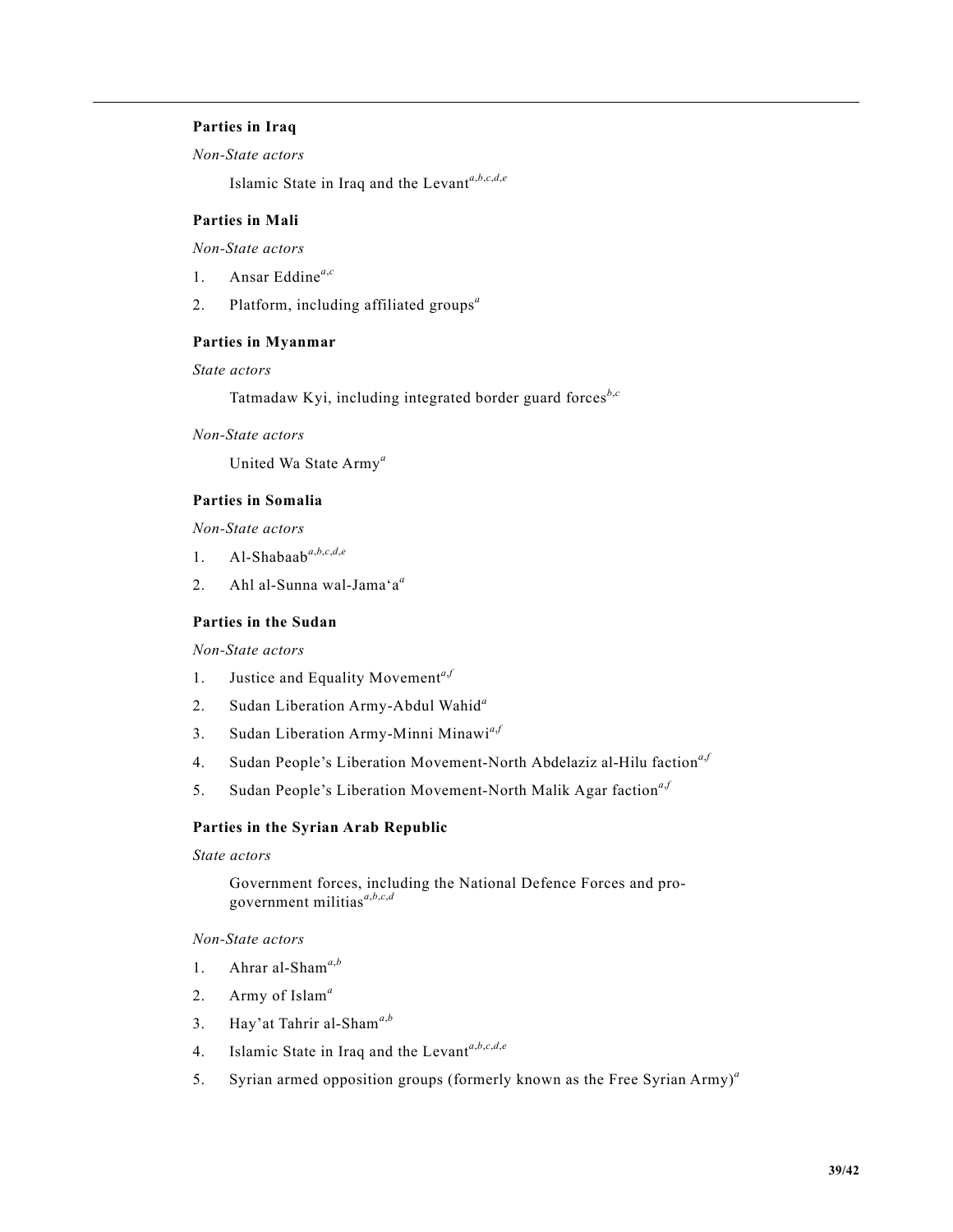## **Parties in Yemen**

*Non-State actors*

- 1. Al-Qaida in the Arabian Peninsula*<sup>a</sup>*
- 2. Houthis (who call themselves Ansar Allah)*<sup>b</sup>*,*<sup>d</sup>*
- 3. Pro-government militias, including the Salafists and popular committees*<sup>a</sup>*
- 4. Security Belt Forces*<sup>a</sup>*

# **B. Listed parties that have put in place measures during the reporting period aimed at improving the protection of children**

#### **Parties in Afghanistan**

*State actors*

Afghan National Army*<sup>b</sup>*

# **Parties in the Central African Republic**

# *Non-State actors*

Front populaire pour la renaissance de la Centrafrique, Mouvement patriotique pour la Centrafrique and Union pour la paix en Centrafrique as part of the former Séléka coalition*<sup>a</sup>*,*b*,*c*,*d*,*<sup>f</sup>*

## **Parties in the Democratic Republic of the Congo**

#### *State actors*

Armed Forces of the Democratic Republic of the Congo<sup>c,*f*</sup>

#### *Non-State actors*

Alliance des patriotes pour un Congo libre et souverain*<sup>a</sup>*

#### **Parties in Iraq**

#### *State actors*

Popular Mobilization Forces*<sup>a</sup>*

#### **Parties in Mali**

#### *Non-State actors*

Mouvement national de libération de l'Azawad*<sup>a</sup>*,*c*,*<sup>f</sup>*

#### **Parties in Myanmar**

*State actors*

Tatmadaw Kyi, including integrated border guard forces*a,f*

# *Non-State actors*

- 1. Democratic Karen Benevolent Army*a,f*
- 2. Kachin Independence Army*<sup>a</sup>*
- 3. Karen National Liberation Army*<sup>a</sup>*
- 4. Karen National Union/Karen National Liberation Army Peace Council*<sup>a</sup>*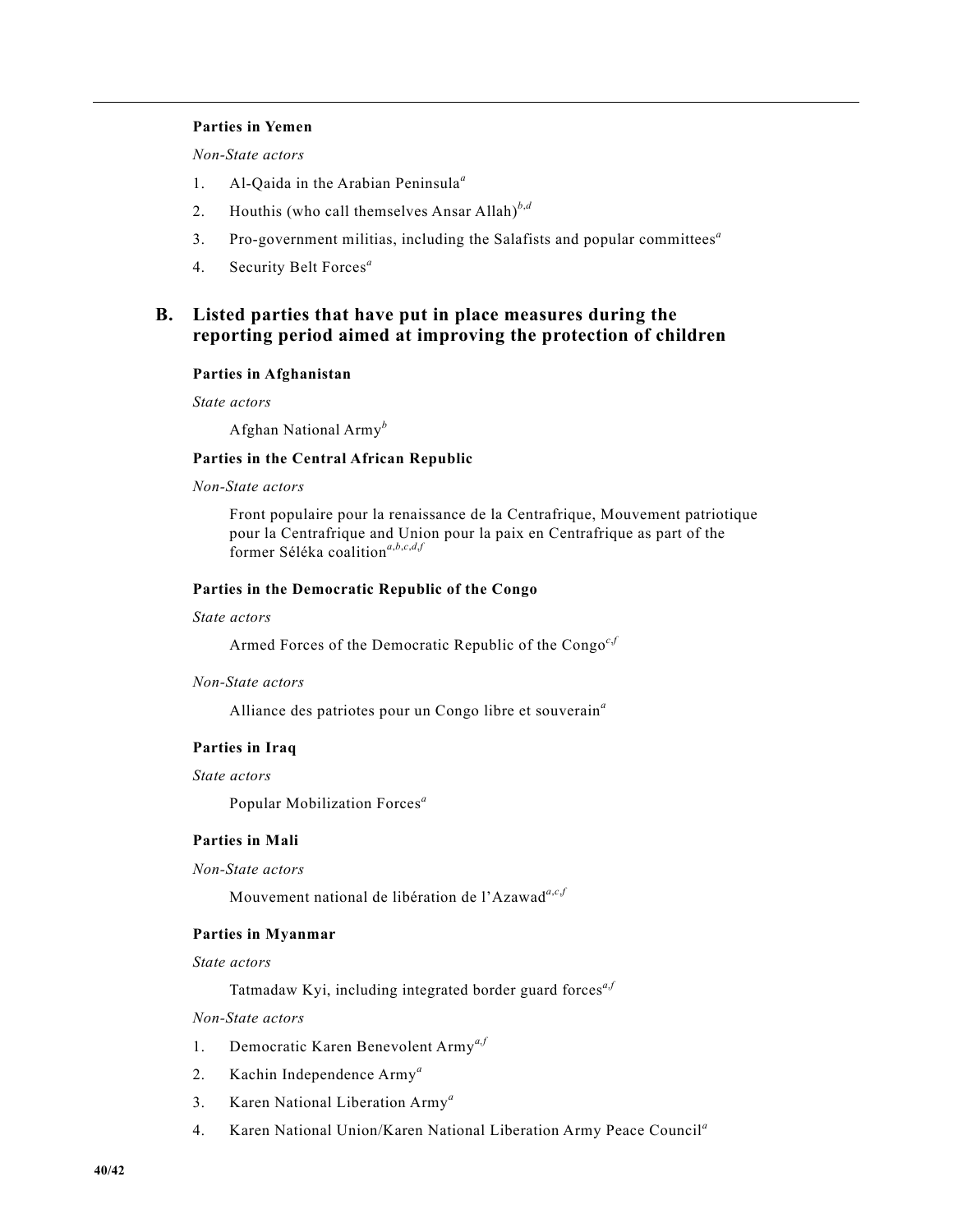- 5. Karenni Army*<sup>a</sup>*
- 6. Shan State Army*<sup>a</sup>*

#### **Parties in Somalia**

*State actors*

Somali Federal Defence and Police Forces<sup>a,*b*,*c*,*f*</sup>

# **Parties in South Sudan**

# *State actors*

South Sudan People's Defence Forces, including Taban Deng-allied South Sudan People's Defence Forces*<sup>a</sup>*,*b*,*c*,*d*,*e*,*<sup>f</sup>*

*Non-State actors*

Sudan People's Liberation Movement/Army in Opposition – pro-Machar*<sup>a</sup>*,*b*,*e*,*<sup>f</sup>*

#### **Parties in the Syrian Arab Republic**

#### *Non-State actors*

Kurdish People's Protection Units and Women's Protection Units (YPG/YPJ)<sup>a,*f*</sup>

# **Parties in Yemen**

# *State actors*

Government forces, including the Yemen Armed Forces<sup>a,*f*</sup>

# *Non-State actors*

Houthis (who call themselves Ansar Allah)*<sup>a</sup>*

<sup>\*</sup> Parties listed in section A have not put in place adequate measures to improve the protection of children during the reporting period; parties listed in section B have put in place measures to improve the protection of children during the reporting period.<br>
" Party that recruits and uses children.<br>
" Party that kills and maims children.<br>
" Party that commits rape and other forms of sexual violence against child

*<sup>f</sup>* Party that has concluded an action plan, joint commitment or similar measure with the United Nations in line with Security Council resolutions 1539 (2004) and 1612 (2005).